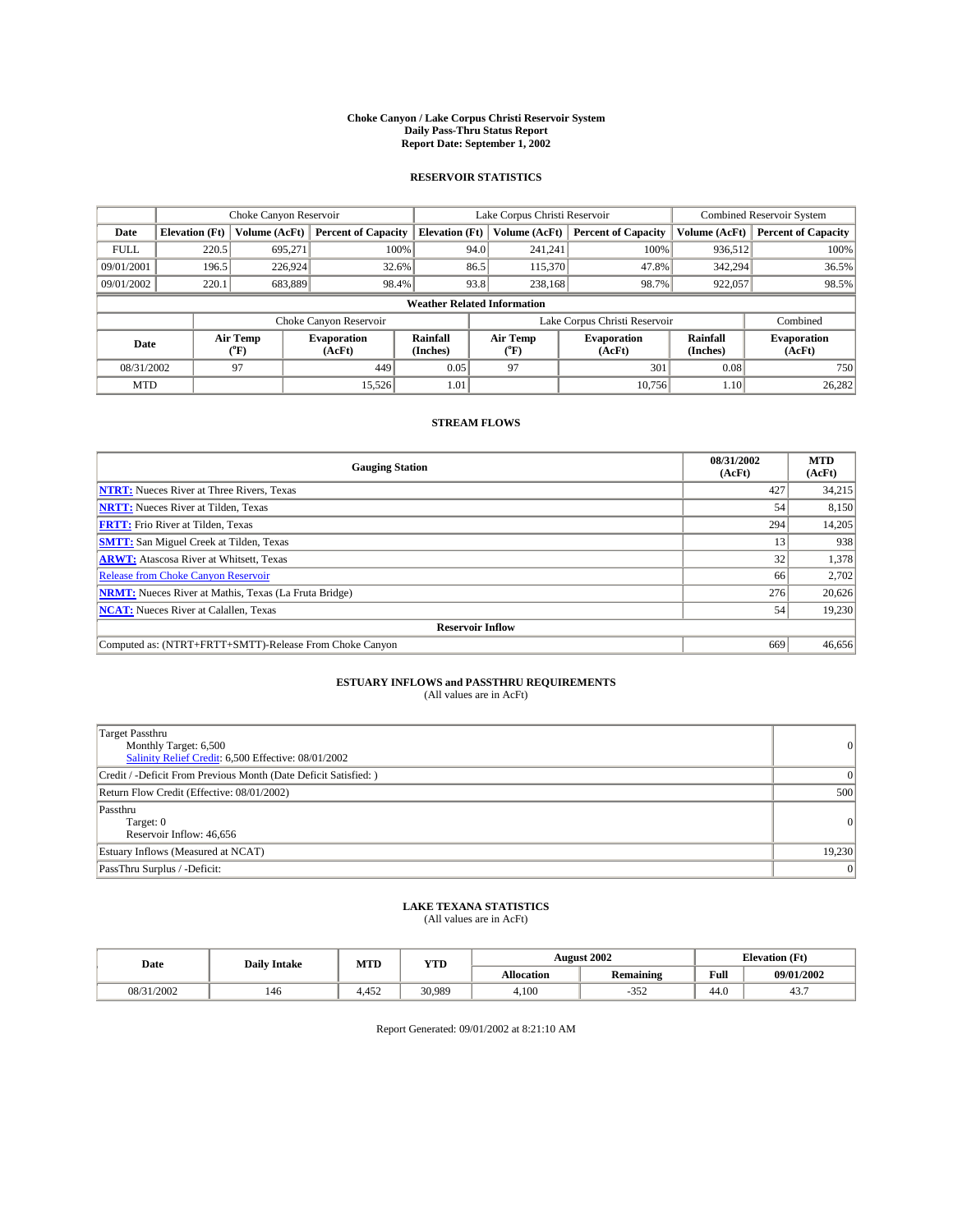#### **Choke Canyon / Lake Corpus Christi Reservoir System Daily Pass-Thru Status Report Report Date: September 2, 2002**

#### **RESERVOIR STATISTICS**

|             | Choke Canyon Reservoir             |                             | Lake Corpus Christi Reservoir |                             |      |                  | Combined Reservoir System     |                      |                              |
|-------------|------------------------------------|-----------------------------|-------------------------------|-----------------------------|------|------------------|-------------------------------|----------------------|------------------------------|
| Date        | <b>Elevation</b> (Ft)              | Volume (AcFt)               | <b>Percent of Capacity</b>    | <b>Elevation</b> (Ft)       |      | Volume (AcFt)    | <b>Percent of Capacity</b>    | Volume (AcFt)        | <b>Percent of Capacity</b>   |
| <b>FULL</b> | 220.5                              | 695,271                     |                               | 100%                        | 94.0 | 241,241          | 100%                          | 936.512              | 100%                         |
| 09/02/2001  | 196.5                              | 227,055                     |                               | 32.7%                       | 87.5 | 129,087          | 53.5%                         | 356.142              | 38.0%                        |
| 09/02/2002  | 220.1                              | 683,632                     |                               | 98.3%                       | 93.8 | 238,168          | 98.7%                         | 921,800              | 98.4%                        |
|             | <b>Weather Related Information</b> |                             |                               |                             |      |                  |                               |                      |                              |
|             |                                    |                             | Choke Canyon Reservoir        |                             |      |                  | Lake Corpus Christi Reservoir |                      | Combined                     |
| Date        |                                    | Air Temp<br>${}^{\circ}$ F) | <b>Evaporation</b><br>(AcFt)  | <b>Rainfall</b><br>(Inches) |      | Air Temp<br>("F) | <b>Evaporation</b><br>(AcFt)  | Rainfall<br>(Inches) | <b>Evaporation</b><br>(AcFt) |
| 09/01/2002  |                                    | 96                          | 404                           | 0.00                        |      | 90               | 223                           | 0.09                 | 627                          |
| <b>MTD</b>  |                                    |                             | 404                           | 0.00                        |      |                  | 223                           | 0.09                 | 627                          |

### **STREAM FLOWS**

| <b>Gauging Station</b>                                       | 09/01/2002<br>(AcFt) | <b>MTD</b><br>(AcFt) |
|--------------------------------------------------------------|----------------------|----------------------|
| <b>NTRT:</b> Nueces River at Three Rivers, Texas             | 395                  | 395                  |
| <b>NRTT:</b> Nueces River at Tilden, Texas                   | 52                   | 52                   |
| <b>FRTT:</b> Frio River at Tilden, Texas                     | 282                  | 282                  |
| <b>SMTT:</b> San Miguel Creek at Tilden, Texas               |                      |                      |
| <b>ARWT:</b> Atascosa River at Whitsett, Texas               | 24 <sub>1</sub>      | 24                   |
| <b>Release from Choke Canyon Reservoir</b>                   | 66                   | 66                   |
| <b>NRMT:</b> Nueces River at Mathis, Texas (La Fruta Bridge) | 230                  | 230                  |
| <b>NCAT:</b> Nueces River at Calallen, Texas                 | 79                   | 79                   |
| <b>Reservoir Inflow</b>                                      |                      |                      |
| Computed as: (NTRT+FRTT+SMTT)-Release From Choke Canyon      | 619                  | 619                  |

## **ESTUARY INFLOWS and PASSTHRU REQUIREMENTS**<br>(All values are in AcFt)

| <b>Target Passthru</b><br>Monthly Target: 28,500<br>Salinity Relief Credit: 28,500 Effective: 09/01/2002 | $\overline{0}$ |
|----------------------------------------------------------------------------------------------------------|----------------|
| Credit / -Deficit From Previous Month (Date Deficit Satisfied: )                                         | $\Omega$       |
| Return Flow Credit (Effective: 09/01/2002)                                                               | 500            |
| Passthru<br>Target: 0<br>Reservoir Inflow: 619                                                           | 0              |
| Estuary Inflows (Measured at NCAT)                                                                       | 79             |
| PassThru Surplus / -Deficit:                                                                             | 0              |

# **LAKE TEXANA STATISTICS** (All values are in AcFt)

| Date       | <b>Daily Intake</b> | MTD | YTD           |                   | September 2002   | <b>Elevation</b> (Ft) |            |
|------------|---------------------|-----|---------------|-------------------|------------------|-----------------------|------------|
|            |                     |     |               | <b>Allocation</b> | <b>Remaining</b> | Full                  | 09/02/2002 |
| 09/01/2002 | 146                 | 146 | 135<br>,,,,,, | 4,100             | 3.954            | $\sim$<br>-44.G       | 45.,       |

Report Generated: 09/02/2002 at 8:11:06 AM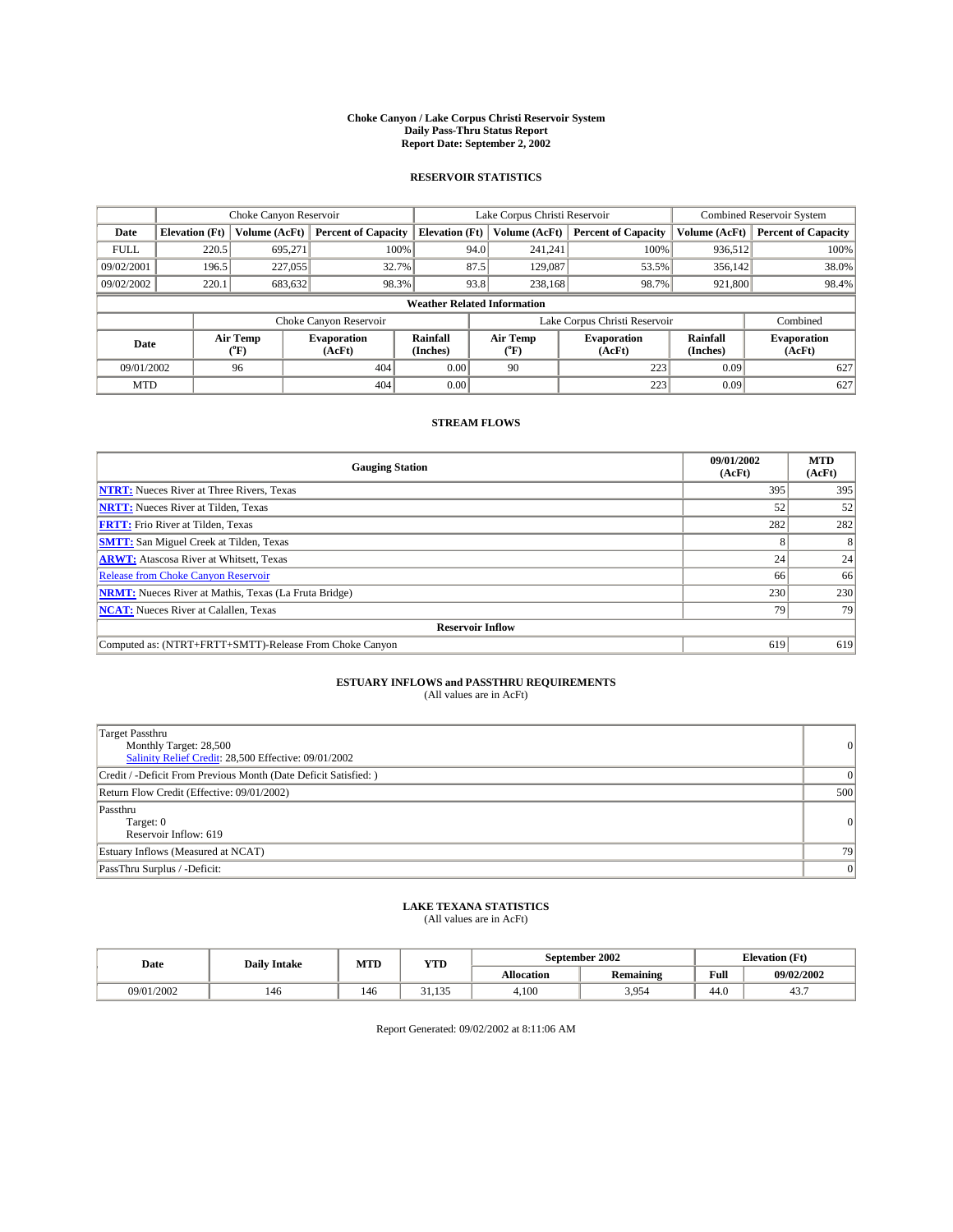#### **Choke Canyon / Lake Corpus Christi Reservoir System Daily Pass-Thru Status Report Report Date: September 3, 2002**

#### **RESERVOIR STATISTICS**

|             | Choke Canyon Reservoir             |                             | Lake Corpus Christi Reservoir |                             |      |                  | Combined Reservoir System     |                      |                              |
|-------------|------------------------------------|-----------------------------|-------------------------------|-----------------------------|------|------------------|-------------------------------|----------------------|------------------------------|
| Date        | <b>Elevation</b> (Ft)              | Volume (AcFt)               | <b>Percent of Capacity</b>    | <b>Elevation</b> (Ft)       |      | Volume (AcFt)    | <b>Percent of Capacity</b>    | Volume (AcFt)        | <b>Percent of Capacity</b>   |
| <b>FULL</b> | 220.5                              | 695,271                     | 100%                          |                             | 94.0 | 241,241          | 100%                          | 936.512              | 100%                         |
| 09/03/2001  | 196.5                              | 227,319                     | 32.7%                         |                             | 87.7 | 132,669          | 55.0%                         | 359,988              | 38.4%                        |
| 09/03/2002  | 220.0                              | 683,117                     | 98.3%                         |                             | 93.8 | 237,785          | 98.6%                         | 920,902              | 98.3%                        |
|             | <b>Weather Related Information</b> |                             |                               |                             |      |                  |                               |                      |                              |
|             |                                    |                             | Choke Canyon Reservoir        |                             |      |                  | Lake Corpus Christi Reservoir |                      | Combined                     |
| Date        |                                    | Air Temp<br>${}^{\circ}$ F) | <b>Evaporation</b><br>(AcFt)  | <b>Rainfall</b><br>(Inches) |      | Air Temp<br>("F) | <b>Evaporation</b><br>(AcFt)  | Rainfall<br>(Inches) | <b>Evaporation</b><br>(AcFt) |
| 09/02/2002  |                                    | 97                          | 374                           | 0.00                        |      | 95               | 357                           | 0.00                 | 731                          |
| <b>MTD</b>  |                                    |                             | 778                           | 0.00                        |      |                  | 580                           | 0.09                 | 1,358                        |

### **STREAM FLOWS**

| <b>Gauging Station</b>                                       | 09/02/2002<br>(AcFt) | <b>MTD</b><br>(AcFt) |
|--------------------------------------------------------------|----------------------|----------------------|
| <b>NTRT:</b> Nueces River at Three Rivers, Texas             | 367                  | 762                  |
| <b>NRTT:</b> Nueces River at Tilden, Texas                   | 50                   | 101                  |
| <b>FRTT:</b> Frio River at Tilden, Texas                     | 280                  | 562                  |
| <b>SMTT:</b> San Miguel Creek at Tilden, Texas               |                      | 14                   |
| <b>ARWT:</b> Atascosa River at Whitsett, Texas               | 22                   | 46                   |
| <b>Release from Choke Canyon Reservoir</b>                   | 66                   | 131                  |
| <b>NRMT:</b> Nueces River at Mathis, Texas (La Fruta Bridge) | 200                  | 431                  |
| <b>NCAT:</b> Nueces River at Calallen, Texas                 | -69                  | 149                  |
| <b>Reservoir Inflow</b>                                      |                      |                      |
| Computed as: (NTRT+FRTT+SMTT)-Release From Choke Canyon      | 588                  | 1,207                |

# **ESTUARY INFLOWS and PASSTHRU REQUIREMENTS**<br>(All values are in AcFt)

| <b>Target Passthru</b><br>Monthly Target: 28,500<br>Salinity Relief Credit: 28,500 Effective: 09/01/2002 | $\overline{0}$ |
|----------------------------------------------------------------------------------------------------------|----------------|
| Credit / -Deficit From Previous Month (Date Deficit Satisfied: )                                         | $\Omega$       |
| Return Flow Credit (Effective: 09/01/2002)                                                               | 500            |
| Passthru<br>Target: 0<br>Reservoir Inflow: 1,207                                                         | 0              |
| Estuary Inflows (Measured at NCAT)                                                                       | 149            |
| PassThru Surplus / -Deficit:                                                                             | 0              |

# **LAKE TEXANA STATISTICS** (All values are in AcFt)

| Date       | <b>Daily Intake</b> | MTD | <b>YTD</b> |                   | <b>September 2002</b>   | <b>Elevation</b> (Ft) |            |
|------------|---------------------|-----|------------|-------------------|-------------------------|-----------------------|------------|
|            |                     |     |            | <b>Allocation</b> | . .<br><b>Remaining</b> | Full                  | 09/03/2002 |
| 09/02/2002 | 146                 | 292 | 31.280     | 4.100             | 3.808                   | $\sim$<br>44.U        | 45.,       |

Report Generated: 09/03/2002 at 8:16:01 AM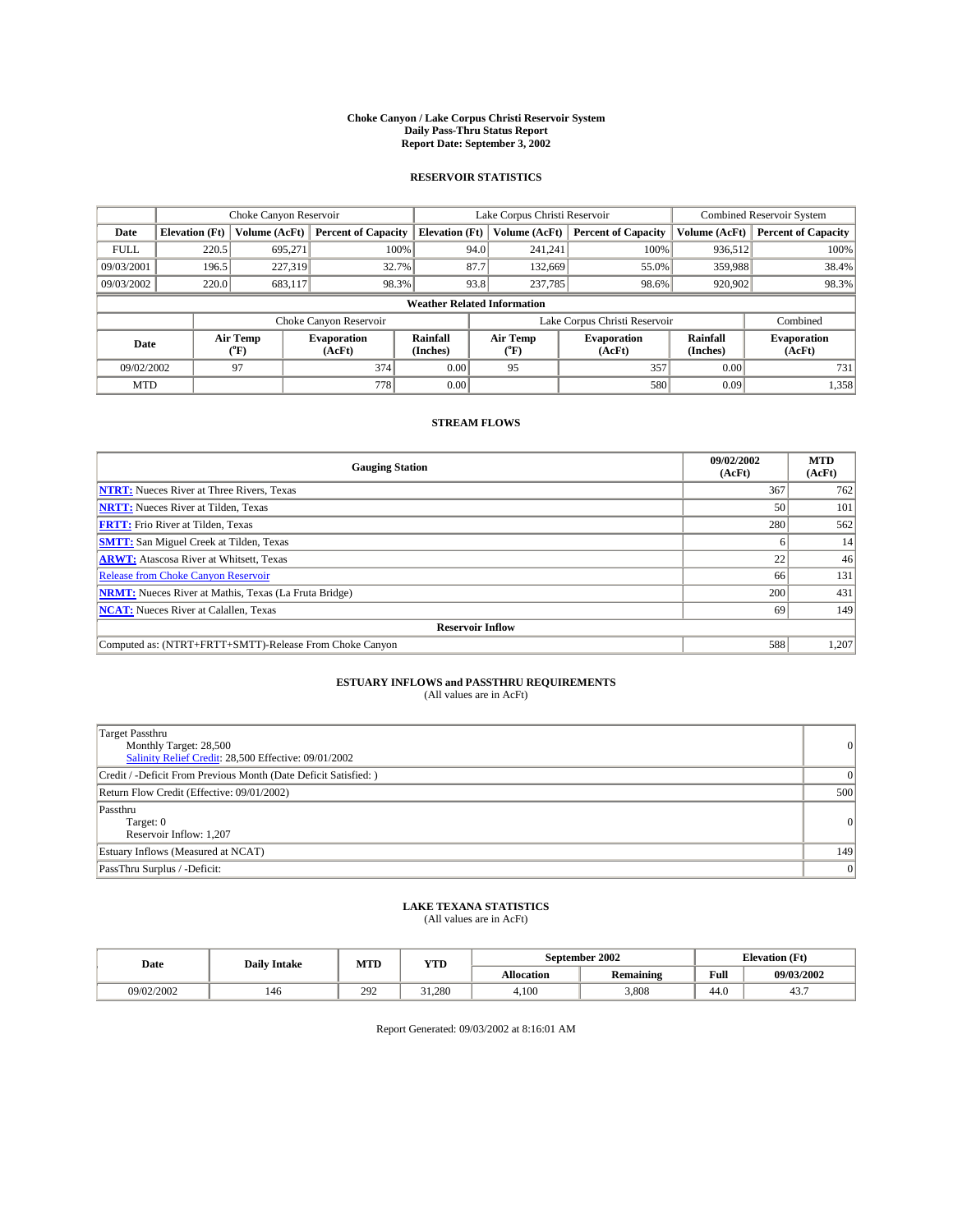#### **Choke Canyon / Lake Corpus Christi Reservoir System Daily Pass-Thru Status Report Report Date: September 4, 2002**

#### **RESERVOIR STATISTICS**

|             |                       | Choke Canyon Reservoir      |                              |                                    |      | Lake Corpus Christi Reservoir | Combined Reservoir System     |                      |                              |
|-------------|-----------------------|-----------------------------|------------------------------|------------------------------------|------|-------------------------------|-------------------------------|----------------------|------------------------------|
| Date        | <b>Elevation</b> (Ft) | Volume (AcFt)               | <b>Percent of Capacity</b>   | <b>Elevation</b> (Ft)              |      | Volume (AcFt)                 | <b>Percent of Capacity</b>    | Volume (AcFt)        | <b>Percent of Capacity</b>   |
| <b>FULL</b> | 220.5                 | 695,271                     | 100%                         |                                    | 94.0 | 241,241                       | 100%                          | 936.512              | 100%                         |
| 09/04/2001  | 196.6                 | 228,903                     | 32.9%                        |                                    | 87.9 | 136,008                       | 56.4%                         | 364.911              | 39.0%                        |
| 09/04/2002  | 220.0                 | 682,603                     | 98.2%                        |                                    | 93.8 |                               | 237,785<br>98.6%              | 920,388              | 98.3%                        |
|             |                       |                             |                              | <b>Weather Related Information</b> |      |                               |                               |                      |                              |
|             |                       |                             | Choke Canyon Reservoir       |                                    |      |                               | Lake Corpus Christi Reservoir |                      | Combined                     |
| Date        |                       | Air Temp<br>${}^{\circ}$ F) | <b>Evaporation</b><br>(AcFt) | <b>Rainfall</b><br>(Inches)        |      | Air Temp<br>("F)              | <b>Evaporation</b><br>(AcFt)  | Rainfall<br>(Inches) | <b>Evaporation</b><br>(AcFt) |
| 09/03/2002  |                       | 97                          | 479                          | 0.00                               |      | 96                            | 312                           | 0.00                 | 791                          |
| <b>MTD</b>  |                       |                             | 1,257                        | 0.00                               |      |                               | 892                           | 0.09                 | 2,149                        |

### **STREAM FLOWS**

| <b>Gauging Station</b>                                       | 09/03/2002<br>(AcFt) | <b>MTD</b><br>(AcFt) |  |  |  |  |  |
|--------------------------------------------------------------|----------------------|----------------------|--|--|--|--|--|
| <b>NTRT:</b> Nueces River at Three Rivers, Texas             | 351                  | 1,114                |  |  |  |  |  |
| <b>NRTT:</b> Nueces River at Tilden, Texas                   | 48                   | 149                  |  |  |  |  |  |
| <b>FRTT:</b> Frio River at Tilden, Texas                     | 290                  | 852                  |  |  |  |  |  |
| <b>SMTT:</b> San Miguel Creek at Tilden, Texas               |                      | 19                   |  |  |  |  |  |
| <b>ARWT:</b> Atascosa River at Whitsett, Texas               | 18                   | 64                   |  |  |  |  |  |
| Release from Choke Canyon Reservoir                          | 66                   | 197                  |  |  |  |  |  |
| <b>NRMT:</b> Nueces River at Mathis, Texas (La Fruta Bridge) | 195                  | 625                  |  |  |  |  |  |
| <b>NCAT:</b> Nueces River at Calallen, Texas                 | 75                   | 224                  |  |  |  |  |  |
| <b>Reservoir Inflow</b>                                      |                      |                      |  |  |  |  |  |
| Computed as: (NTRT+FRTT+SMTT)-Release From Choke Canyon      | 581                  | 1,788                |  |  |  |  |  |

## **ESTUARY INFLOWS and PASSTHRU REQUIREMENTS**<br>(All values are in AcFt)

| <b>Target Passthru</b><br>Monthly Target: 28,500<br>Salinity Relief Credit: 28,500 Effective: 09/01/2002 | $\overline{0}$ |
|----------------------------------------------------------------------------------------------------------|----------------|
| Credit / -Deficit From Previous Month (Date Deficit Satisfied: )                                         | $\Omega$       |
| Return Flow Credit (Effective: 09/01/2002)                                                               | 500            |
| Passthru<br>Target: 0<br>Reservoir Inflow: 1,788                                                         | 0              |
| Estuary Inflows (Measured at NCAT)                                                                       | 224            |
| PassThru Surplus / -Deficit:                                                                             | 0              |

### **LAKE TEXANA STATISTICS**

| (All values are in AcFt) |  |
|--------------------------|--|
|--------------------------|--|

| Date       | <b>Daily Intake</b> | MTD | YTD    |                   | September 2002                | <b>Elevation</b> (Ft) |            |
|------------|---------------------|-----|--------|-------------------|-------------------------------|-----------------------|------------|
|            |                     |     |        | <b>Allocation</b> | $\cdot$ .<br><b>Remaining</b> | Full                  | 09/04/2002 |
| 09/03/2002 | 146                 | 438 | 31.426 | 4,100             | 3,662                         | $\sim$<br>-44.0       | 45.5       |

Report Generated: 09/04/2002 at 8:35:21 AM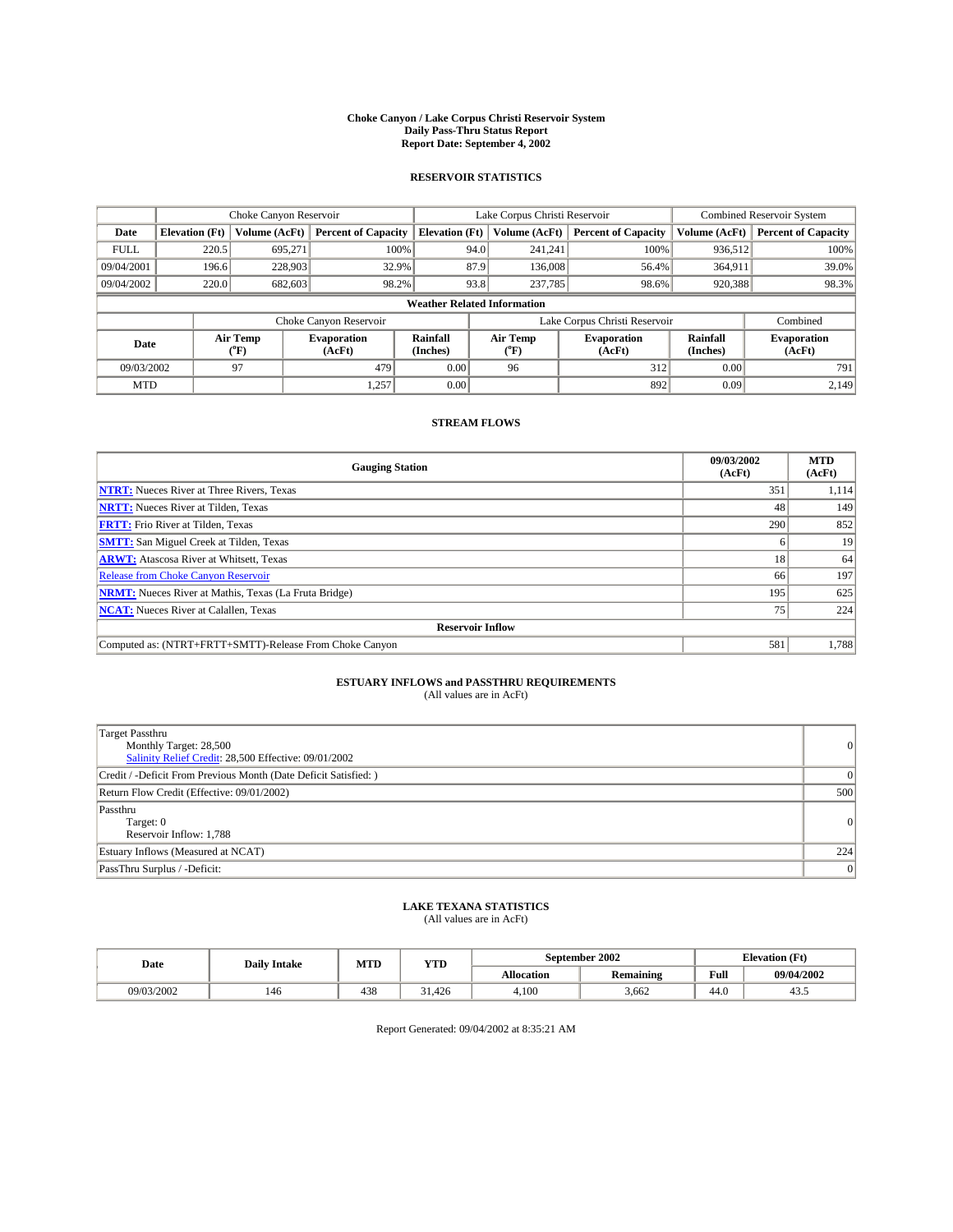#### **Choke Canyon / Lake Corpus Christi Reservoir System Daily Pass-Thru Status Report Report Date: September 5, 2002**

#### **RESERVOIR STATISTICS**

|             |                                    | Choke Canyon Reservoir      |                              |                             |      | Lake Corpus Christi Reservoir | Combined Reservoir System     |                             |                              |  |
|-------------|------------------------------------|-----------------------------|------------------------------|-----------------------------|------|-------------------------------|-------------------------------|-----------------------------|------------------------------|--|
| Date        | <b>Elevation</b> (Ft)              | Volume (AcFt)               | <b>Percent of Capacity</b>   | <b>Elevation</b> (Ft)       |      | Volume (AcFt)                 | <b>Percent of Capacity</b>    | Volume (AcFt)               | <b>Percent of Capacity</b>   |  |
| <b>FULL</b> | 220.5                              | 695,271                     |                              | 100%                        | 94.0 | 241,241                       | 100%                          | 936.512                     | 100%                         |  |
| 09/05/2001  | 196.6                              | 228,770                     | 32.9%                        |                             | 88.2 | 140.154                       | 58.1%                         | 368,924                     | 39.4%                        |  |
| 09/05/2002  | 220.0                              | 682,091                     | 98.1%                        |                             | 93.8 |                               | 237,020<br>98.3%              | 919,111                     | 98.1%                        |  |
|             | <b>Weather Related Information</b> |                             |                              |                             |      |                               |                               |                             |                              |  |
|             |                                    |                             | Choke Canyon Reservoir       |                             |      |                               | Lake Corpus Christi Reservoir |                             | Combined                     |  |
| Date        |                                    | Air Temp<br>${}^{\circ}$ F) | <b>Evaporation</b><br>(AcFt) | <b>Rainfall</b><br>(Inches) |      | Air Temp<br>("F)              | <b>Evaporation</b><br>(AcFt)  | <b>Rainfall</b><br>(Inches) | <b>Evaporation</b><br>(AcFt) |  |
| 09/04/2002  |                                    | 90                          | 209                          | 0.07                        |      | 90                            | 223                           | 0.00                        | 432                          |  |
| <b>MTD</b>  |                                    |                             | 1.466                        | 0.07                        |      |                               | 1,115                         | 0.09                        | 2,581                        |  |

### **STREAM FLOWS**

| <b>Gauging Station</b>                                       | 09/04/2002<br>(AcFt) | <b>MTD</b><br>(AcFt) |  |  |  |  |  |
|--------------------------------------------------------------|----------------------|----------------------|--|--|--|--|--|
| <b>NTRT:</b> Nueces River at Three Rivers, Texas             | 333                  | 1,447                |  |  |  |  |  |
| <b>NRTT:</b> Nueces River at Tilden, Texas                   | 46                   | 195                  |  |  |  |  |  |
| <b>FRTT:</b> Frio River at Tilden, Texas                     | 276                  | 1,127                |  |  |  |  |  |
| <b>SMTT:</b> San Miguel Creek at Tilden, Texas               |                      | 24                   |  |  |  |  |  |
| <b>ARWT:</b> Atascosa River at Whitsett, Texas               | 15'                  | 79                   |  |  |  |  |  |
| <b>Release from Choke Canyon Reservoir</b>                   | 66                   | 262                  |  |  |  |  |  |
| <b>NRMT:</b> Nueces River at Mathis, Texas (La Fruta Bridge) | 181                  | 806                  |  |  |  |  |  |
| <b>NCAT:</b> Nueces River at Calallen, Texas                 | 28                   | 252                  |  |  |  |  |  |
| <b>Reservoir Inflow</b>                                      |                      |                      |  |  |  |  |  |
| Computed as: (NTRT+FRTT+SMTT)-Release From Choke Canyon      | 549                  | 2,337                |  |  |  |  |  |

## **ESTUARY INFLOWS and PASSTHRU REQUIREMENTS**<br>(All values are in AcFt)

| <b>Target Passthru</b><br>Monthly Target: 28,500<br>Salinity Relief Credit: 28,500 Effective: 09/01/2002 | $\overline{0}$ |
|----------------------------------------------------------------------------------------------------------|----------------|
| Credit / -Deficit From Previous Month (Date Deficit Satisfied: )                                         | $\Omega$       |
| Return Flow Credit (Effective: 09/01/2002)                                                               | 500            |
| Passthru<br>Target: 0<br>Reservoir Inflow: 2,337                                                         | 0              |
| Estuary Inflows (Measured at NCAT)                                                                       | 252            |
| PassThru Surplus / -Deficit:                                                                             | 0              |

# **LAKE TEXANA STATISTICS** (All values are in AcFt)

| Date       | <b>Daily Intake</b> | MTD | <b>YTD</b>     |                   | September 2002   | <b>Elevation</b> (Ft) |            |
|------------|---------------------|-----|----------------|-------------------|------------------|-----------------------|------------|
|            |                     |     |                | <b>Allocation</b> | <b>Remaining</b> | Full                  | 09/05/2002 |
| 09/04/2002 | 146                 | 584 | $\sim$<br>---- | 4,100             | 3.516            | $\sim$<br>44.U        | 45.5       |

Report Generated: 09/05/2002 at 8:26:35 AM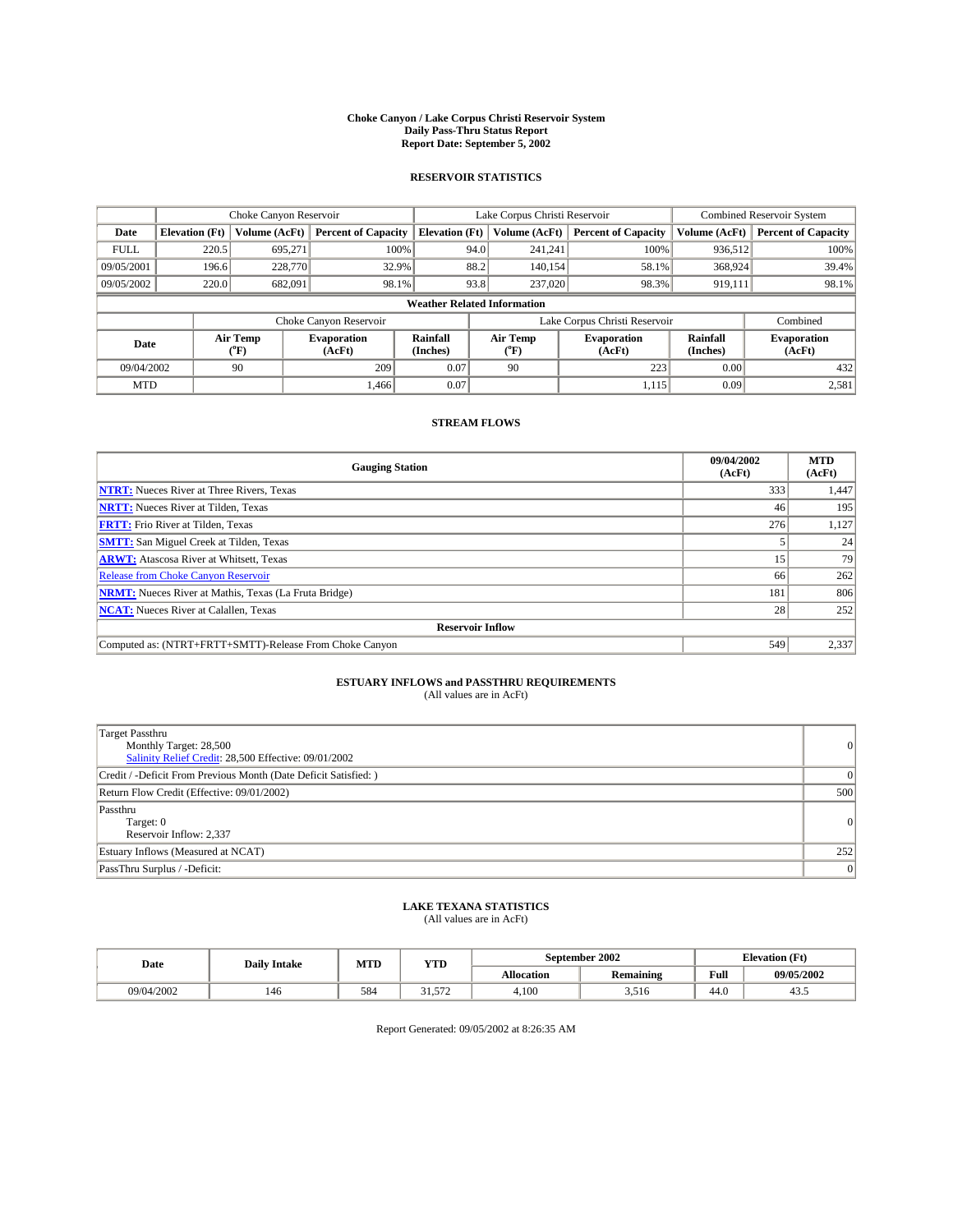#### **Choke Canyon / Lake Corpus Christi Reservoir System Daily Pass-Thru Status Report Report Date: September 6, 2002**

#### **RESERVOIR STATISTICS**

|             |                       | Choke Canyon Reservoir      |                              |                                    |      | Lake Corpus Christi Reservoir | Combined Reservoir System     |                      |                              |
|-------------|-----------------------|-----------------------------|------------------------------|------------------------------------|------|-------------------------------|-------------------------------|----------------------|------------------------------|
| Date        | <b>Elevation</b> (Ft) | Volume (AcFt)               | <b>Percent of Capacity</b>   | <b>Elevation</b> (Ft)              |      | Volume (AcFt)                 | <b>Percent of Capacity</b>    | Volume (AcFt)        | <b>Percent of Capacity</b>   |
| <b>FULL</b> | 220.5                 | 695,271                     | 100%                         |                                    | 94.0 | 241,241                       | 100%                          | 936.512              | 100%                         |
| 09/06/2001  | 196.7                 | 229,565                     | 33.0%                        |                                    | 88.6 | 146,553                       | 60.7%                         | 376.118              | 40.2%                        |
| 09/06/2002  | 220.0                 | 681,582                     | 98.0%                        |                                    | 93.8 |                               | 98.1%<br>236,638              | 918,220              | 98.0%                        |
|             |                       |                             |                              | <b>Weather Related Information</b> |      |                               |                               |                      |                              |
|             |                       |                             | Choke Canyon Reservoir       |                                    |      |                               | Lake Corpus Christi Reservoir |                      | Combined                     |
| Date        |                       | Air Temp<br>${}^{\circ}$ F) | <b>Evaporation</b><br>(AcFt) | <b>Rainfall</b><br>(Inches)        |      | Air Temp<br>("F)              | <b>Evaporation</b><br>(AcFt)  | Rainfall<br>(Inches) | <b>Evaporation</b><br>(AcFt) |
| 09/05/2002  |                       | 94                          | 493                          | 0.12                               |      | 93                            | 334                           | 0.00                 | 827                          |
| <b>MTD</b>  |                       |                             | 1,959                        | 0.19                               |      |                               | 1.449                         | 0.09                 | 3,408                        |

### **STREAM FLOWS**

| <b>Gauging Station</b>                                       | 09/05/2002<br>(AcFt) | <b>MTD</b><br>(AcFt) |  |  |  |  |  |
|--------------------------------------------------------------|----------------------|----------------------|--|--|--|--|--|
| <b>NTRT:</b> Nueces River at Three Rivers, Texas             | 324                  | 1,771                |  |  |  |  |  |
| <b>NRTT:</b> Nueces River at Tilden, Texas                   | 48                   | 242                  |  |  |  |  |  |
| <b>FRTT:</b> Frio River at Tilden, Texas                     | 268                  | 1,395                |  |  |  |  |  |
| <b>SMTT:</b> San Miguel Creek at Tilden, Texas               |                      | 29                   |  |  |  |  |  |
| <b>ARWT:</b> Atascosa River at Whitsett, Texas               | 14                   | 93                   |  |  |  |  |  |
| <b>Release from Choke Canyon Reservoir</b>                   | 66                   | 328                  |  |  |  |  |  |
| <b>NRMT:</b> Nueces River at Mathis, Texas (La Fruta Bridge) | 155                  | 961                  |  |  |  |  |  |
| <b>NCAT:</b> Nueces River at Calallen, Texas                 | 24                   | 276                  |  |  |  |  |  |
| <b>Reservoir Inflow</b>                                      |                      |                      |  |  |  |  |  |
| Computed as: (NTRT+FRTT+SMTT)-Release From Choke Canyon      | 531                  | 2,868                |  |  |  |  |  |

## **ESTUARY INFLOWS and PASSTHRU REQUIREMENTS**<br>(All values are in AcFt)

| <b>Target Passthru</b><br>Monthly Target: 28,500<br>Salinity Relief Credit: 28,500 Effective: 09/01/2002 | $\overline{0}$ |
|----------------------------------------------------------------------------------------------------------|----------------|
| Credit / -Deficit From Previous Month (Date Deficit Satisfied: )                                         | $\Omega$       |
| Return Flow Credit (Effective: 09/01/2002)                                                               | 500            |
| Passthru<br>Target: 0<br>Reservoir Inflow: 2,868                                                         | 0              |
| Estuary Inflows (Measured at NCAT)                                                                       | 276            |
| PassThru Surplus / -Deficit:                                                                             | 0              |

# **LAKE TEXANA STATISTICS** (All values are in AcFt)

| Date       | <b>Daily Intake</b> |     | <b>September 2002</b><br>MTD<br><b>YTD</b> |                   |                  |                | <b>Elevation</b> (Ft) |
|------------|---------------------|-----|--------------------------------------------|-------------------|------------------|----------------|-----------------------|
|            |                     |     |                                            | <b>Allocation</b> | <b>Remaining</b> | Full           | 09/06/2002            |
| 09/05/2002 | $\sim$<br>1 J 1     | 714 | 31.703                                     | 4.100             | 3,386            | $\sim$<br>44.U | 45.5                  |

Report Generated: 09/06/2002 at 8:30:10 AM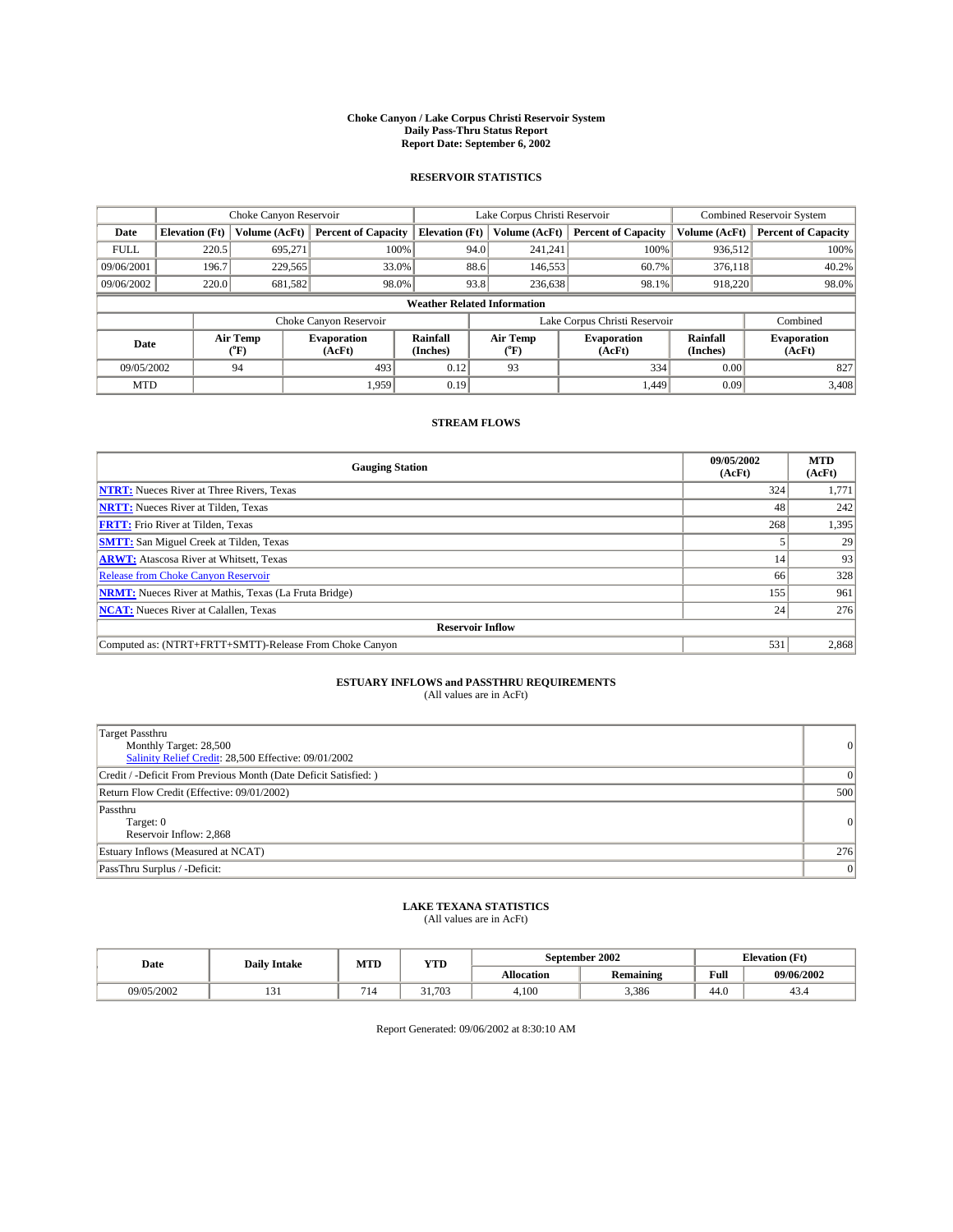#### **Choke Canyon / Lake Corpus Christi Reservoir System Daily Pass-Thru Status Report Report Date: September 7, 2002**

#### **RESERVOIR STATISTICS**

|             | Choke Canyon Reservoir |                  |                              |                                    | Lake Corpus Christi Reservoir |                  |                              |                      | <b>Combined Reservoir System</b> |  |  |
|-------------|------------------------|------------------|------------------------------|------------------------------------|-------------------------------|------------------|------------------------------|----------------------|----------------------------------|--|--|
| Date        | <b>Elevation</b> (Ft)  | Volume (AcFt)    | <b>Percent of Capacity</b>   | <b>Elevation (Ft)</b>              |                               | Volume (AcFt)    | <b>Percent of Capacity</b>   | Volume (AcFt)        | <b>Percent of Capacity</b>       |  |  |
| <b>FULL</b> | 220.5                  | 695,271          | 100%                         |                                    | 94.0                          | 241,241          | 100%                         | 936.512              | 100%                             |  |  |
| 09/07/2001  | 196.9                  | 232,496          | 33.4%                        |                                    | 88.8                          | 149,879          | $62.1\%$                     | 382,375              | 40.8%                            |  |  |
| 09/07/2002  | 220.0                  | 681,327          | 98.0%                        |                                    | 93.7                          | 236,065          | 97.9%                        | 917,392              | 98.0%                            |  |  |
|             |                        |                  |                              | <b>Weather Related Information</b> |                               |                  |                              |                      |                                  |  |  |
|             |                        |                  | Choke Canyon Reservoir       |                                    | Lake Corpus Christi Reservoir |                  |                              |                      | Combined                         |  |  |
| Date        |                        | Air Temp<br>(°F) | <b>Evaporation</b><br>(AcFt) | Rainfall<br>(Inches)               |                               | Air Temp<br>("F) | <b>Evaporation</b><br>(AcFt) | Rainfall<br>(Inches) | <b>Evaporation</b><br>(AcFt)     |  |  |
| 09/06/2002  |                        | 94               | 508                          | 0.09                               |                               | 91               | 322                          | 0.19                 | 830                              |  |  |
| <b>MTD</b>  |                        |                  | 2,467                        | 0.28                               |                               |                  | 1,771                        | 0.28                 | 4,238                            |  |  |

### **STREAM FLOWS**

| <b>Gauging Station</b>                                       | 09/06/2002<br>(AcFt) | <b>MTD</b><br>(AcFt) |
|--------------------------------------------------------------|----------------------|----------------------|
| <b>NTRT:</b> Nueces River at Three Rivers, Texas             |                      | 1,771                |
| <b>NRTT:</b> Nueces River at Tilden, Texas                   | 48                   | 290                  |
| <b>FRTT:</b> Frio River at Tilden, Texas                     | 262                  | 1,657                |
| <b>SMTT:</b> San Miguel Creek at Tilden, Texas               |                      | 34                   |
| <b>ARWT:</b> Atascosa River at Whitsett, Texas               | 16 <sup>1</sup>      | 109                  |
| <b>Release from Choke Canyon Reservoir</b>                   | 66                   | 393                  |
| <b>NRMT:</b> Nueces River at Mathis, Texas (La Fruta Bridge) | 157                  | 1,118                |
| <b>NCAT:</b> Nueces River at Calallen, Texas                 | 42                   | 318                  |
| <b>Reservoir Inflow</b>                                      |                      |                      |
| Computed as: NRTT+FRTT+SMTT+ARWT                             | 330                  | 3,198                |

### **ESTUARY INFLOWS and PASSTHRU REQUIREMENTS**

(All values are in AcFt)

| Target Passthru<br>Monthly Target: 28,500<br>Salinity Relief Credit: 28,500 Effective: 09/01/2002 | $\overline{0}$ |
|---------------------------------------------------------------------------------------------------|----------------|
| Credit / -Deficit From Previous Month (Date Deficit Satisfied: )                                  |                |
| Return Flow Credit (Effective: 09/01/2002)                                                        | 500            |
| Passthru<br>Target: 0<br>Reservoir Inflow: 3,198                                                  | 0              |
| Estuary Inflows (Measured at NCAT)                                                                | 318            |
| PassThru Surplus / -Deficit:                                                                      | 0              |

#### **LAKE TEXANA STATISTICS** (All values are in AcFt)

| (All values are in Acrt) |  |  |
|--------------------------|--|--|
|                          |  |  |

| Date       | MTD<br><b>YTD</b><br><b>Daily Intake</b> |     |        | September 2002    | <b>Elevation</b> (Ft) |                |            |
|------------|------------------------------------------|-----|--------|-------------------|-----------------------|----------------|------------|
|            |                                          |     |        | <b>Allocation</b> | <b>Remaining</b>      | Full           | 09/07/2002 |
| 09/06/2002 | 145                                      | 859 | 31.848 | 4,100             | 3,241                 | $\sim$<br>44.V | 45.4       |

Report Generated: 09/07/2002 at 10:17:44 AM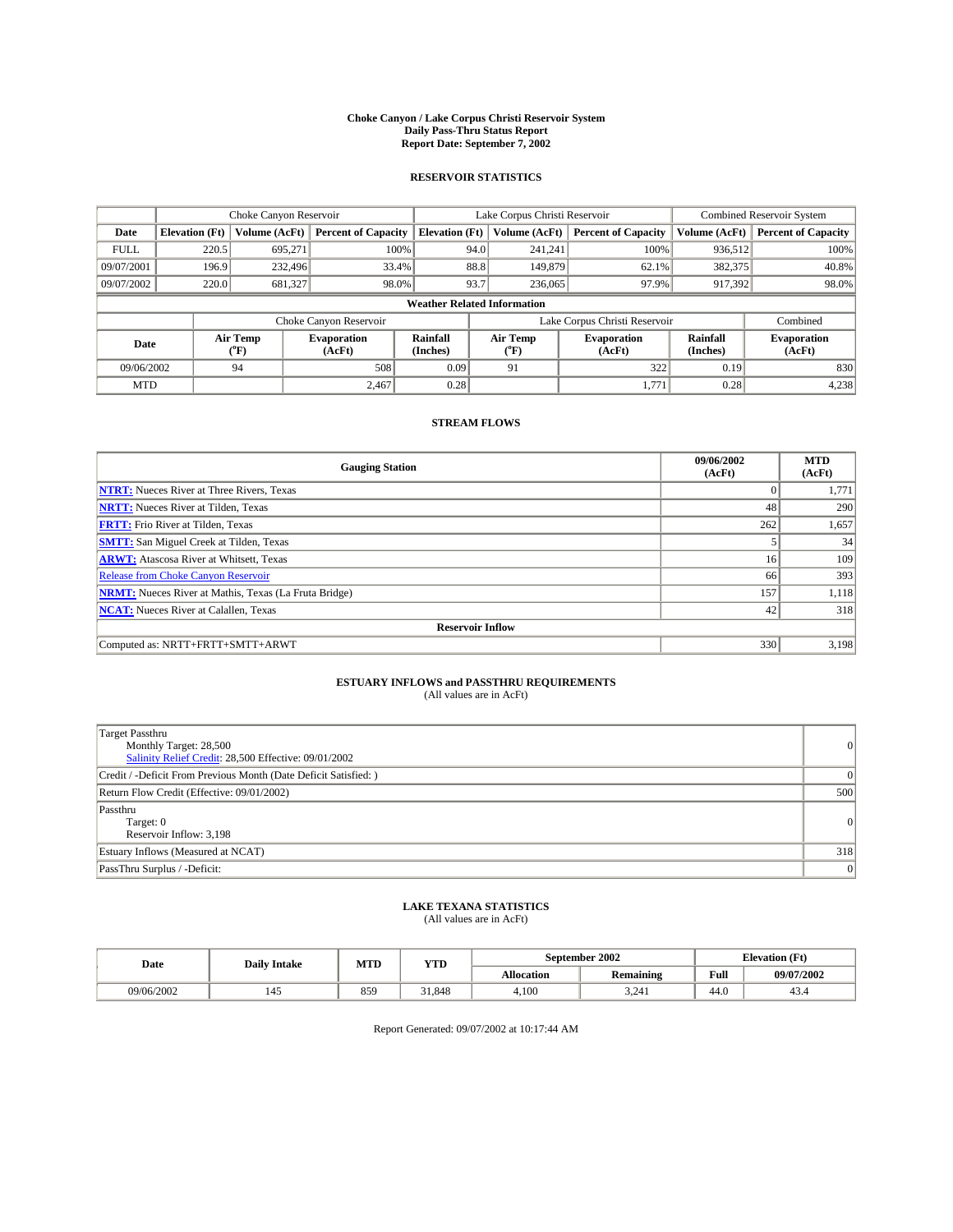#### **Choke Canyon / Lake Corpus Christi Reservoir System Daily Pass-Thru Status Report Report Date: September 8, 2002**

#### **RESERVOIR STATISTICS**

|             | Choke Canyon Reservoir |                  |                              |                                    | Lake Corpus Christi Reservoir |                  |                               |                      | <b>Combined Reservoir System</b> |  |  |
|-------------|------------------------|------------------|------------------------------|------------------------------------|-------------------------------|------------------|-------------------------------|----------------------|----------------------------------|--|--|
| Date        | <b>Elevation</b> (Ft)  | Volume (AcFt)    | <b>Percent of Capacity</b>   | <b>Elevation (Ft)</b>              |                               | Volume (AcFt)    | <b>Percent of Capacity</b>    | Volume (AcFt)        | <b>Percent of Capacity</b>       |  |  |
| <b>FULL</b> | 220.5                  | 695,271          | 100%                         |                                    | 94.0                          | 241,241          | 100%                          | 936.512              | 100%                             |  |  |
| 09/08/2001  | 196.9                  | 233,031          | 33.5%                        |                                    | 89.2                          | 155,979          | 64.7%                         | 389,010              | 41.5%                            |  |  |
| 09/08/2002  | 220.0                  | 681,836          | 98.1%                        |                                    | 93.7                          | 236,256          | 97.9%                         | 918,092              | 98.0%                            |  |  |
|             |                        |                  |                              | <b>Weather Related Information</b> |                               |                  |                               |                      |                                  |  |  |
|             |                        |                  | Choke Canyon Reservoir       |                                    |                               |                  | Lake Corpus Christi Reservoir |                      | Combined                         |  |  |
| Date        |                        | Air Temp<br>(°F) | <b>Evaporation</b><br>(AcFt) | Rainfall<br>(Inches)               |                               | Air Temp<br>("F) | <b>Evaporation</b><br>(AcFt)  | Rainfall<br>(Inches) | <b>Evaporation</b><br>(AcFt)     |  |  |
| 09/07/2002  |                        | 78               | 105                          | 0.57                               |                               | 88               | 289                           | 0.04                 | 394                              |  |  |
| <b>MTD</b>  |                        |                  | 2,572                        | 0.85                               |                               |                  | 2,060                         | 0.32                 | 4,632                            |  |  |

### **STREAM FLOWS**

| <b>Gauging Station</b>                                       | 09/07/2002<br>(AcFt) | <b>MTD</b><br>(AcFt) |
|--------------------------------------------------------------|----------------------|----------------------|
| <b>NTRT:</b> Nueces River at Three Rivers, Texas             |                      | 1,771                |
| <b>NRTT:</b> Nueces River at Tilden, Texas                   | 42                   | 331                  |
| <b>FRTT:</b> Frio River at Tilden, Texas                     | 250                  | 1,908                |
| <b>SMTT:</b> San Miguel Creek at Tilden, Texas               | 6                    | 40                   |
| <b>ARWT:</b> Atascosa River at Whitsett, Texas               | 19                   | 128                  |
| <b>Release from Choke Canyon Reservoir</b>                   | 66                   | 459                  |
| <b>NRMT:</b> Nueces River at Mathis, Texas (La Fruta Bridge) | 357                  | 1,475                |
| <b>NCAT:</b> Nueces River at Calallen, Texas                 | 15                   | 333                  |
| <b>Reservoir Inflow</b>                                      |                      |                      |
| Computed as: NRTT+FRTT+SMTT+ARWT                             | 317                  | 3,515                |

## **ESTUARY INFLOWS and PASSTHRU REQUIREMENTS**<br>(All values are in AcFt)

| Target Passthru<br>Monthly Target: 28,500<br>Salinity Relief Credit: 28,500 Effective: 09/01/2002 | $\overline{0}$ |
|---------------------------------------------------------------------------------------------------|----------------|
| Credit / -Deficit From Previous Month (Date Deficit Satisfied: )                                  |                |
| Return Flow Credit (Effective: 09/01/2002)                                                        | 500            |
| Passthru<br>Target: 0<br>Reservoir Inflow: 3,515                                                  | 0              |
| Estuary Inflows (Measured at NCAT)                                                                | 333            |
| PassThru Surplus / -Deficit:                                                                      | 0              |

#### **LAKE TEXANA STATISTICS** (All values are in AcFt)

| (All values are in ACFt) |  |  |
|--------------------------|--|--|
|                          |  |  |

| Date       | <b>Daily Intake</b> | MTD  | September 2002<br><b>YTD</b> |                   |                  |                | <b>Elevation</b> (Ft) |
|------------|---------------------|------|------------------------------|-------------------|------------------|----------------|-----------------------|
|            |                     |      |                              | <b>Allocation</b> | <b>Remaining</b> | Full           | 09/08/2002            |
| 09/07/2002 | 142                 | .004 | 31.992                       | 4,100             | 3,096            | $\sim$<br>44.U | 45.4                  |

Report Generated: 09/08/2002 at 11:17:55 AM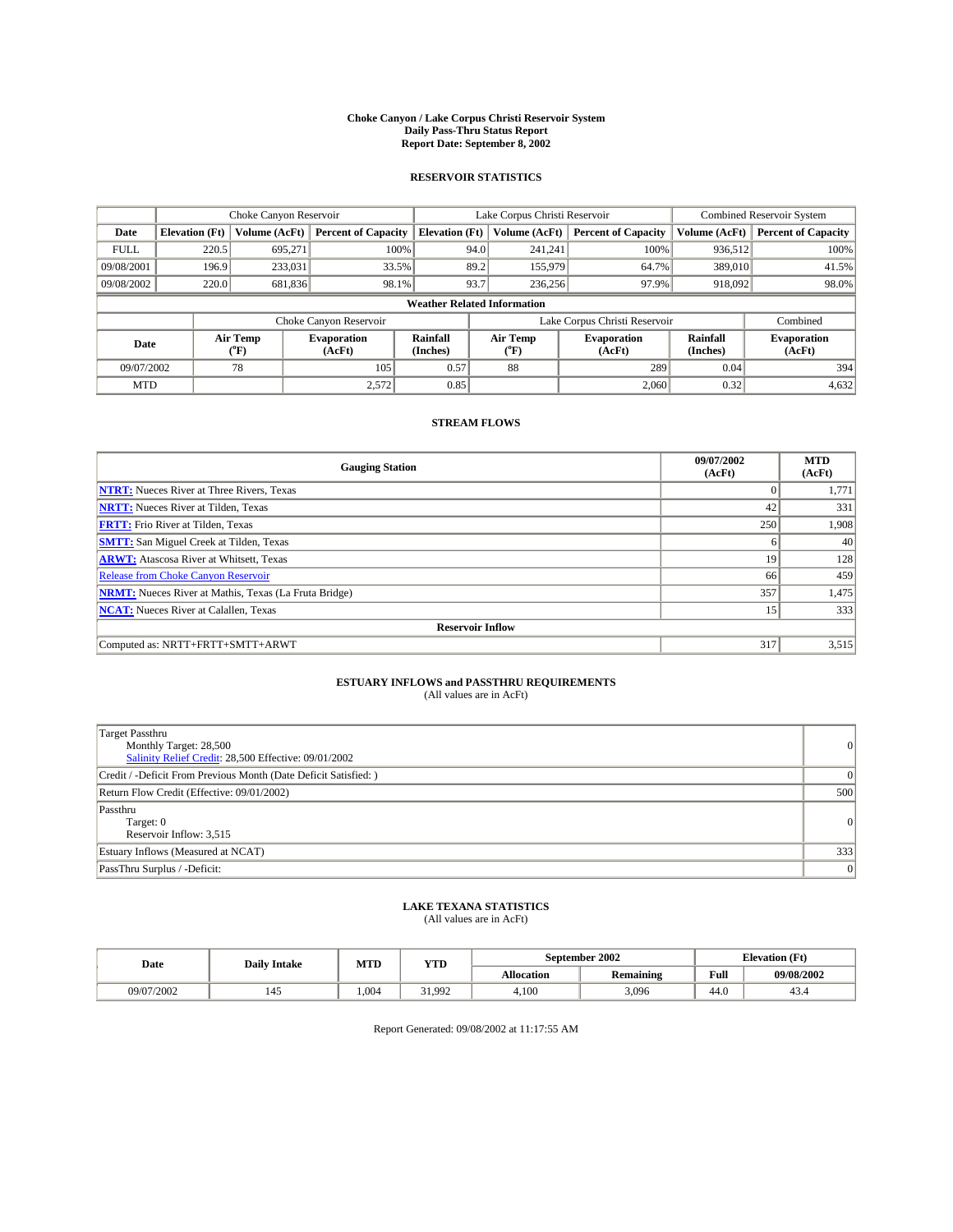#### **Choke Canyon / Lake Corpus Christi Reservoir System Daily Pass-Thru Status Report Report Date: September 9, 2002**

#### **RESERVOIR STATISTICS**

|             | Choke Canyon Reservoir |                  |                              |                                    | Lake Corpus Christi Reservoir             |                  |                              |                      | <b>Combined Reservoir System</b> |  |  |
|-------------|------------------------|------------------|------------------------------|------------------------------------|-------------------------------------------|------------------|------------------------------|----------------------|----------------------------------|--|--|
| Date        | <b>Elevation</b> (Ft)  | Volume (AcFt)    | <b>Percent of Capacity</b>   | <b>Elevation (Ft)</b>              |                                           | Volume (AcFt)    | <b>Percent of Capacity</b>   | Volume (AcFt)        | <b>Percent of Capacity</b>       |  |  |
| <b>FULL</b> | 220.5                  | 695,271          | 100%                         |                                    | 94.0                                      | 241,241          | 100%                         | 936.512              | 100%                             |  |  |
| 09/09/2001  | 197.0                  | 233,568          | 33.6%                        |                                    | 89.7                                      | 164,003          | 68.0%                        | 397.571              | 42.5%                            |  |  |
| 09/09/2002  | 220.2                  | 688,025          | 99.0%                        |                                    | 93.9                                      | 238,743          | 99.0%                        | 926,768              | 99.0%                            |  |  |
|             |                        |                  |                              | <b>Weather Related Information</b> |                                           |                  |                              |                      |                                  |  |  |
|             |                        |                  | Choke Canyon Reservoir       |                                    | Lake Corpus Christi Reservoir<br>Combined |                  |                              |                      |                                  |  |  |
| Date        |                        | Air Temp<br>(°F) | <b>Evaporation</b><br>(AcFt) | Rainfall<br>(Inches)               |                                           | Air Temp<br>("F) | <b>Evaporation</b><br>(AcFt) | Rainfall<br>(Inches) | <b>Evaporation</b><br>(AcFt)     |  |  |
| 09/08/2002  |                        | 84               | 210                          | 2.30                               |                                           | 90               | 89                           | 0.69                 | 299                              |  |  |
| <b>MTD</b>  |                        |                  | 2,782                        | 3.15                               |                                           |                  | 2.149                        | 1.01                 | 4,931                            |  |  |

### **STREAM FLOWS**

| <b>Gauging Station</b>                                       | 09/08/2002<br>(AcFt) | <b>MTD</b><br>(AcFt) |  |  |  |  |  |
|--------------------------------------------------------------|----------------------|----------------------|--|--|--|--|--|
| <b>NTRT:</b> Nueces River at Three Rivers, Texas             |                      | 1,771                |  |  |  |  |  |
| <b>NRTT:</b> Nueces River at Tilden, Texas                   |                      | 331                  |  |  |  |  |  |
| <b>FRTT:</b> Frio River at Tilden, Texas                     | 300                  | 2,207                |  |  |  |  |  |
| <b>SMTT:</b> San Miguel Creek at Tilden, Texas               | 361                  | 401                  |  |  |  |  |  |
| <b>ARWT:</b> Atascosa River at Whitsett, Texas               | 52                   | 180                  |  |  |  |  |  |
| <b>Release from Choke Canyon Reservoir</b>                   | 66                   | 524                  |  |  |  |  |  |
| <b>NRMT:</b> Nueces River at Mathis, Texas (La Fruta Bridge) | 234                  | 1,709                |  |  |  |  |  |
| <b>NCAT:</b> Nueces River at Calallen, Texas                 | 26                   | 359                  |  |  |  |  |  |
| <b>Reservoir Inflow</b>                                      |                      |                      |  |  |  |  |  |
| Computed as: NRTT+FRTT+SMTT+ARWT                             | 713                  | 4,228                |  |  |  |  |  |

## **ESTUARY INFLOWS and PASSTHRU REQUIREMENTS**<br>(All values are in AcFt)

| Target Passthru<br>Monthly Target: 28,500<br>Salinity Relief Credit: 28,500 Effective: 09/01/2002 | $\overline{0}$ |
|---------------------------------------------------------------------------------------------------|----------------|
| Credit / -Deficit From Previous Month (Date Deficit Satisfied: )                                  |                |
| Return Flow Credit (Effective: 09/01/2002)                                                        | 500            |
| Passthru<br>Target: 0<br>Reservoir Inflow: 4,228                                                  | 0              |
| Estuary Inflows (Measured at NCAT)                                                                | 359            |
| PassThru Surplus / -Deficit:                                                                      | 0              |

#### **LAKE TEXANA STATISTICS** (All values are in AcFt)

| (All values are in AcFt) |  |  |  |
|--------------------------|--|--|--|
|                          |  |  |  |

| Date       | <b>Daily Intake</b> | MTD  | YTD    |                   | September 2002        |                | <b>Elevation</b> (Ft) |
|------------|---------------------|------|--------|-------------------|-----------------------|----------------|-----------------------|
|            |                     |      |        | <b>Allocation</b> | <b>Remaining</b>      | Full           | 09/09/2002            |
| 09/08/2002 | 145                 | .149 | 32.138 | 4,100             | $2.95^\circ$<br>2,701 | $\sim$<br>44.V | $4\leq$<br>۰. د       |

Report Generated: 09/09/2002 at 9:53:39 AM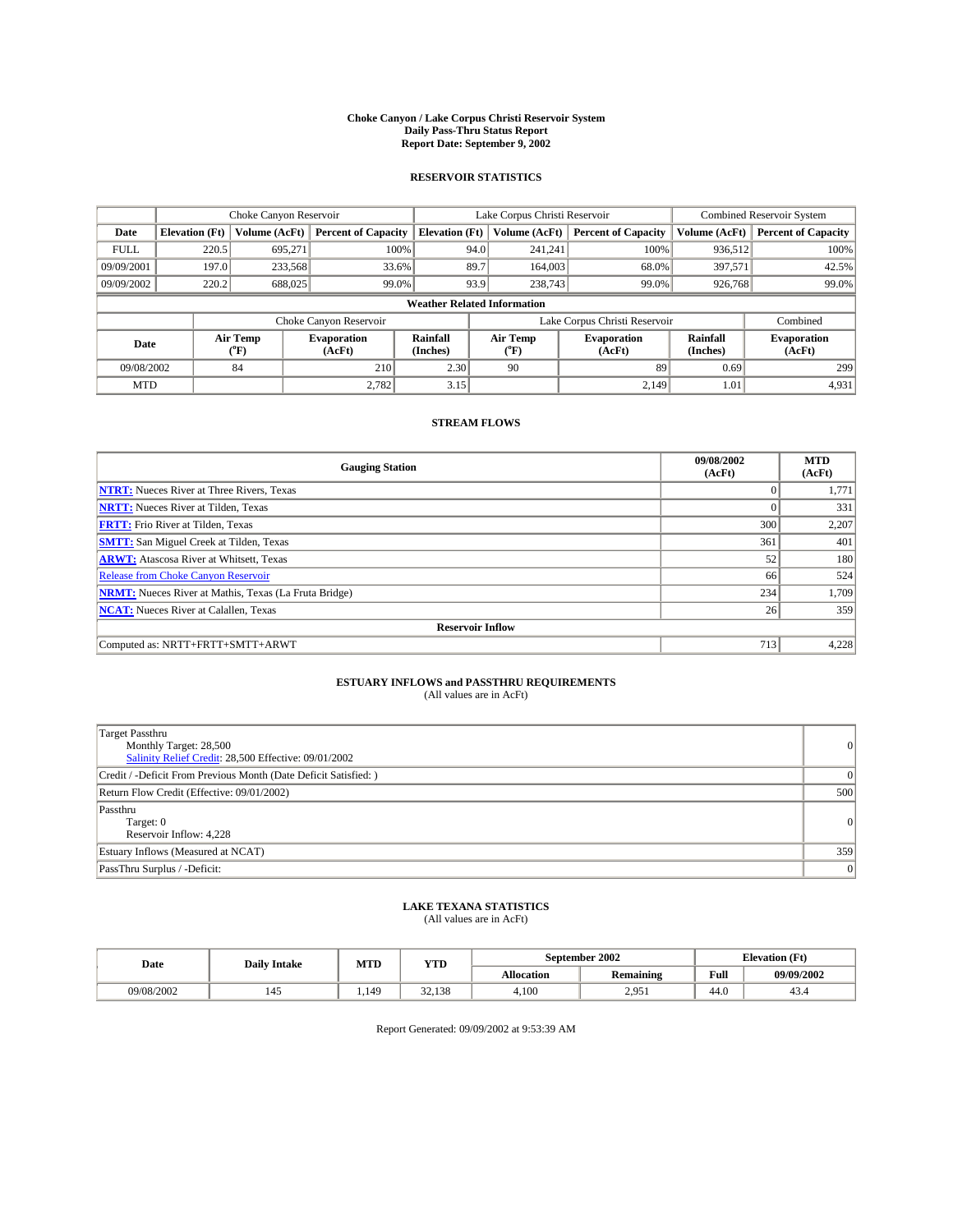#### **Choke Canyon / Lake Corpus Christi Reservoir System Daily Pass-Thru Status Report Report Date: September 10, 2002**

#### **RESERVOIR STATISTICS**

|             | Choke Canyon Reservoir             |                  |                              |                       | Lake Corpus Christi Reservoir |                  |                               |                      | <b>Combined Reservoir System</b> |  |  |
|-------------|------------------------------------|------------------|------------------------------|-----------------------|-------------------------------|------------------|-------------------------------|----------------------|----------------------------------|--|--|
| Date        | <b>Elevation</b> (Ft)              | Volume (AcFt)    | <b>Percent of Capacity</b>   | <b>Elevation (Ft)</b> |                               | Volume (AcFt)    | <b>Percent of Capacity</b>    | Volume (AcFt)        | <b>Percent of Capacity</b>       |  |  |
| <b>FULL</b> | 220.5                              | 695,271          | 100%                         |                       | 94.0                          | 241,241          | 100%                          | 936.512              | 100%                             |  |  |
| 09/10/2001  | 197.0                              | 234,105          | 33.7%                        |                       | 90.3                          | 174,573          | 72.4%                         | 408,678              | 43.6%                            |  |  |
| 09/10/2002  | 220.5                              | 695.271          | 100.0%                       |                       | 94.0                          | 241.241          | $100.0\%$                     | 936,512              | 100.0%                           |  |  |
|             | <b>Weather Related Information</b> |                  |                              |                       |                               |                  |                               |                      |                                  |  |  |
|             |                                    |                  | Choke Canyon Reservoir       |                       |                               |                  | Lake Corpus Christi Reservoir |                      | Combined                         |  |  |
| Date        |                                    | Air Temp<br>(°F) | <b>Evaporation</b><br>(AcFt) | Rainfall<br>(Inches)  |                               | Air Temp<br>("F) | <b>Evaporation</b><br>(AcFt)  | Rainfall<br>(Inches) | <b>Evaporation</b><br>(AcFt)     |  |  |
| 09/09/2002  |                                    | 84               | 318                          | 0.60                  |                               | 86               | 168                           | 0.32                 | 486                              |  |  |
| <b>MTD</b>  |                                    |                  | 3,100                        | 3.75                  |                               |                  | 2,317                         | 1.33                 | 5,417                            |  |  |

### **STREAM FLOWS**

| <b>Gauging Station</b>                                       | 09/09/2002<br>(AcFt) | <b>MTD</b><br>(AcFt) |  |  |  |  |
|--------------------------------------------------------------|----------------------|----------------------|--|--|--|--|
| <b>NTRT:</b> Nueces River at Three Rivers, Texas             | 2,164                | 4,246                |  |  |  |  |
| <b>NRTT:</b> Nueces River at Tilden, Texas                   | 8,595                | 8,927                |  |  |  |  |
| <b>FRTT:</b> Frio River at Tilden, Texas                     | 11,374               | 13,581               |  |  |  |  |
| <b>SMTT:</b> San Miguel Creek at Tilden, Texas               | 8.734                | 9,135                |  |  |  |  |
| <b>ARWT:</b> Atascosa River at Whitsett, Texas               | 2,541                | 2,721                |  |  |  |  |
| <b>Release from Choke Canyon Reservoir</b>                   | 2,978                | 3,502                |  |  |  |  |
| <b>NRMT:</b> Nueces River at Mathis, Texas (La Fruta Bridge) | 645                  | 2,354                |  |  |  |  |
| <b>NCAT:</b> Nueces River at Calallen, Texas                 | 151                  | 603                  |  |  |  |  |
| <b>Reservoir Inflow</b>                                      |                      |                      |  |  |  |  |
| Computed as: NRTT+FRTT+SMTT+ARWT                             | 31,244               | 35,654               |  |  |  |  |

### **ESTUARY INFLOWS and PASSTHRU REQUIREMENTS**

(All values are in AcFt)

| <b>Target Passthru</b><br>Monthly Target: 28,500<br>Salinity Relief Credit: 28,500 Effective: 09/01/2002 | $\overline{0}$ |
|----------------------------------------------------------------------------------------------------------|----------------|
| Credit / -Deficit From Previous Month (Date Deficit Satisfied: )                                         |                |
| Return Flow Credit (Effective: 09/01/2002)                                                               | 500            |
| Passthru<br>Target: 0<br>Reservoir Inflow: 35,654                                                        | 0              |
| Estuary Inflows (Measured at NCAT)                                                                       | 603            |
| PassThru Surplus / -Deficit:                                                                             | 0              |

# **LAKE TEXANA STATISTICS** (All values are in AcFt)

| Date       | <b>Daily Intake</b> | MTD   | YTD    |                   | September 2002   |                | <b>Elevation</b> (Ft) |
|------------|---------------------|-------|--------|-------------------|------------------|----------------|-----------------------|
|            |                     |       |        | <b>Allocation</b> | <b>Remaining</b> | Full           | 09/10/2002            |
| 09/09/2002 | 145                 | 1.295 | 32.283 | 4,100             | 2,805            | $\sim$<br>44.V | 44.5                  |

Report Generated: 09/10/2002 at 9:56:26 AM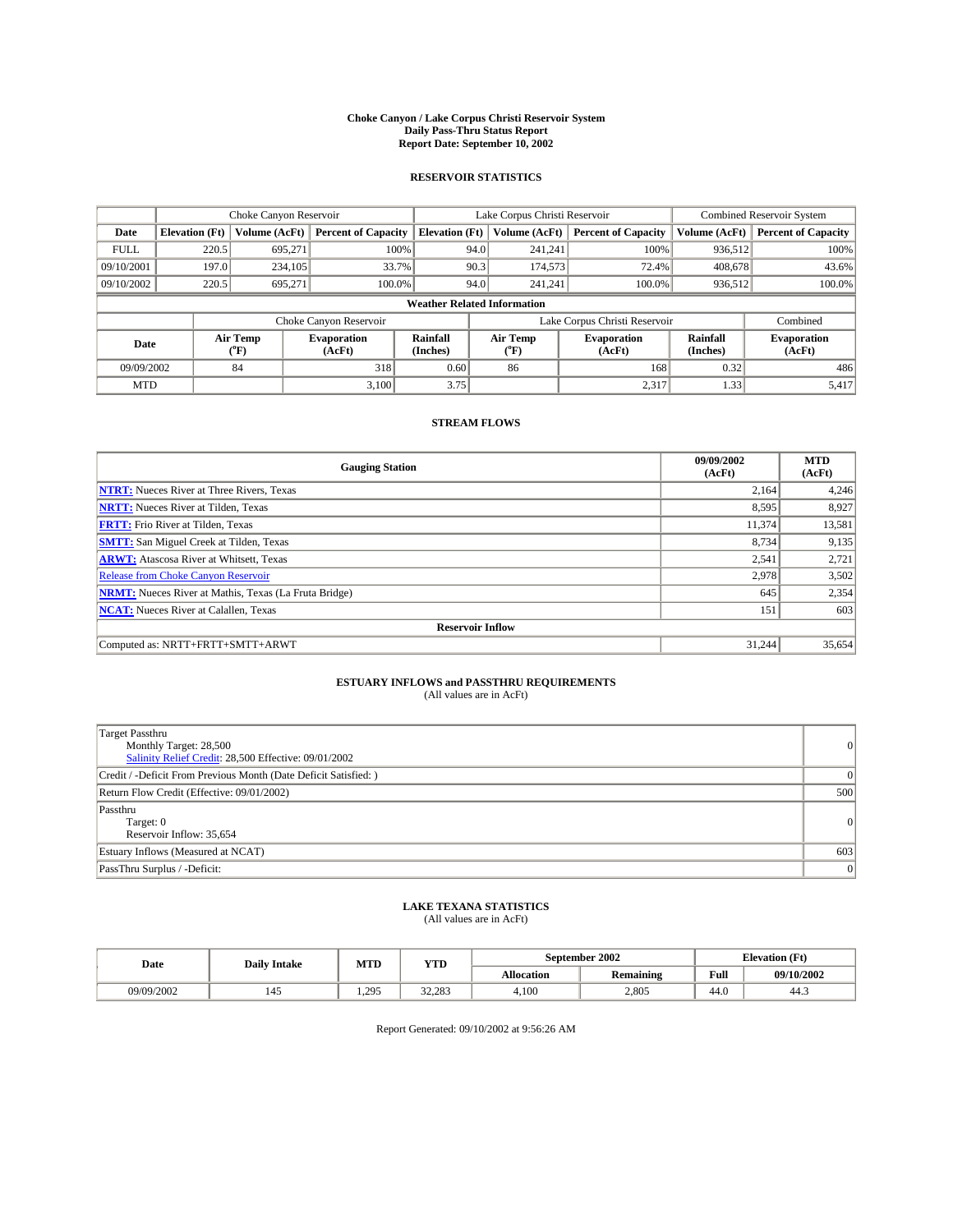#### **Choke Canyon / Lake Corpus Christi Reservoir System Daily Pass-Thru Status Report Report Date: September 11, 2002**

#### **RESERVOIR STATISTICS**

|             | Choke Canyon Reservoir             |                  |                              |                       | Lake Corpus Christi Reservoir |                  |                               |                      | <b>Combined Reservoir System</b> |  |  |
|-------------|------------------------------------|------------------|------------------------------|-----------------------|-------------------------------|------------------|-------------------------------|----------------------|----------------------------------|--|--|
| Date        | <b>Elevation</b> (Ft)              | Volume (AcFt)    | <b>Percent of Capacity</b>   | <b>Elevation (Ft)</b> |                               | Volume (AcFt)    | <b>Percent of Capacity</b>    | Volume (AcFt)        | <b>Percent of Capacity</b>       |  |  |
| <b>FULL</b> | 220.5                              | 695,271          |                              | 100%                  | 94.0                          | 241,241          | 100%                          | 936.512              | 100%                             |  |  |
| 09/11/2001  | 197.0                              | 234,240          | 33.7%                        |                       | 90.7                          | 181,070          | 75.1%                         | 415,310              | 44.3%                            |  |  |
| 09/11/2002  | 220.5                              | 695.271          | 100.0%                       |                       | 94.0                          | 241.241          | $100.0\%$                     | 936,512              | 100.0%                           |  |  |
|             | <b>Weather Related Information</b> |                  |                              |                       |                               |                  |                               |                      |                                  |  |  |
|             |                                    |                  | Choke Canyon Reservoir       |                       |                               |                  | Lake Corpus Christi Reservoir |                      | Combined                         |  |  |
| Date        |                                    | Air Temp<br>(°F) | <b>Evaporation</b><br>(AcFt) | Rainfall<br>(Inches)  |                               | Air Temp<br>("F) | <b>Evaporation</b><br>(AcFt)  | Rainfall<br>(Inches) | <b>Evaporation</b><br>(AcFt)     |  |  |
| 09/10/2002  |                                    | 86               | 212                          | 0.14                  |                               | 86               | 213                           | 0.05                 | 425                              |  |  |
| <b>MTD</b>  |                                    |                  | 3,312                        | 3.89                  |                               |                  | 2,530                         | 1.38                 | 5,842                            |  |  |

### **STREAM FLOWS**

| <b>Gauging Station</b>                                       | 09/10/2002<br>(AcFt) | <b>MTD</b><br>(AcFt) |  |  |  |  |
|--------------------------------------------------------------|----------------------|----------------------|--|--|--|--|
| <b>NTRT:</b> Nueces River at Three Rivers, Texas             | 11.136               | 15,382               |  |  |  |  |
| <b>NRTT:</b> Nueces River at Tilden, Texas                   | 26,401               | 35,327               |  |  |  |  |
| <b>FRTT:</b> Frio River at Tilden, Texas                     | 42,916               | 56,497               |  |  |  |  |
| <b>SMTT:</b> San Miguel Creek at Tilden, Texas               | 53,734               | 62,869               |  |  |  |  |
| <b>ARWT:</b> Atascosa River at Whitsett, Texas               | 16,436               | 19,156               |  |  |  |  |
| Release from Choke Canyon Reservoir                          | 44,663               | 48,164               |  |  |  |  |
| <b>NRMT:</b> Nueces River at Mathis, Texas (La Fruta Bridge) | 9,012                | 11,366               |  |  |  |  |
| <b>NCAT:</b> Nueces River at Calallen, Texas                 | 1,640                | 2,242                |  |  |  |  |
| <b>Reservoir Inflow</b>                                      |                      |                      |  |  |  |  |
| Computed as: NRTT+FRTT+SMTT+ARWT                             | 139,486              | 175,140              |  |  |  |  |

### **ESTUARY INFLOWS and PASSTHRU REQUIREMENTS**

(All values are in AcFt)

| <b>Target Passthru</b><br>Monthly Target: 28,500<br>Salinity Relief Credit: 28,500 Effective: 09/01/2002 | 0              |
|----------------------------------------------------------------------------------------------------------|----------------|
| Credit / -Deficit From Previous Month (Date Deficit Satisfied: )                                         | $\overline{0}$ |
| Return Flow Credit (Effective: 09/01/2002)                                                               | 500            |
| Passthru<br>Target: 0<br>Reservoir Inflow: 175,140                                                       | 0              |
| Estuary Inflows (Measured at NCAT)                                                                       | 2,242          |
| PassThru Surplus / -Deficit:                                                                             | 0              |

# **LAKE TEXANA STATISTICS** (All values are in AcFt)

| Date       | <b>Daily Intake</b> | MTD  | <b>YTD</b>              |                   | September 2002                           |                | <b>Elevation</b> (Ft) |
|------------|---------------------|------|-------------------------|-------------------|------------------------------------------|----------------|-----------------------|
|            |                     |      |                         | <b>Allocation</b> | $\ddot{\phantom{a}}$<br><b>Remaining</b> | Full           | 09/11/2002            |
| 09/10/2002 | 144                 | .438 | $\sim$<br>407<br>34.42. | 4,100             | 2.662                                    | $\sim$<br>44.v | 44.                   |

Report Generated: 09/11/2002 at 9:57:18 AM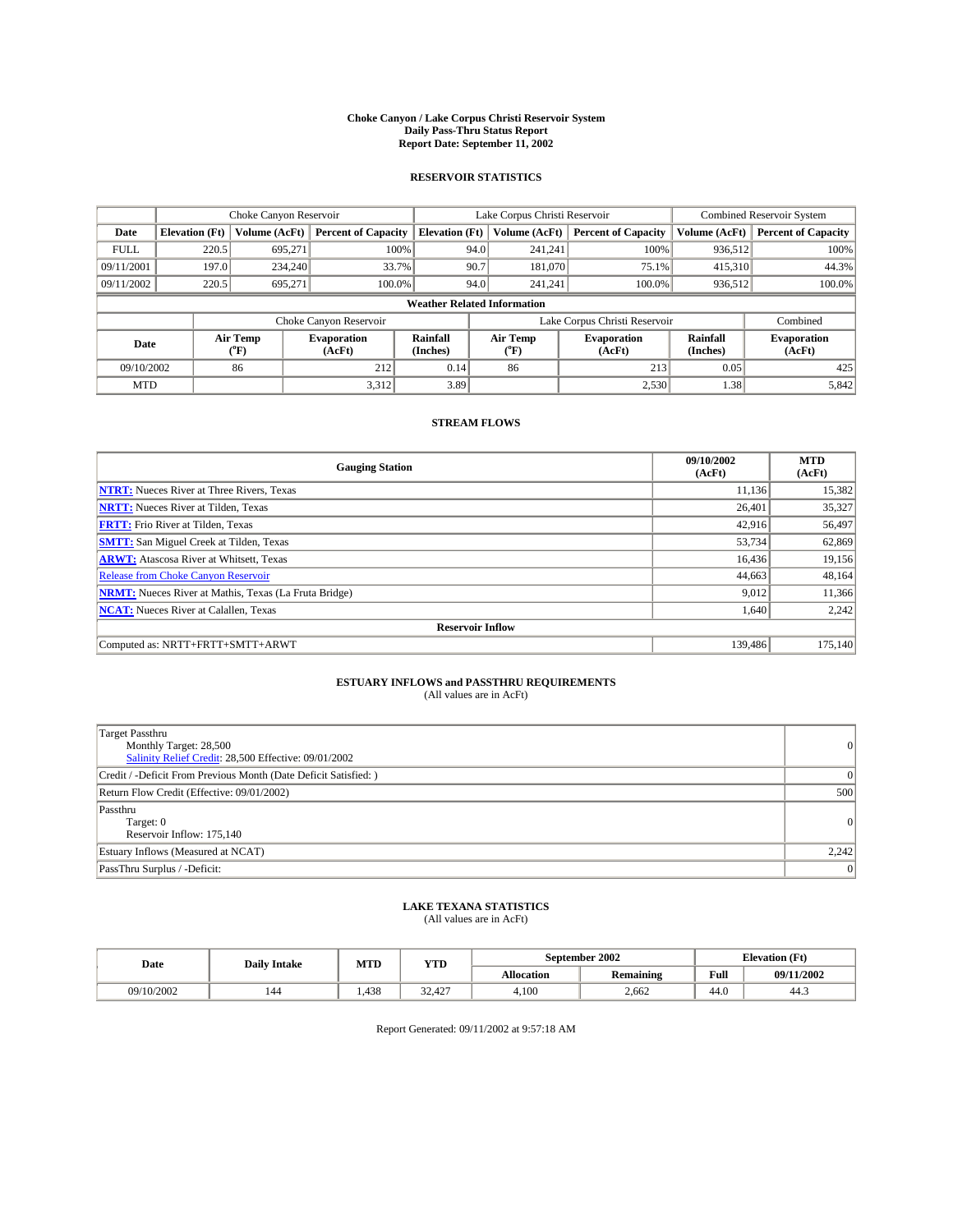#### **Choke Canyon / Lake Corpus Christi Reservoir System Daily Pass-Thru Status Report Report Date: September 12, 2002**

#### **RESERVOIR STATISTICS**

|             | Choke Canyon Reservoir             |                  | Lake Corpus Christi Reservoir |                       |      |                  | <b>Combined Reservoir System</b> |                      |                              |
|-------------|------------------------------------|------------------|-------------------------------|-----------------------|------|------------------|----------------------------------|----------------------|------------------------------|
| Date        | <b>Elevation</b> (Ft)              | Volume (AcFt)    | <b>Percent of Capacity</b>    | <b>Elevation (Ft)</b> |      | Volume (AcFt)    | <b>Percent of Capacity</b>       | Volume (AcFt)        | <b>Percent of Capacity</b>   |
| <b>FULL</b> | 220.5                              | 695,271          |                               | 100%                  | 94.0 | 241,241          | 100%                             | 936.512              | 100%                         |
| 09/12/2001  | 197.0                              | 234,105          |                               | 33.7%                 | 90.9 | 184,873          | 76.6%                            | 418,978              | 44.7%                        |
| 09/12/2002  | 220.5                              | 695.271          | 100.0%                        |                       | 94.0 | 241.241          | $100.0\%$                        | 936,512              | 100.0%                       |
|             | <b>Weather Related Information</b> |                  |                               |                       |      |                  |                                  |                      |                              |
|             |                                    |                  | Choke Canyon Reservoir        |                       |      |                  | Lake Corpus Christi Reservoir    |                      | Combined                     |
| Date        |                                    | Air Temp<br>(°F) | <b>Evaporation</b><br>(AcFt)  | Rainfall<br>(Inches)  |      | Air Temp<br>("F) | <b>Evaporation</b><br>(AcFt)     | Rainfall<br>(Inches) | <b>Evaporation</b><br>(AcFt) |
| 09/11/2002  |                                    | 91               | 318                           | 0.00                  |      | 92               | 247                              | 0.00                 | 565                          |
| <b>MTD</b>  |                                    |                  | 3,630                         | 3.89                  |      |                  | 2,777                            | 1.38                 | 6,407                        |

### **STREAM FLOWS**

| <b>Gauging Station</b>                                       | 09/11/2002<br>(AcFt) | <b>MTD</b><br>(AcFt) |  |  |  |  |  |
|--------------------------------------------------------------|----------------------|----------------------|--|--|--|--|--|
| <b>NTRT:</b> Nueces River at Three Rivers, Texas             | 40,296               | 55,677               |  |  |  |  |  |
| <b>NRTT:</b> Nueces River at Tilden, Texas                   | 11.394               | 46,721               |  |  |  |  |  |
| <b>FRTT:</b> Frio River at Tilden, Texas                     | 42,380               | 98,877               |  |  |  |  |  |
| <b>SMTT:</b> San Miguel Creek at Tilden, Texas               | 35,730               | 98,599               |  |  |  |  |  |
| <b>ARWT:</b> Atascosa River at Whitsett, Texas               | 22,232               | 41,388               |  |  |  |  |  |
| <b>Release from Choke Canyon Reservoir</b>                   | 44,663               | 92,827               |  |  |  |  |  |
| <b>NRMT:</b> Nueces River at Mathis, Texas (La Fruta Bridge) | 16,575               | 27,941               |  |  |  |  |  |
| <b>NCAT:</b> Nueces River at Calallen, Texas                 | 7,206                | 9,448                |  |  |  |  |  |
| <b>Reservoir Inflow</b>                                      |                      |                      |  |  |  |  |  |
| Computed as: NRTT+FRTT+SMTT+ARWT                             | 111.736              | 286,876              |  |  |  |  |  |

### **ESTUARY INFLOWS and PASSTHRU REQUIREMENTS**

(All values are in AcFt)

| <b>Target Passthru</b><br>Monthly Target: 28,500<br>Salinity Relief Credit: 28,500 Effective: 09/01/2002 | 0              |
|----------------------------------------------------------------------------------------------------------|----------------|
| Credit / -Deficit From Previous Month (Date Deficit Satisfied: )                                         | $\overline{0}$ |
| Return Flow Credit (Effective: 09/01/2002)                                                               | 500            |
| Passthru<br>Target: 0<br>Reservoir Inflow: 286,876                                                       | 0              |
| Estuary Inflows (Measured at NCAT)                                                                       | 9,448          |
| PassThru Surplus / -Deficit:                                                                             | 0              |

# **LAKE TEXANA STATISTICS** (All values are in AcFt)

| Date        | <b>Daily Intake</b> | MTD   | <b>YTD</b> |                   | September 2002                           | <b>Elevation</b> (Ft) |            |
|-------------|---------------------|-------|------------|-------------------|------------------------------------------|-----------------------|------------|
|             |                     |       |            | <b>Allocation</b> | $\ddot{\phantom{a}}$<br><b>Remaining</b> | Full                  | 09/12/2002 |
| 1/2002<br>ю | 143                 | 1.581 | 32,570     | 4,100             | 510<br>ر 1 ب                             | $\sim$<br>44.U        | 44.4       |

Report Generated: 09/12/2002 at 9:06:40 AM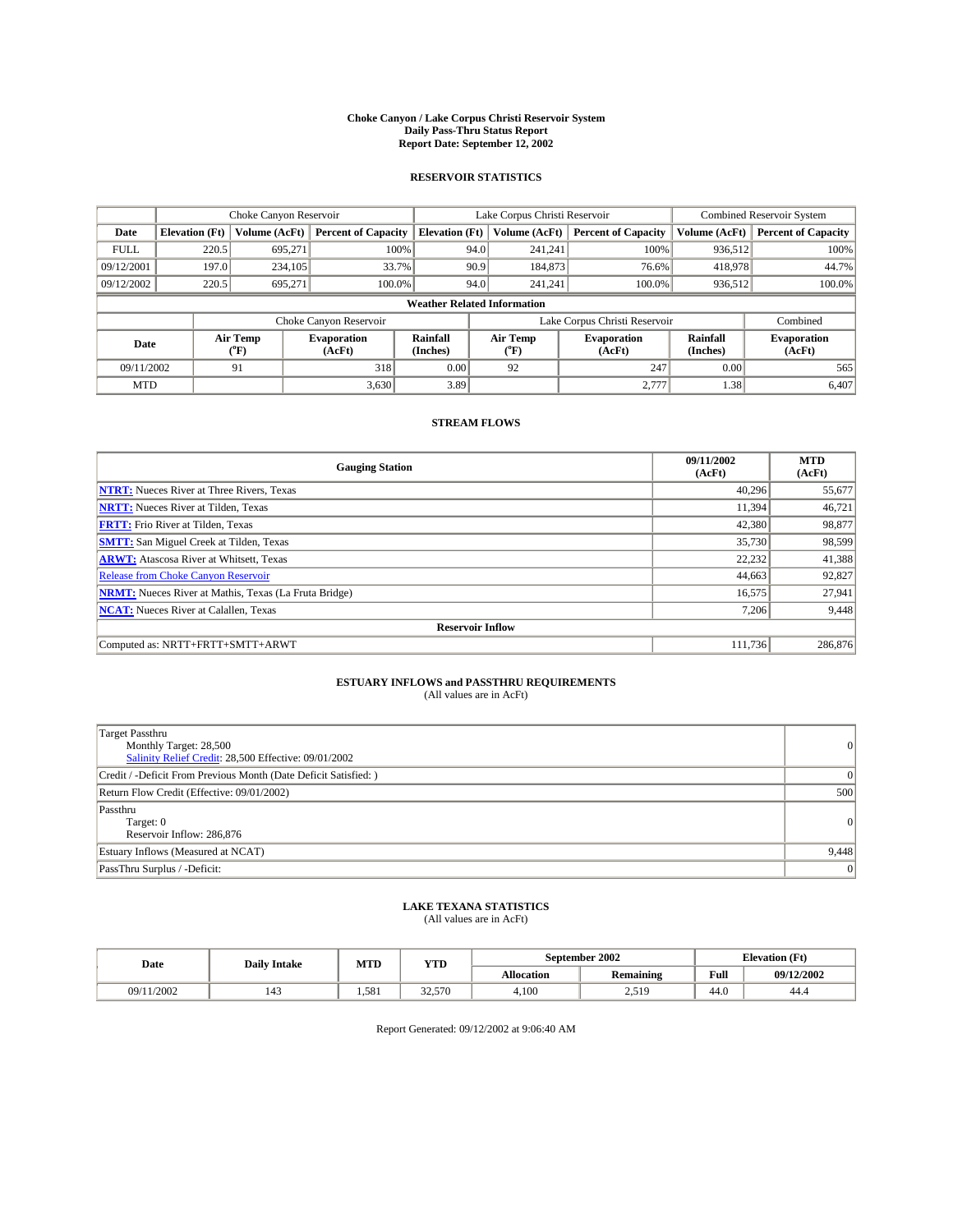#### **Choke Canyon / Lake Corpus Christi Reservoir System Daily Pass-Thru Status Report Report Date: September 13, 2002**

#### **RESERVOIR STATISTICS**

|             | Choke Canyon Reservoir             |                             |                              |                             | Lake Corpus Christi Reservoir |                  |                               |                             | Combined Reservoir System    |  |  |
|-------------|------------------------------------|-----------------------------|------------------------------|-----------------------------|-------------------------------|------------------|-------------------------------|-----------------------------|------------------------------|--|--|
| Date        | <b>Elevation</b> (Ft)              | Volume (AcFt)               | <b>Percent of Capacity</b>   | <b>Elevation</b> (Ft)       |                               | Volume (AcFt)    | <b>Percent of Capacity</b>    | Volume (AcFt)               | <b>Percent of Capacity</b>   |  |  |
| <b>FULL</b> | 220.5                              | 695,271                     |                              | 100%                        | 94.0                          | 241,241          | 100%                          | 936.512                     | 100%                         |  |  |
| 09/13/2001  | 197.0                              | 233,836                     | 33.6%                        |                             | 91.0                          | 185.741          | 77.0%                         | 419,577                     | 44.8%                        |  |  |
| 09/13/2002  | 220.5                              | 695.271                     | 100.0%                       |                             | 94.0                          | 241.241          | $100.0\%$                     | 936,512                     | 100.0%                       |  |  |
|             | <b>Weather Related Information</b> |                             |                              |                             |                               |                  |                               |                             |                              |  |  |
|             |                                    |                             | Choke Canyon Reservoir       |                             |                               |                  | Lake Corpus Christi Reservoir |                             | Combined                     |  |  |
| Date        |                                    | Air Temp<br>${}^{\circ}$ F) | <b>Evaporation</b><br>(AcFt) | <b>Rainfall</b><br>(Inches) |                               | Air Temp<br>("F) | <b>Evaporation</b><br>(AcFt)  | <b>Rainfall</b><br>(Inches) | <b>Evaporation</b><br>(AcFt) |  |  |
| 09/12/2002  |                                    | 93                          | 378                          | 0.00                        |                               | 94               | 280                           | 0.00                        | 658                          |  |  |
| <b>MTD</b>  |                                    |                             | 4.008                        | 3.89                        |                               |                  | 3,057                         | 1.38                        | 7,065                        |  |  |

### **STREAM FLOWS**

| <b>Gauging Station</b>                                       | 09/12/2002<br>(AcFt) | <b>MTD</b><br>(AcFt) |  |  |  |  |
|--------------------------------------------------------------|----------------------|----------------------|--|--|--|--|
| <b>NTRT:</b> Nueces River at Three Rivers, Texas             | 45,655               | 101,332              |  |  |  |  |
| <b>NRTT:</b> Nueces River at Tilden, Texas                   | 7,503                | 54,224               |  |  |  |  |
| <b>FRTT:</b> Frio River at Tilden, Texas                     | 37.914               | 136,790              |  |  |  |  |
| <b>SMTT:</b> San Miguel Creek at Tilden, Texas               | 12,922               | 111,521              |  |  |  |  |
| <b>ARWT:</b> Atascosa River at Whitsett, Texas               | 9,449                | 50,837               |  |  |  |  |
| <b>Release from Choke Canyon Reservoir</b>                   | 44,663               | 137,489              |  |  |  |  |
| <b>NRMT:</b> Nueces River at Mathis, Texas (La Fruta Bridge) | 25,011               | 52,952               |  |  |  |  |
| <b>NCAT:</b> Nueces River at Calallen, Texas                 | 10,540               | 19,988               |  |  |  |  |
| <b>Reservoir Inflow</b>                                      |                      |                      |  |  |  |  |
| Computed as: (NTRT+FRTT+SMTT)-Release From Choke Canyon      | 51.828               | 338,704              |  |  |  |  |

# **ESTUARY INFLOWS and PASSTHRU REQUIREMENTS**<br>(All values are in AcFt)

| <b>Target Passthru</b>                                           |          |
|------------------------------------------------------------------|----------|
| Monthly Target: 28,500                                           | $\Omega$ |
| Salinity Relief Credit: 28,500 Effective: 09/01/2002             |          |
| Credit / -Deficit From Previous Month (Date Deficit Satisfied: ) | $\Omega$ |
| Return Flow Credit (Effective: 09/01/2002)                       | 500      |
| Passthru                                                         |          |
| Target: 0                                                        | $\Omega$ |
| Reservoir Inflow: 338,704                                        |          |
| Estuary Inflows (Measured at NCAT)                               | 19.988   |
| PassThru Surplus / -Deficit:                                     | 0        |

# **LAKE TEXANA STATISTICS** (All values are in AcFt)

| Date       | <b>Daily Intake</b> | MTD                                    | <b>YTD</b>          | September 2002    |                          | <b>Elevation</b> (Ft) |            |
|------------|---------------------|----------------------------------------|---------------------|-------------------|--------------------------|-----------------------|------------|
|            |                     |                                        |                     | <b>Allocation</b> | <b>Remaining</b>         | Full                  | 09/13/2002 |
| 09/12/2002 | 144                 | 725<br>.<br>and the state of the state | 227<br>'14<br>۰۰ سه | 4,100             | $\sim$ $\sim$<br>ر ر د پ | $\sim$<br>44.U        | 44.5       |

Report Generated: 09/13/2002 at 9:44:11 AM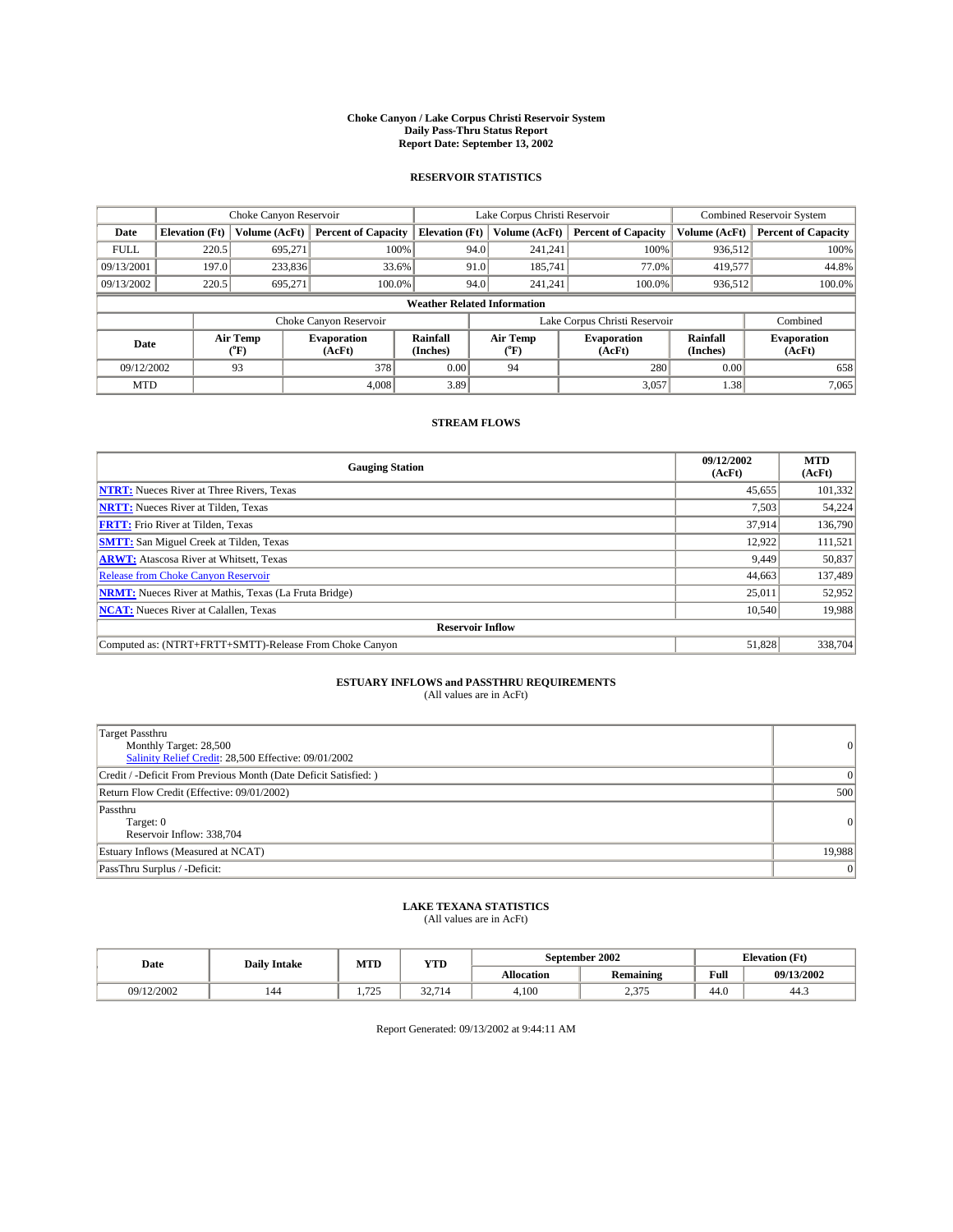#### **Choke Canyon / Lake Corpus Christi Reservoir System Daily Pass-Thru Status Report Report Date: September 14, 2002**

#### **RESERVOIR STATISTICS**

|                          | Choke Canyon Reservoir             |               | Lake Corpus Christi Reservoir |                       |      |                  | <b>Combined Reservoir System</b> |                      |                              |
|--------------------------|------------------------------------|---------------|-------------------------------|-----------------------|------|------------------|----------------------------------|----------------------|------------------------------|
| Date                     | <b>Elevation</b> (Ft)              | Volume (AcFt) | <b>Percent of Capacity</b>    | <b>Elevation (Ft)</b> |      | Volume (AcFt)    | <b>Percent of Capacity</b>       | Volume (AcFt)        | <b>Percent of Capacity</b>   |
| <b>FULL</b>              | 220.5                              | 695,271       |                               | 100%                  | 94.0 | 241,241          | 100%                             | 936.512              | 100%                         |
| 09/14/2001               | 197.0                              | 233,568       | 33.6%                         |                       | 90.9 | 185,220          | 76.8%                            | 418,788              | 44.7%                        |
| 09/14/2002               | 220.5                              | 695.271       | 100.0%                        |                       | 94.0 | 241.241          | $100.0\%$                        | 936,512              | 100.0%                       |
|                          | <b>Weather Related Information</b> |               |                               |                       |      |                  |                                  |                      |                              |
|                          |                                    |               | Choke Canyon Reservoir        |                       |      |                  | Lake Corpus Christi Reservoir    |                      | Combined                     |
| Air Temp<br>Date<br>(°F) |                                    |               | <b>Evaporation</b><br>(AcFt)  | Rainfall<br>(Inches)  |      | Air Temp<br>("F) | <b>Evaporation</b><br>(AcFt)     | Rainfall<br>(Inches) | <b>Evaporation</b><br>(AcFt) |
| 09/13/2002               |                                    | 91            | 378                           | 0.00                  |      | 94               | 303                              | 0.00                 | 681                          |
| <b>MTD</b>               |                                    |               | 4,386                         | 3.89                  |      |                  | 3,360                            | 1.38                 | 7.746                        |

### **STREAM FLOWS**

| <b>Gauging Station</b>                                       | 09/13/2002<br>(AcFt) | <b>MTD</b><br>(AcFt) |  |  |  |  |
|--------------------------------------------------------------|----------------------|----------------------|--|--|--|--|
| <b>NTRT:</b> Nueces River at Three Rivers, Texas             |                      | 101,332              |  |  |  |  |
| <b>NRTT:</b> Nueces River at Tilden, Texas                   | 33,150               | 87,374               |  |  |  |  |
| <b>FRTT:</b> Frio River at Tilden, Texas                     | 33,547               | 170,337              |  |  |  |  |
| <b>SMTT:</b> San Miguel Creek at Tilden, Texas               | 2.124                | 113,645              |  |  |  |  |
| <b>ARWT:</b> Atascosa River at Whitsett, Texas               | 4,109                | 54,946               |  |  |  |  |
| <b>Release from Choke Canyon Reservoir</b>                   | 44,663               | 182,152              |  |  |  |  |
| <b>NRMT:</b> Nueces River at Mathis, Texas (La Fruta Bridge) | 73,644               | 126,595              |  |  |  |  |
| <b>NCAT:</b> Nueces River at Calallen, Texas                 | 15,165               | 35,154               |  |  |  |  |
| <b>Reservoir Inflow</b>                                      |                      |                      |  |  |  |  |
| Computed as: NRTT+FRTT+SMTT+ARWT                             | 72,929               | 411,633              |  |  |  |  |

### **ESTUARY INFLOWS and PASSTHRU REQUIREMENTS**

(All values are in AcFt)

| Target Passthru<br>Monthly Target: 28,500<br>Salinity Relief Credit: 28,500 Effective: 09/01/2002 | $\Omega$       |
|---------------------------------------------------------------------------------------------------|----------------|
| Credit / -Deficit From Previous Month (Date Deficit Satisfied: )                                  |                |
| Return Flow Credit (Effective: 09/01/2002)                                                        | 500            |
| Passthru<br>Target: 0<br>Reservoir Inflow: 411,633                                                | $\Omega$       |
| Estuary Inflows (Measured at NCAT)                                                                | 35,154         |
| PassThru Surplus / -Deficit:                                                                      | $\overline{0}$ |

# **LAKE TEXANA STATISTICS** (All values are in AcFt)

| Date       | <b>Daily Intake</b> | MTD  | <b>YTD</b> |                   | September 2002     | <b>Elevation</b> (Ft) |            |
|------------|---------------------|------|------------|-------------------|--------------------|-----------------------|------------|
|            |                     |      |            | <b>Allocation</b> | <b>Remaining</b>   | Full                  | 09/14/2002 |
| 09/13/2002 | 144                 | .869 | 32,858     | 4,100             | 2.22<br>و ب سے پاک | $\sim$<br>44.0        | 44.5       |

Report Generated: 09/14/2002 at 12:51:40 PM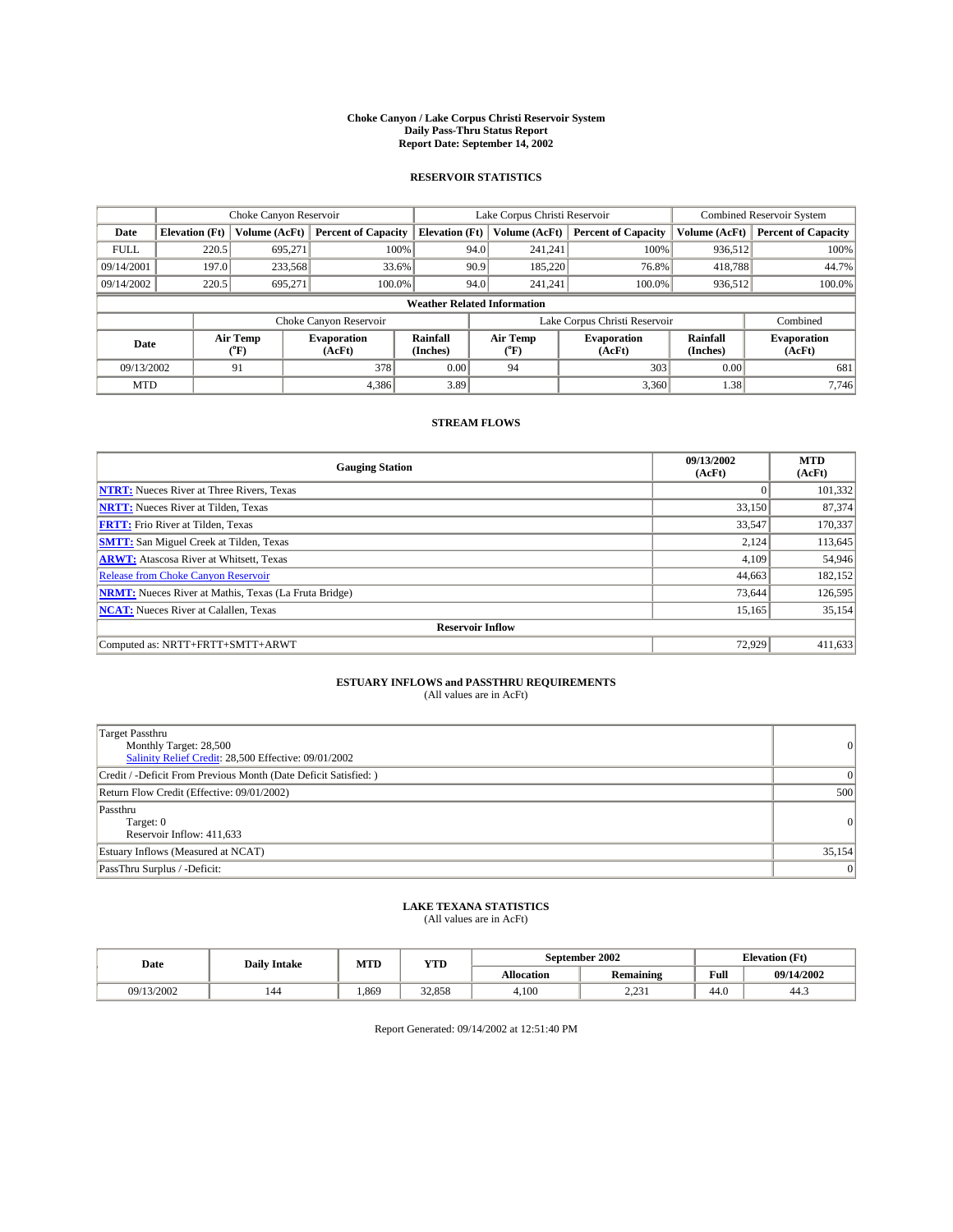#### **Choke Canyon / Lake Corpus Christi Reservoir System Daily Pass-Thru Status Report Report Date: September 15, 2002**

#### **RESERVOIR STATISTICS**

|                                    | Choke Canyon Reservoir |                  | Lake Corpus Christi Reservoir |                       |                               |                  | <b>Combined Reservoir System</b> |                      |                              |
|------------------------------------|------------------------|------------------|-------------------------------|-----------------------|-------------------------------|------------------|----------------------------------|----------------------|------------------------------|
| Date                               | <b>Elevation</b> (Ft)  | Volume (AcFt)    | <b>Percent of Capacity</b>    | <b>Elevation (Ft)</b> |                               | Volume (AcFt)    | <b>Percent of Capacity</b>       | Volume (AcFt)        | <b>Percent of Capacity</b>   |
| <b>FULL</b>                        | 220.5                  | 695,271          |                               | 100%                  | 94.0                          | 241,241          | 100%                             | 936.512              | 100%                         |
| 09/15/2001                         | 196.9                  | 233,434          | 33.6%                         |                       | 90.9                          | 184,526          | 76.5%                            | 417,960              | 44.6%                        |
| 09/15/2002                         | 220.5                  | 695.271          | 100.0%                        |                       | 94.0                          | 241.241          | $100.0\%$                        | 936,512              | 100.0%                       |
| <b>Weather Related Information</b> |                        |                  |                               |                       |                               |                  |                                  |                      |                              |
|                                    |                        |                  | Choke Canyon Reservoir        |                       | Lake Corpus Christi Reservoir |                  |                                  |                      | Combined                     |
| Date                               |                        | Air Temp<br>(°F) | <b>Evaporation</b><br>(AcFt)  | Rainfall<br>(Inches)  |                               | Air Temp<br>("F) | <b>Evaporation</b><br>(AcFt)     | Rainfall<br>(Inches) | <b>Evaporation</b><br>(AcFt) |
| 09/14/2002                         |                        | 91               | 348                           | 2.57                  |                               | 95               | 292                              | 0.03                 | 640                          |
| <b>MTD</b>                         |                        |                  | 4,734                         | 6.46                  |                               |                  | 3,652                            | 1.41                 | 8,386                        |

### **STREAM FLOWS**

| <b>Gauging Station</b>                                       | 09/14/2002<br>(AcFt) | <b>MTD</b><br>(AcFt) |  |  |  |  |  |  |
|--------------------------------------------------------------|----------------------|----------------------|--|--|--|--|--|--|
| <b>NTRT:</b> Nueces River at Three Rivers, Texas             |                      | 101,332              |  |  |  |  |  |  |
| <b>NRTT:</b> Nueces River at Tilden, Texas                   | 35,532               | 122,905              |  |  |  |  |  |  |
| <b>FRTT:</b> Frio River at Tilden, Texas                     | 25,805               | 196,142              |  |  |  |  |  |  |
| <b>SMTT:</b> San Miguel Creek at Tilden, Texas               | 403                  | 114,048              |  |  |  |  |  |  |
| <b>ARWT:</b> Atascosa River at Whitsett, Texas               | 899                  | 55,845               |  |  |  |  |  |  |
| <b>Release from Choke Canyon Reservoir</b>                   | 35,730               | 217,882              |  |  |  |  |  |  |
| <b>NRMT:</b> Nueces River at Mathis, Texas (La Fruta Bridge) | 102,029              | 228,624              |  |  |  |  |  |  |
| <b>NCAT:</b> Nueces River at Calallen, Texas                 |                      | 35,154               |  |  |  |  |  |  |
| <b>Reservoir Inflow</b>                                      |                      |                      |  |  |  |  |  |  |
| Computed as: NRTT+FRTT+SMTT+ARWT                             | 62,639               | 474,272              |  |  |  |  |  |  |

### **ESTUARY INFLOWS and PASSTHRU REQUIREMENTS**

(All values are in AcFt)

| Target Passthru<br>Monthly Target: 28,500<br>Salinity Relief Credit: 28,500 Effective: 09/01/2002 | $\overline{0}$ |
|---------------------------------------------------------------------------------------------------|----------------|
| Credit / -Deficit From Previous Month (Date Deficit Satisfied: )                                  | $\overline{0}$ |
| Return Flow Credit (Effective: 09/01/2002)                                                        | 500            |
| Passthru<br>Target: 0<br>Reservoir Inflow: 474,272                                                | $\overline{0}$ |
| Estuary Inflows (Measured at NCAT)                                                                | 35,154         |
| PassThru Surplus / -Deficit:                                                                      | $\overline{0}$ |

# **LAKE TEXANA STATISTICS** (All values are in AcFt)

| Date       | <b>Daily Intake</b> | MTD   | <b>YTD</b> |                   | September 2002 | <b>Elevation</b> (Ft) |            |
|------------|---------------------|-------|------------|-------------------|----------------|-----------------------|------------|
|            |                     |       |            | <b>Allocation</b> | Remaining      | Full                  | 09/15/2002 |
| 09/14/2002 | 144                 | 2.013 | 33,002     | 4,100             | 2.087          | $\sim$<br>-44.G       | 44.3       |

Report Generated: 09/15/2002 at 8:52:05 AM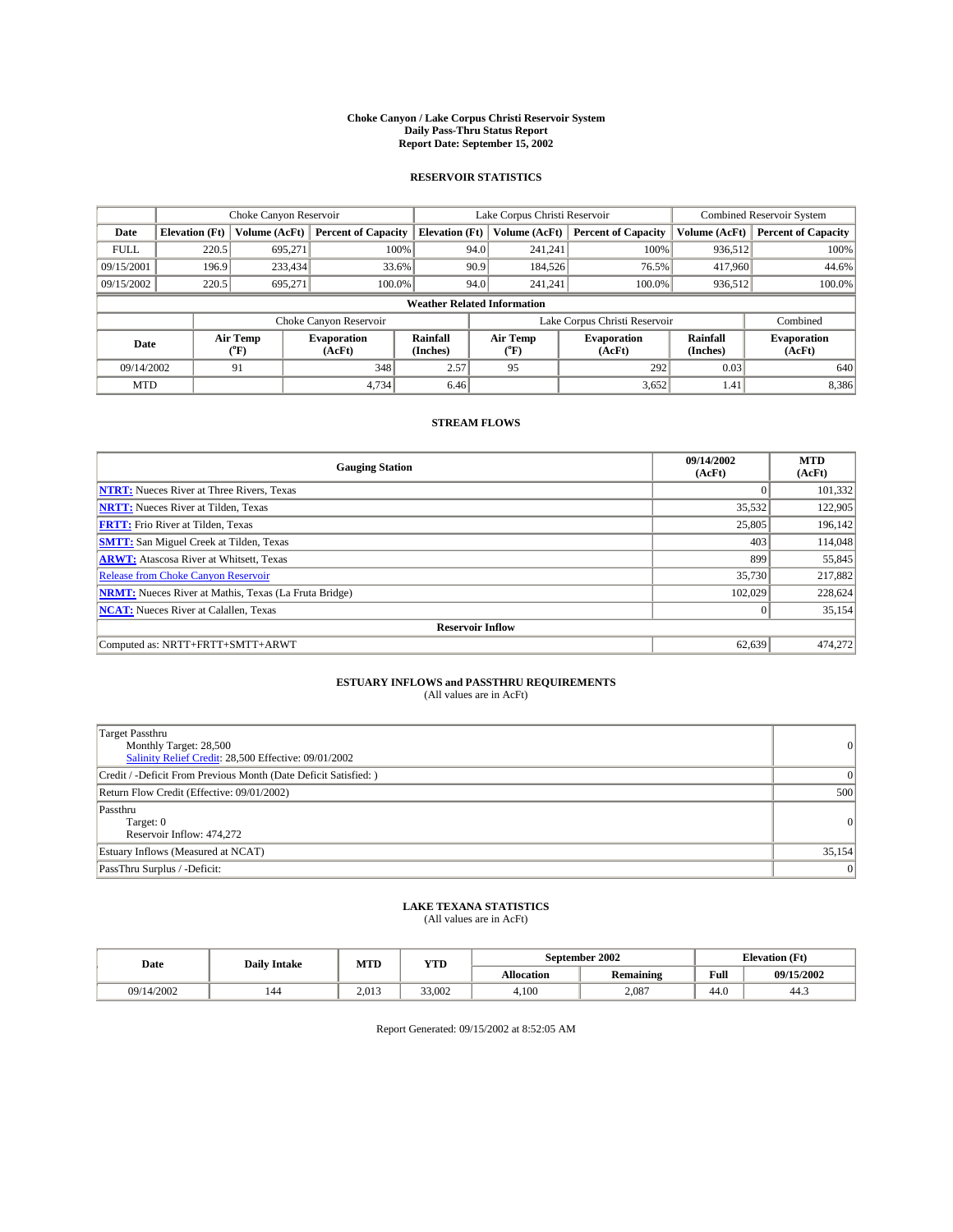#### **Choke Canyon / Lake Corpus Christi Reservoir System Daily Pass-Thru Status Report Report Date: September 16, 2002**

#### **RESERVOIR STATISTICS**

|                                    | Choke Canyon Reservoir |                  | Lake Corpus Christi Reservoir |                       |                               |                 | <b>Combined Reservoir System</b> |                      |                              |
|------------------------------------|------------------------|------------------|-------------------------------|-----------------------|-------------------------------|-----------------|----------------------------------|----------------------|------------------------------|
| Date                               | <b>Elevation</b> (Ft)  | Volume (AcFt)    | <b>Percent of Capacity</b>    | <b>Elevation (Ft)</b> |                               | Volume (AcFt)   | <b>Percent of Capacity</b>       | Volume (AcFt)        | <b>Percent of Capacity</b>   |
| <b>FULL</b>                        | 220.5                  | 695,271          |                               | 100%                  | 94.0                          | 241,241         | 100%                             | 936.512              | 100%                         |
| 09/16/2001                         | 196.9                  | 233.299          | 33.6%                         |                       | 90.9                          | 184,179         | 76.3%                            | 417,478              | 44.6%                        |
| 09/16/2002                         | 220.5                  | 695.271          | 100.0%                        |                       | 94.0                          | 241.241         | $100.0\%$                        | 936,512              | 100.0%                       |
| <b>Weather Related Information</b> |                        |                  |                               |                       |                               |                 |                                  |                      |                              |
|                                    |                        |                  | Choke Canyon Reservoir        |                       | Lake Corpus Christi Reservoir |                 |                                  |                      | Combined                     |
| Date                               |                        | Air Temp<br>(°F) | <b>Evaporation</b><br>(AcFt)  | Rainfall<br>(Inches)  |                               | Air Temp<br>″F) | <b>Evaporation</b><br>(AcFt)     | Rainfall<br>(Inches) | <b>Evaporation</b><br>(AcFt) |
| 09/15/2002                         |                        | 74               | 106                           | 1.20                  |                               | 77              | Pan overflow                     | 1.22                 | 106                          |
| <b>MTD</b>                         |                        |                  | 4.840                         | 7.66                  |                               |                 | 3,652                            | 2.63                 | 8,492                        |

### **STREAM FLOWS**

| <b>Gauging Station</b>                                       | 09/15/2002<br>(AcFt) | <b>MTD</b><br>(AcFt) |  |  |  |  |  |
|--------------------------------------------------------------|----------------------|----------------------|--|--|--|--|--|
| <b>NTRT:</b> Nueces River at Three Rivers, Texas             |                      | 101,332              |  |  |  |  |  |
| <b>NRTT:</b> Nueces River at Tilden, Texas                   | 31,959               | 154,864              |  |  |  |  |  |
| <b>FRTT:</b> Frio River at Tilden, Texas                     | 16,833               | 212,975              |  |  |  |  |  |
| <b>SMTT:</b> San Miguel Creek at Tilden, Texas               | 594                  | 114,642              |  |  |  |  |  |
| <b>ARWT:</b> Atascosa River at Whitsett, Texas               | 1,503                | 57,348               |  |  |  |  |  |
| <b>Release from Choke Canyon Reservoir</b>                   | 26,798               | 244,679              |  |  |  |  |  |
| <b>NRMT:</b> Nueces River at Mathis, Texas (La Fruta Bridge) | 105.205              | 333,829              |  |  |  |  |  |
| <b>NCAT:</b> Nueces River at Calallen, Texas                 | 79,202               | 114,355              |  |  |  |  |  |
| <b>Reservoir Inflow</b>                                      |                      |                      |  |  |  |  |  |
| Computed as: NRTT+FRTT+SMTT+ARWT                             | 50,887               | 525,159              |  |  |  |  |  |

### **ESTUARY INFLOWS and PASSTHRU REQUIREMENTS**

(All values are in AcFt)

| Target Passthru<br>Monthly Target: 28,500<br>Salinity Relief Credit: 28,500 Effective: 09/01/2002 | $\overline{0}$  |
|---------------------------------------------------------------------------------------------------|-----------------|
| Credit / -Deficit From Previous Month (Date Deficit Satisfied: )                                  | $\Omega$        |
| Return Flow Credit (Effective: 09/01/2002)                                                        | 500             |
| Passthru<br>Target: 0<br>Reservoir Inflow: 525,159                                                | $\vert 0 \vert$ |
| Estuary Inflows (Measured at NCAT)                                                                | 114,355         |
| PassThru Surplus / -Deficit:                                                                      | $\mathbf{0}$    |

# **LAKE TEXANA STATISTICS** (All values are in AcFt)

| Date       | <b>Daily Intake</b> | MTD   | <b>YTD</b> |                   | September 2002   | <b>Elevation</b> (Ft) |            |
|------------|---------------------|-------|------------|-------------------|------------------|-----------------------|------------|
|            |                     |       |            | <b>Allocation</b> | <b>Remaining</b> | Full                  | 09/16/2002 |
| 09/15/2002 | 144                 | 2.158 | 33,146     | 4,100             | .942             | $\sim$<br>44.U        | 44.5       |

Report Generated: 09/16/2002 at 9:04:08 AM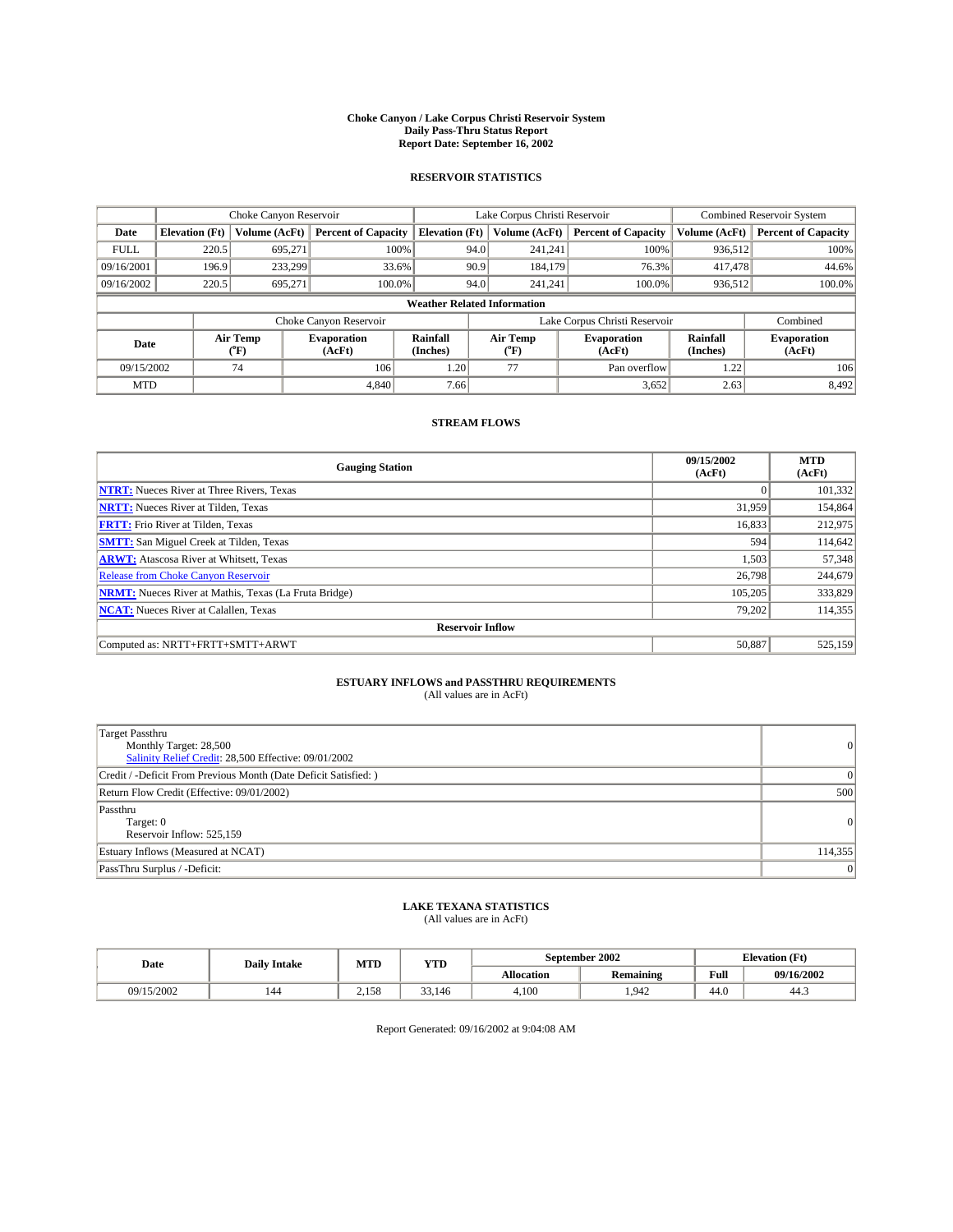#### **Choke Canyon / Lake Corpus Christi Reservoir System Daily Pass-Thru Status Report Report Date: September 17, 2002**

#### **RESERVOIR STATISTICS**

|             | Choke Canyon Reservoir             |                  | Lake Corpus Christi Reservoir |                       |                               |                  | <b>Combined Reservoir System</b> |                      |                              |  |
|-------------|------------------------------------|------------------|-------------------------------|-----------------------|-------------------------------|------------------|----------------------------------|----------------------|------------------------------|--|
| Date        | <b>Elevation</b> (Ft)              | Volume (AcFt)    | <b>Percent of Capacity</b>    | <b>Elevation (Ft)</b> |                               | Volume (AcFt)    | <b>Percent of Capacity</b>       | Volume (AcFt)        | <b>Percent of Capacity</b>   |  |
| <b>FULL</b> | 220.5                              | 695,271          |                               | 100%                  | 94.0                          | 241,241          | 100%                             | 936.512              | 100%                         |  |
| 09/17/2001  | 196.9                              | 232.629          | 33.5%                         |                       | 90.8                          | 183.487          | $76.1\%$                         | 416.116              | 44.4%                        |  |
| 09/17/2002  | 220.5                              | 695.271          | 100.0%                        |                       | 94.0                          | 241.241          | $100.0\%$                        | 936,512              | 100.0%                       |  |
|             | <b>Weather Related Information</b> |                  |                               |                       |                               |                  |                                  |                      |                              |  |
|             |                                    |                  | Choke Canyon Reservoir        |                       | Lake Corpus Christi Reservoir |                  |                                  |                      | Combined                     |  |
| Date        |                                    | Air Temp<br>(°F) | <b>Evaporation</b><br>(AcFt)  | Rainfall<br>(Inches)  |                               | Air Temp<br>("F) | <b>Evaporation</b><br>(AcFt)     | Rainfall<br>(Inches) | <b>Evaporation</b><br>(AcFt) |  |
| 09/16/2002  |                                    | 76               | 61                            | 0.10                  |                               | 80               | 45                               | 0.56                 | 106                          |  |
| <b>MTD</b>  |                                    |                  | 4.901                         | 7.76                  |                               |                  | 3,697                            | 3.19                 | 8,598                        |  |

### **STREAM FLOWS**

| <b>Gauging Station</b>                                       | 09/16/2002<br>(AcFt) | <b>MTD</b><br>(AcFt) |  |  |  |  |  |
|--------------------------------------------------------------|----------------------|----------------------|--|--|--|--|--|
| <b>NTRT:</b> Nueces River at Three Rivers, Texas             |                      | 101,332              |  |  |  |  |  |
| <b>NRTT:</b> Nueces River at Tilden, Texas                   | 47,640               | 202,504              |  |  |  |  |  |
| <b>FRTT:</b> Frio River at Tilden, Texas                     | 11,176               | 224,150              |  |  |  |  |  |
| <b>SMTT:</b> San Miguel Creek at Tilden, Texas               | 647                  | 115.289              |  |  |  |  |  |
| <b>ARWT:</b> Atascosa River at Whitsett, Texas               | 2,620                | 59,968               |  |  |  |  |  |
| <b>Release from Choke Canyon Reservoir</b>                   | 5,955                | 250,634              |  |  |  |  |  |
| <b>NRMT:</b> Nueces River at Mathis, Texas (La Fruta Bridge) | 101,434              | 435,263              |  |  |  |  |  |
| <b>NCAT:</b> Nueces River at Calallen, Texas                 |                      | 114,355              |  |  |  |  |  |
| <b>Reservoir Inflow</b>                                      |                      |                      |  |  |  |  |  |
| Computed as: NRTT+FRTT+SMTT+ARWT                             | 62,083               | 587,242              |  |  |  |  |  |

### **ESTUARY INFLOWS and PASSTHRU REQUIREMENTS**

(All values are in AcFt)

| Target Passthru<br>Monthly Target: 28,500<br>Salinity Relief Credit: 28,500 Effective: 09/01/2002 | $\overline{0}$  |
|---------------------------------------------------------------------------------------------------|-----------------|
| Credit / -Deficit From Previous Month (Date Deficit Satisfied: )                                  | $\Omega$        |
| Return Flow Credit (Effective: 09/01/2002)                                                        | 500             |
| Passthru<br>Target: 0<br>Reservoir Inflow: 587,242                                                | $\vert 0 \vert$ |
| Estuary Inflows (Measured at NCAT)                                                                | 114,355         |
| PassThru Surplus / -Deficit:                                                                      | $\mathbf{0}$    |

# **LAKE TEXANA STATISTICS** (All values are in AcFt)

| Date       | <b>Daily Intake</b> | MTD   | <b>YTD</b> |                   | September 2002 | <b>Elevation</b> (Ft) |            |
|------------|---------------------|-------|------------|-------------------|----------------|-----------------------|------------|
|            |                     |       |            | <b>Allocation</b> | Remaining      | Full                  | 09/17/2002 |
| 09/16/2002 | 144                 | 2.302 | 33.290     | 4,100             | .798           | . .<br>-44.G          | 44.3       |

Report Generated: 09/17/2002 at 8:33:36 AM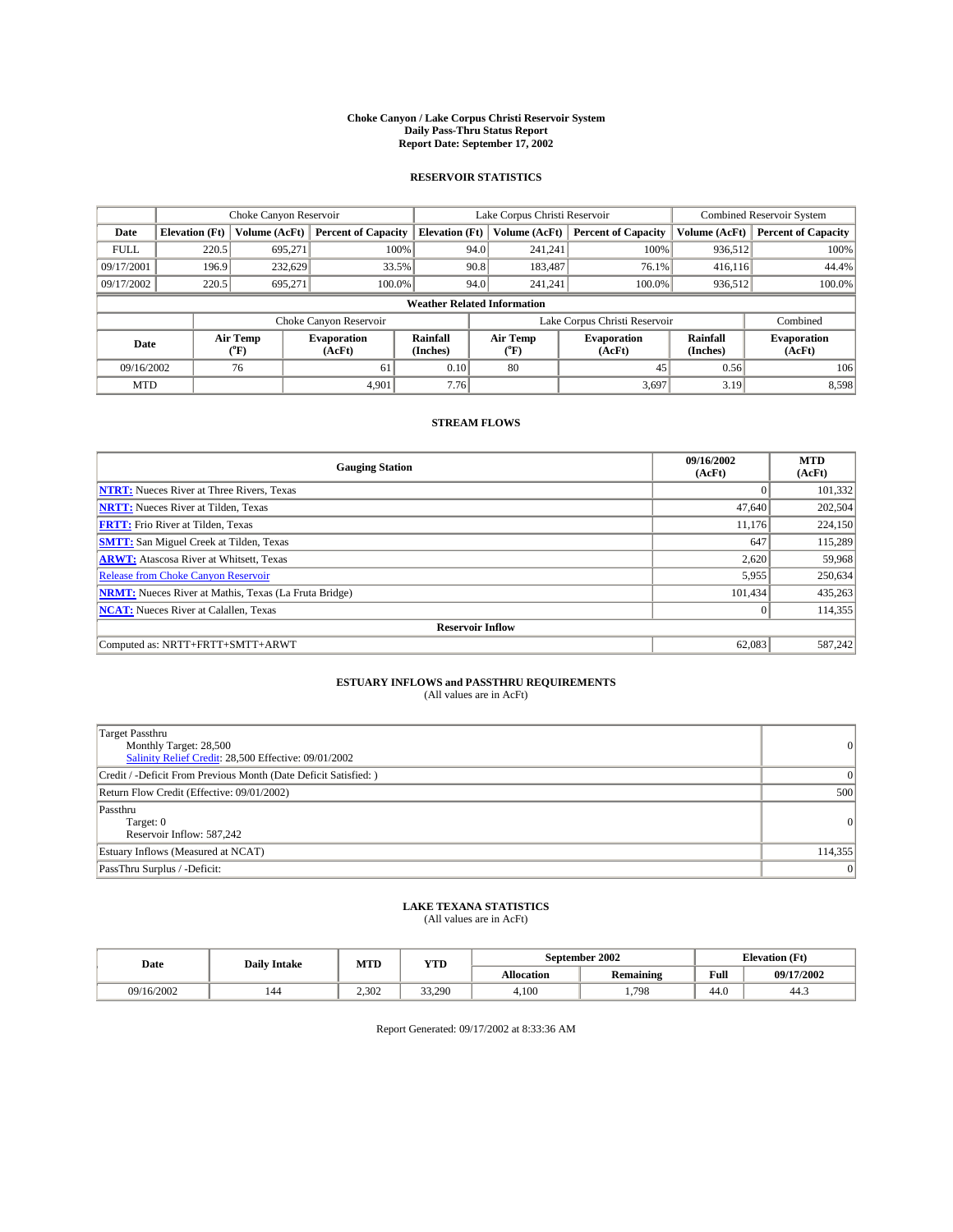#### **Choke Canyon / Lake Corpus Christi Reservoir System Daily Pass-Thru Status Report Report Date: September 18, 2002**

#### **RESERVOIR STATISTICS**

|             | Choke Canyon Reservoir             |                  |                              | Lake Corpus Christi Reservoir |      | <b>Combined Reservoir System</b> |                               |                      |                              |
|-------------|------------------------------------|------------------|------------------------------|-------------------------------|------|----------------------------------|-------------------------------|----------------------|------------------------------|
| Date        | <b>Elevation</b> (Ft)              | Volume (AcFt)    | <b>Percent of Capacity</b>   | <b>Elevation (Ft)</b>         |      | Volume (AcFt)                    | <b>Percent of Capacity</b>    | Volume (AcFt)        | <b>Percent of Capacity</b>   |
| <b>FULL</b> | 220.5                              | 695,271          | 100%                         |                               | 94.0 | 241,241                          | 100%                          | 936.512              | 100%                         |
| 09/18/2001  | 196.9                              | 232.629          | 33.5%                        |                               | 90.8 | 183.314                          | 76.0%                         | 415,943              | 44.4%                        |
| 09/18/2002  | 220.5                              | 695.271          | 100.0%                       |                               | 94.0 | 241.241                          | $100.0\%$                     | 936,512              | 100.0%                       |
|             | <b>Weather Related Information</b> |                  |                              |                               |      |                                  |                               |                      |                              |
|             |                                    |                  | Choke Canyon Reservoir       |                               |      |                                  | Lake Corpus Christi Reservoir |                      | Combined                     |
| Date        |                                    | Air Temp<br>(°F) | <b>Evaporation</b><br>(AcFt) | Rainfall<br>(Inches)          |      | Air Temp<br>("F)                 | <b>Evaporation</b><br>(AcFt)  | Rainfall<br>(Inches) | <b>Evaporation</b><br>(AcFt) |
| 09/17/2002  |                                    | 87               | 227                          | 0.00                          |      | 91                               | 191                           | 0.00                 | 418                          |
| <b>MTD</b>  |                                    |                  | 5,128                        | 7.76                          |      |                                  | 3,888                         | 3.19                 | 9,016                        |

### **STREAM FLOWS**

| <b>Gauging Station</b>                                       | 09/17/2002<br>(AcFt) | <b>MTD</b><br>(AcFt) |  |  |  |  |  |
|--------------------------------------------------------------|----------------------|----------------------|--|--|--|--|--|
| <b>NTRT:</b> Nueces River at Three Rivers, Texas             |                      | 101,332              |  |  |  |  |  |
| <b>NRTT:</b> Nueces River at Tilden, Texas                   | 60.741               | 263,245              |  |  |  |  |  |
| <b>FRTT:</b> Frio River at Tilden, Texas                     | 5,439                | 229,589              |  |  |  |  |  |
| <b>SMTT:</b> San Miguel Creek at Tilden, Texas               | 1.280                | 116,569              |  |  |  |  |  |
| <b>ARWT:</b> Atascosa River at Whitsett, Texas               | 5,697                | 65,665               |  |  |  |  |  |
| <b>Release from Choke Canyon Reservoir</b>                   | 5,955                | 256,589              |  |  |  |  |  |
| <b>NRMT:</b> Nueces River at Mathis, Texas (La Fruta Bridge) | 93,295               | 528,558              |  |  |  |  |  |
| <b>NCAT:</b> Nueces River at Calallen, Texas                 |                      | 114,355              |  |  |  |  |  |
| <b>Reservoir Inflow</b>                                      |                      |                      |  |  |  |  |  |
| Computed as: NRTT+FRTT+SMTT+ARWT                             | 73,157               | 660,399              |  |  |  |  |  |

### **ESTUARY INFLOWS and PASSTHRU REQUIREMENTS**

(All values are in AcFt)

| Target Passthru<br>Monthly Target: 28,500<br>Salinity Relief Credit: 28,500 Effective: 09/01/2002 | $\overline{0}$  |
|---------------------------------------------------------------------------------------------------|-----------------|
| Credit / -Deficit From Previous Month (Date Deficit Satisfied: )                                  | $\Omega$        |
| Return Flow Credit (Effective: 09/01/2002)                                                        | 500             |
| Passthru<br>Target: 0<br>Reservoir Inflow: 660,399                                                | $\vert 0 \vert$ |
| Estuary Inflows (Measured at NCAT)                                                                | 114,355         |
| PassThru Surplus / -Deficit:                                                                      | $\mathbf{0}$    |

# **LAKE TEXANA STATISTICS** (All values are in AcFt)

| Date       | <b>Daily Intake</b> | MTD   | <b>YTD</b>                               |                   | September 2002   | <b>Elevation</b> (Ft) |            |
|------------|---------------------|-------|------------------------------------------|-------------------|------------------|-----------------------|------------|
|            |                     |       |                                          | <b>Allocation</b> | <b>Remaining</b> | Full                  | 09/18/2002 |
| 09/17/2002 | 142                 | 2.446 | $\sim$<br>425<br>55 A -<br><u>JJ,TJJ</u> | 4,100             | ,654             | $\sim$<br>44.U        | 44.∠       |

Report Generated: 09/18/2002 at 8:37:59 AM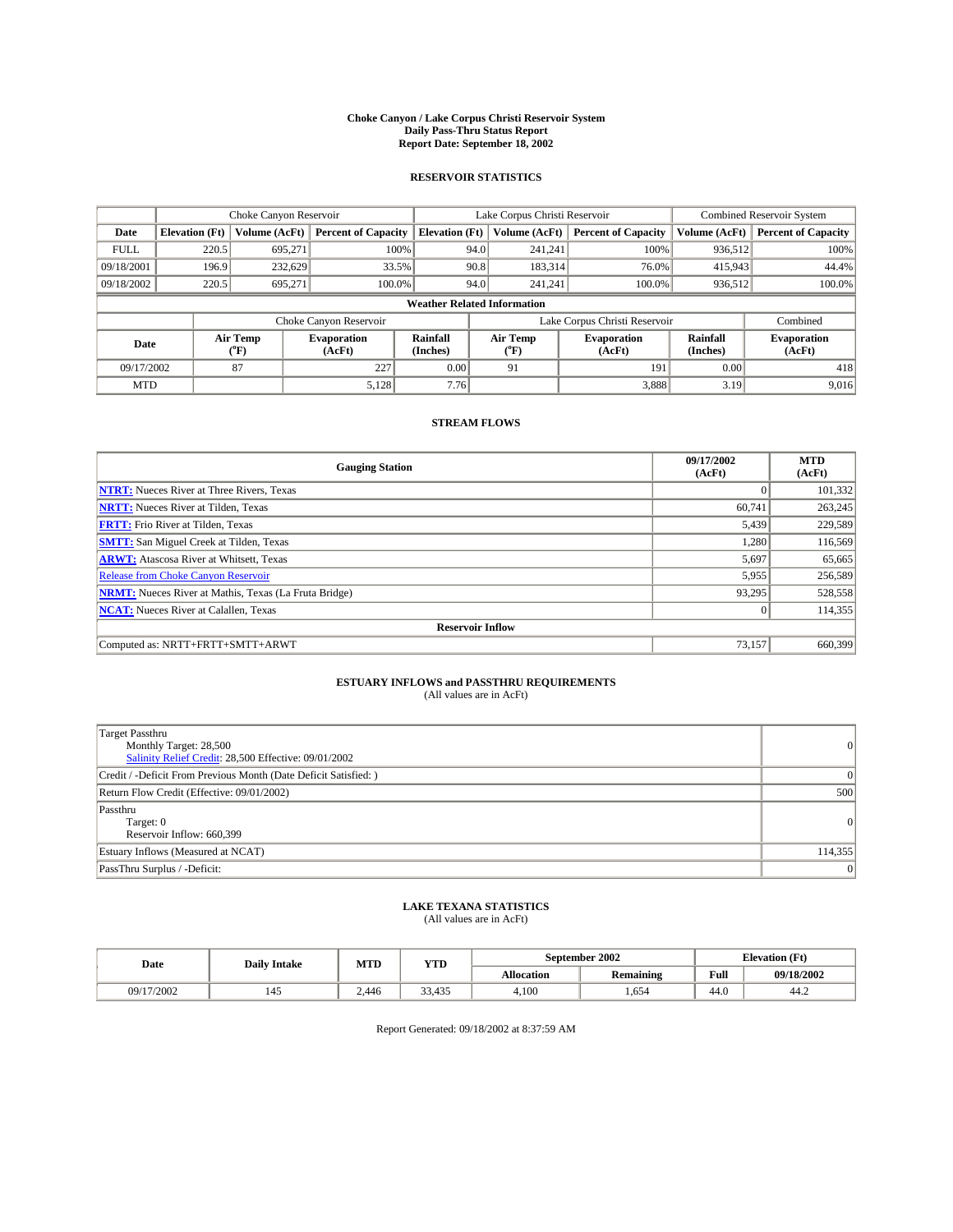#### **Choke Canyon / Lake Corpus Christi Reservoir System Daily Pass-Thru Status Report Report Date: September 19, 2002**

#### **RESERVOIR STATISTICS**

|             | Choke Canyon Reservoir             |                  |                              | Lake Corpus Christi Reservoir |      | <b>Combined Reservoir System</b> |                               |                      |                              |  |
|-------------|------------------------------------|------------------|------------------------------|-------------------------------|------|----------------------------------|-------------------------------|----------------------|------------------------------|--|
| Date        | <b>Elevation</b> (Ft)              | Volume (AcFt)    | <b>Percent of Capacity</b>   | <b>Elevation (Ft)</b>         |      | Volume (AcFt)                    | <b>Percent of Capacity</b>    | Volume (AcFt)        | <b>Percent of Capacity</b>   |  |
| <b>FULL</b> | 220.5                              | 695,271          | 100%                         |                               | 94.0 | 241,241                          | 100%                          | 936.512              | 100%                         |  |
| 09/19/2001  | 196.9                              | 232,228          | 33.4%                        |                               | 90.8 | 182.622                          | 75.7%                         | 414,850              | 44.3%                        |  |
| 09/19/2002  | 220.5                              | 695.271          | 100.0%                       |                               | 94.0 | 241.241                          | $100.0\%$                     | 936,512              | 100.0%                       |  |
|             | <b>Weather Related Information</b> |                  |                              |                               |      |                                  |                               |                      |                              |  |
|             |                                    |                  | Choke Canyon Reservoir       |                               |      |                                  | Lake Corpus Christi Reservoir |                      | Combined                     |  |
| Date        |                                    | Air Temp<br>(°F) | <b>Evaporation</b><br>(AcFt) | Rainfall<br>(Inches)          |      | Air Temp<br>("F)                 | <b>Evaporation</b><br>(AcFt)  | Rainfall<br>(Inches) | <b>Evaporation</b><br>(AcFt) |  |
| 09/18/2002  |                                    | 90               | 303                          | 0.00                          |      | 92                               | 336                           | 0.00                 | 639                          |  |
| <b>MTD</b>  |                                    |                  | 5,431                        | 7.76                          |      |                                  | 4,224                         | 3.19                 | 9,655                        |  |

### **STREAM FLOWS**

| <b>Gauging Station</b>                                       | 09/18/2002<br>(AcFt) | <b>MTD</b><br>(AcFt) |
|--------------------------------------------------------------|----------------------|----------------------|
| <b>NTRT:</b> Nueces River at Three Rivers, Texas             |                      | 101,332              |
| <b>NRTT:</b> Nueces River at Tilden, Texas                   | 55,977               | 319,222              |
| <b>FRTT:</b> Frio River at Tilden, Texas                     | 3,355                | 232,944              |
| <b>SMTT:</b> San Miguel Creek at Tilden, Texas               | 455                  | 117.024              |
| <b>ARWT:</b> Atascosa River at Whitsett, Texas               | 2,144                | 67,809               |
| Release from Choke Canyon Reservoir                          | 2,551                | 259,140              |
| <b>NRMT:</b> Nueces River at Mathis, Texas (La Fruta Bridge) | 69,277               | 597,834              |
| <b>NCAT:</b> Nueces River at Calallen, Texas                 | 77,217               | 191.572              |
| <b>Reservoir Inflow</b>                                      |                      |                      |
| Computed as: NRTT+FRTT+SMTT+ARWT                             | 61,930               | 722,329              |

### **ESTUARY INFLOWS and PASSTHRU REQUIREMENTS**

(All values are in AcFt)

| Target Passthru<br>Monthly Target: 28,500<br>Salinity Relief Credit: 28,500 Effective: 09/01/2002 | $\overline{0}$  |
|---------------------------------------------------------------------------------------------------|-----------------|
| Credit / -Deficit From Previous Month (Date Deficit Satisfied: )                                  | $\Omega$        |
| Return Flow Credit (Effective: 09/01/2002)                                                        | 500             |
| Passthru<br>Target: 0<br>Reservoir Inflow: 722,329                                                | $\vert 0 \vert$ |
| Estuary Inflows (Measured at NCAT)                                                                | 191,572         |
| PassThru Surplus / -Deficit:                                                                      | $\mathbf{0}$    |

# **LAKE TEXANA STATISTICS** (All values are in AcFt)

| Date       | <b>Daily Intake</b> | MTD   | <b>YTD</b> |                   | September 2002   | <b>Elevation (Ft)</b> |            |
|------------|---------------------|-------|------------|-------------------|------------------|-----------------------|------------|
|            |                     |       |            | <b>Allocation</b> | <b>Remaining</b> | Full                  | 09/19/2002 |
| 09/18/2002 | 142                 | 2.591 | 33,580     | 4,100             | .509             | $\sim$<br>44.U        | 44.2       |

Report Generated: 09/19/2002 at 8:37:01 AM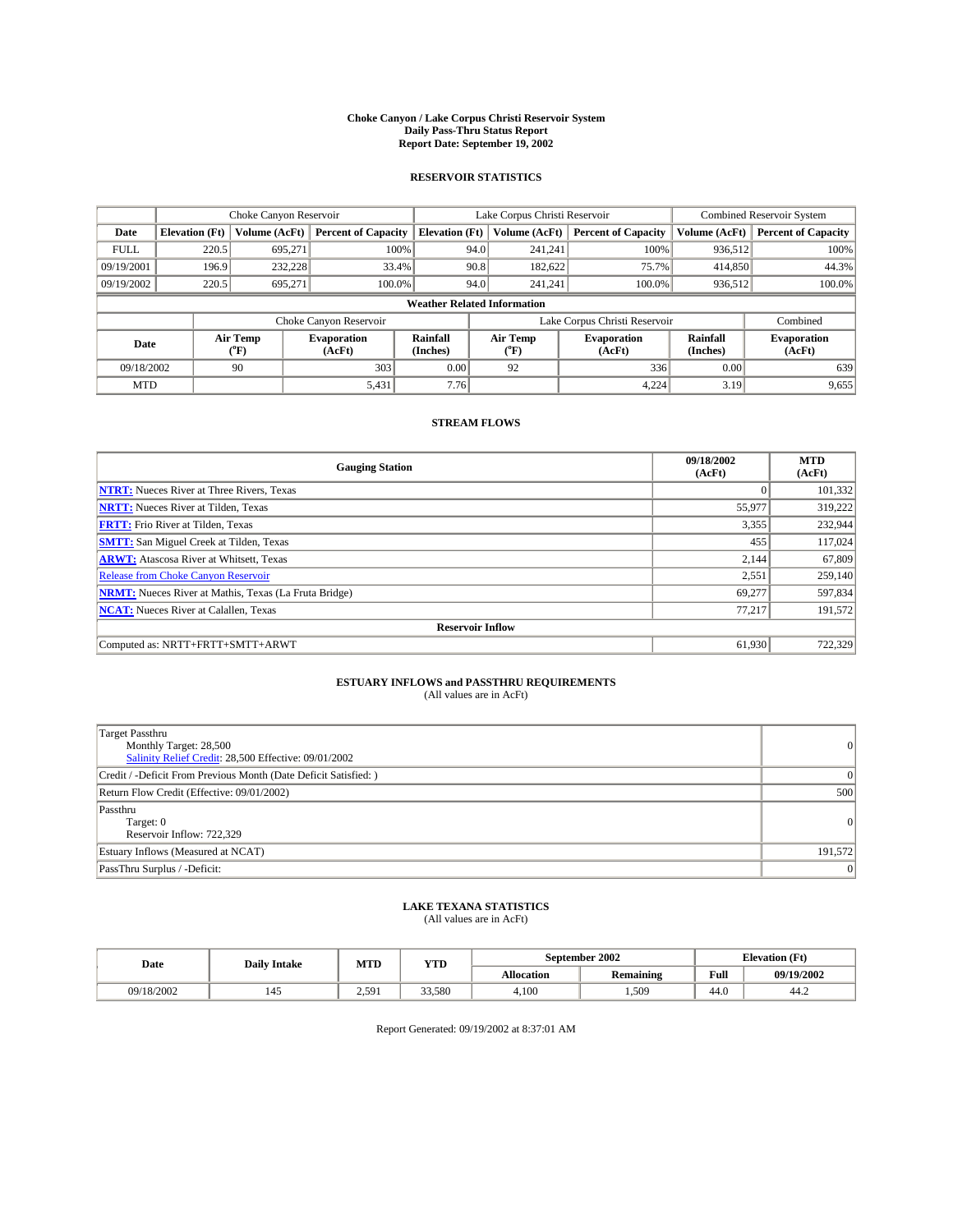#### **Choke Canyon / Lake Corpus Christi Reservoir System Daily Pass-Thru Status Report Report Date: September 20, 2002**

#### **RESERVOIR STATISTICS**

|             | Choke Canyon Reservoir             |                  |                              |                             |      | Lake Corpus Christi Reservoir | <b>Combined Reservoir System</b> |                             |                              |  |
|-------------|------------------------------------|------------------|------------------------------|-----------------------------|------|-------------------------------|----------------------------------|-----------------------------|------------------------------|--|
| Date        | <b>Elevation</b> (Ft)              | Volume (AcFt)    | <b>Percent of Capacity</b>   | <b>Elevation</b> (Ft)       |      | Volume (AcFt)                 | <b>Percent of Capacity</b>       | Volume (AcFt)               | <b>Percent of Capacity</b>   |  |
| <b>FULL</b> | 220.5                              | 695,271          | 100%                         |                             | 94.0 | 241,241                       | 100%                             | 936,512                     | 100%                         |  |
| 09/20/2001  | 196.8                              | 231,827          | 33.3%                        |                             | 90.8 | 181,932                       | 75.4%                            | 413,759                     | 44.2%                        |  |
| 09/20/2002  | 220.5                              | 695,012          | $100.0\%$                    |                             | 94.0 | 241.241                       | $100.0\%$                        | 936,253                     | 100.0%                       |  |
|             | <b>Weather Related Information</b> |                  |                              |                             |      |                               |                                  |                             |                              |  |
|             |                                    |                  | Choke Canyon Reservoir       |                             |      |                               | Lake Corpus Christi Reservoir    |                             | Combined                     |  |
| Date        |                                    | Air Temp<br>(°F) | <b>Evaporation</b><br>(AcFt) | <b>Rainfall</b><br>(Inches) |      | Air Temp<br>("F)              | <b>Evaporation</b><br>(AcFt)     | <b>Rainfall</b><br>(Inches) | <b>Evaporation</b><br>(AcFt) |  |
| 09/19/2002  |                                    | 90               | 288                          | 0.02                        |      | 92                            | 404                              | 0.95                        | 692                          |  |
| <b>MTD</b>  |                                    |                  | 5,719                        | 7.78                        |      |                               | 4,628                            | 4.14                        | 10,347                       |  |

### **STREAM FLOWS**

| <b>Gauging Station</b>                                       | 09/19/2002<br>(AcFt) | <b>MTD</b><br>(AcFt) |  |  |  |  |  |
|--------------------------------------------------------------|----------------------|----------------------|--|--|--|--|--|
| <b>NTRT:</b> Nueces River at Three Rivers, Texas             |                      | 101,332              |  |  |  |  |  |
| <b>NRTT:</b> Nueces River at Tilden, Texas                   | 40.494               | 359,716              |  |  |  |  |  |
| <b>FRTT:</b> Frio River at Tilden, Texas                     | 2,322                | 235,266              |  |  |  |  |  |
| <b>SMTT:</b> San Miguel Creek at Tilden, Texas               | 292                  | 117.316              |  |  |  |  |  |
| <b>ARWT:</b> Atascosa River at Whitsett, Texas               | 574                  | 68,382               |  |  |  |  |  |
| <b>Release from Choke Canyon Reservoir</b>                   | 2,551                | 261,690              |  |  |  |  |  |
| <b>NRMT:</b> Nueces River at Mathis, Texas (La Fruta Bridge) | 13.498               | 611,332              |  |  |  |  |  |
| <b>NCAT:</b> Nueces River at Calallen, Texas                 | 67,093               | 258,665              |  |  |  |  |  |
| <b>Reservoir Inflow</b>                                      |                      |                      |  |  |  |  |  |
| Computed as: NRTT+FRTT+SMTT+ARWT                             | 43,682               | 766,011              |  |  |  |  |  |

### **ESTUARY INFLOWS and PASSTHRU REQUIREMENTS**

(All values are in AcFt)

| Target Passthru<br>Monthly Target: 28,500<br>Salinity Relief Credit: 28,500 Effective: 09/01/2002 | $\overline{0}$ |
|---------------------------------------------------------------------------------------------------|----------------|
| Credit / -Deficit From Previous Month (Date Deficit Satisfied: )                                  | $\overline{0}$ |
| Return Flow Credit (Effective: 09/01/2002)                                                        | 500            |
| Passthru<br>Target: 0<br>Reservoir Inflow: 766,011                                                | 0              |
| Estuary Inflows (Measured at NCAT)                                                                | 258,665        |
| PassThru Surplus / -Deficit:                                                                      | 0              |

# **LAKE TEXANA STATISTICS** (All values are in AcFt)

| Date       | <b>Daily Intake</b> | MTD              | <b>YTD</b>              |                   | September 2002 | <b>Elevation</b> (Ft) |            |
|------------|---------------------|------------------|-------------------------|-------------------|----------------|-----------------------|------------|
|            |                     |                  |                         | <b>Allocation</b> | Remaining      | Full                  | 09/20/2002 |
| 09/19/2002 | 142                 | ,736<br><u>.</u> | 22.725<br><i>JJ.ILJ</i> | 4,100             | .364           | $\sim$<br>44.U        | 44.5       |

Report Generated: 09/20/2002 at 8:28:12 AM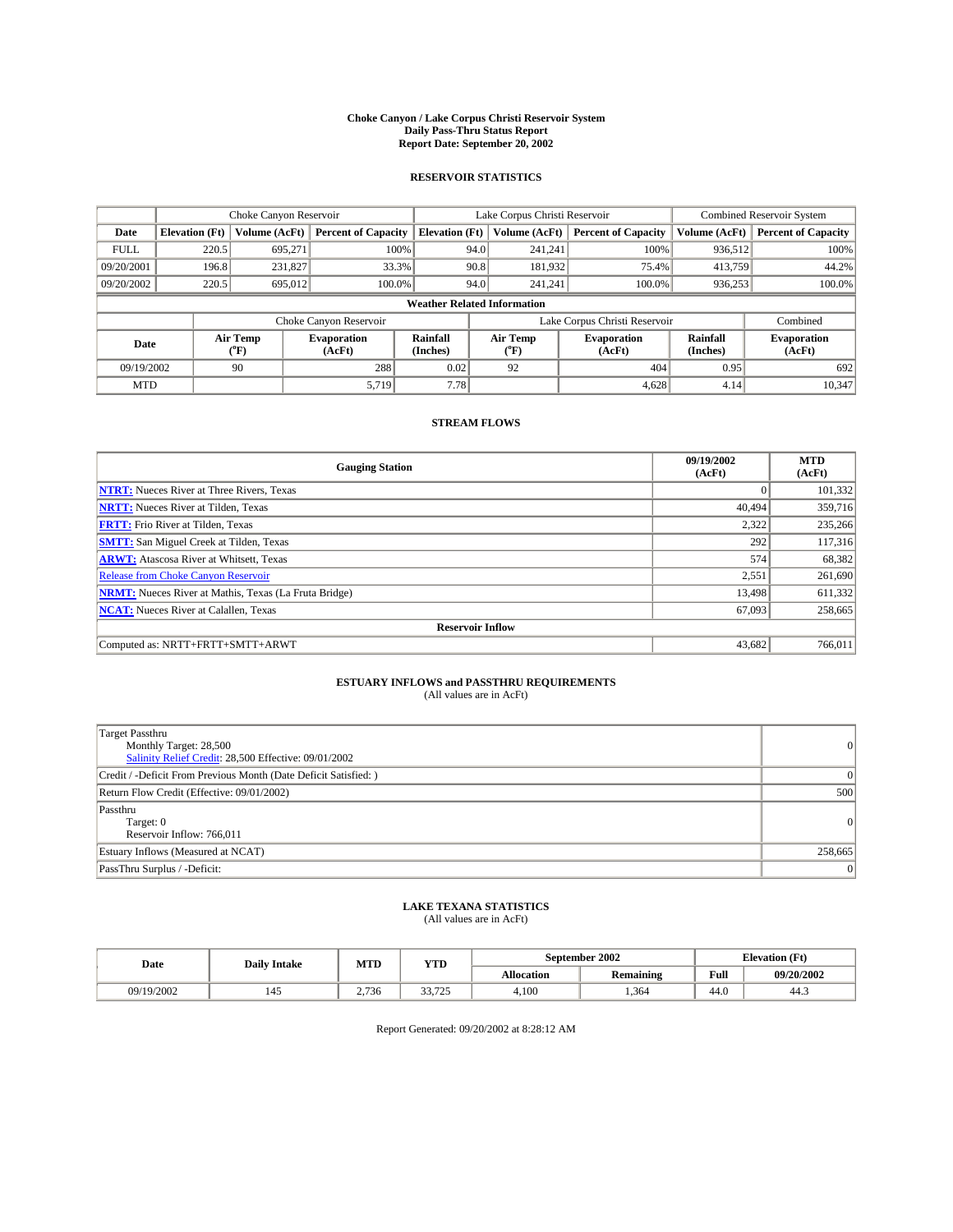#### **Choke Canyon / Lake Corpus Christi Reservoir System Daily Pass-Thru Status Report Report Date: September 21, 2002**

#### **RESERVOIR STATISTICS**

|             | Choke Canyon Reservoir             |                  | Lake Corpus Christi Reservoir |                       |      |                  | <b>Combined Reservoir System</b> |                      |                              |
|-------------|------------------------------------|------------------|-------------------------------|-----------------------|------|------------------|----------------------------------|----------------------|------------------------------|
| Date        | <b>Elevation</b> (Ft)              | Volume (AcFt)    | <b>Percent of Capacity</b>    | <b>Elevation (Ft)</b> |      | Volume (AcFt)    | <b>Percent of Capacity</b>       | Volume (AcFt)        | <b>Percent of Capacity</b>   |
| <b>FULL</b> | 220.5                              | 695,271          | 100%                          |                       | 94.0 | 241,241          | 100%                             | 936.512              | 100%                         |
| 09/21/2001  | 196.8                              | 231.560          | 33.3%                         |                       | 90.7 | 181.243          | 75.1%                            | 412,803              | 44.1%                        |
| 09/21/2002  | 220.5                              | 695,012          | 100.0%                        |                       | 94.0 | 241.241          | $100.0\%$                        | 936,253              | 100.0%                       |
|             | <b>Weather Related Information</b> |                  |                               |                       |      |                  |                                  |                      |                              |
|             |                                    |                  | Choke Canyon Reservoir        |                       |      |                  | Lake Corpus Christi Reservoir    |                      | Combined                     |
| Date        |                                    | Air Temp<br>(°F) | <b>Evaporation</b><br>(AcFt)  | Rainfall<br>(Inches)  |      | Air Temp<br>("F) | <b>Evaporation</b><br>(AcFt)     | Rainfall<br>(Inches) | <b>Evaporation</b><br>(AcFt) |
| 09/20/2002  |                                    | 86               | 333                           | 0.00                  |      | 84               | 303                              | 0.00                 | 636                          |
| <b>MTD</b>  |                                    |                  | 6,052                         | 7.78                  |      |                  | 4,931                            | 4.14                 | 10,983                       |

### **STREAM FLOWS**

| <b>Gauging Station</b>                                       | 09/20/2002<br>(AcFt) | <b>MTD</b><br>(AcFt) |  |  |  |  |  |  |
|--------------------------------------------------------------|----------------------|----------------------|--|--|--|--|--|--|
| <b>NTRT:</b> Nueces River at Three Rivers, Texas             |                      | 101,332              |  |  |  |  |  |  |
| <b>NRTT:</b> Nueces River at Tilden, Texas                   | 27,195               | 386,910              |  |  |  |  |  |  |
| <b>FRTT:</b> Frio River at Tilden, Texas                     | 1,983                | 237,249              |  |  |  |  |  |  |
| <b>SMTT:</b> San Miguel Creek at Tilden, Texas               | 234                  | 117,550              |  |  |  |  |  |  |
| <b>ARWT:</b> Atascosa River at Whitsett, Texas               | 387                  | 68,770               |  |  |  |  |  |  |
| <b>Release from Choke Canyon Reservoir</b>                   | 427                  | 262,117              |  |  |  |  |  |  |
| <b>NRMT:</b> Nueces River at Mathis, Texas (La Fruta Bridge) | 41.884               | 653,216              |  |  |  |  |  |  |
| <b>NCAT:</b> Nueces River at Calallen, Texas                 | 57,367               | 316,031              |  |  |  |  |  |  |
| <b>Reservoir Inflow</b>                                      |                      |                      |  |  |  |  |  |  |
| Computed as: NRTT+FRTT+SMTT+ARWT                             | 29,799               | 795,810              |  |  |  |  |  |  |

### **ESTUARY INFLOWS and PASSTHRU REQUIREMENTS**

(All values are in AcFt)

| Target Passthru<br>Monthly Target: 28,500<br>Salinity Relief Credit: 28,500 Effective: 09/01/2002 | $\overline{0}$ |
|---------------------------------------------------------------------------------------------------|----------------|
| Credit / -Deficit From Previous Month (Date Deficit Satisfied: )                                  | $\overline{0}$ |
| Return Flow Credit (Effective: 09/01/2002)                                                        | 500            |
| Passthru<br>Target: 0<br>Reservoir Inflow: 795,810                                                | 0              |
| Estuary Inflows (Measured at NCAT)                                                                | 316,031        |
| PassThru Surplus / -Deficit:                                                                      | 0              |

# **LAKE TEXANA STATISTICS** (All values are in AcFt)

| Date       | <b>Daily Intake</b> | MTD   | <b>YTD</b> |                   | September 2002   | <b>Elevation</b> (Ft) |            |
|------------|---------------------|-------|------------|-------------------|------------------|-----------------------|------------|
|            |                     |       |            | <b>Allocation</b> | <b>Remaining</b> | Full                  | 09/21/2002 |
| 09/20/2002 | 142                 | 2.881 | 33,870     | 4,100             | 219<br>1.41      | $\sim$<br>44.U        | 44.5       |

Report Generated: 09/21/2002 at 8:24:03 AM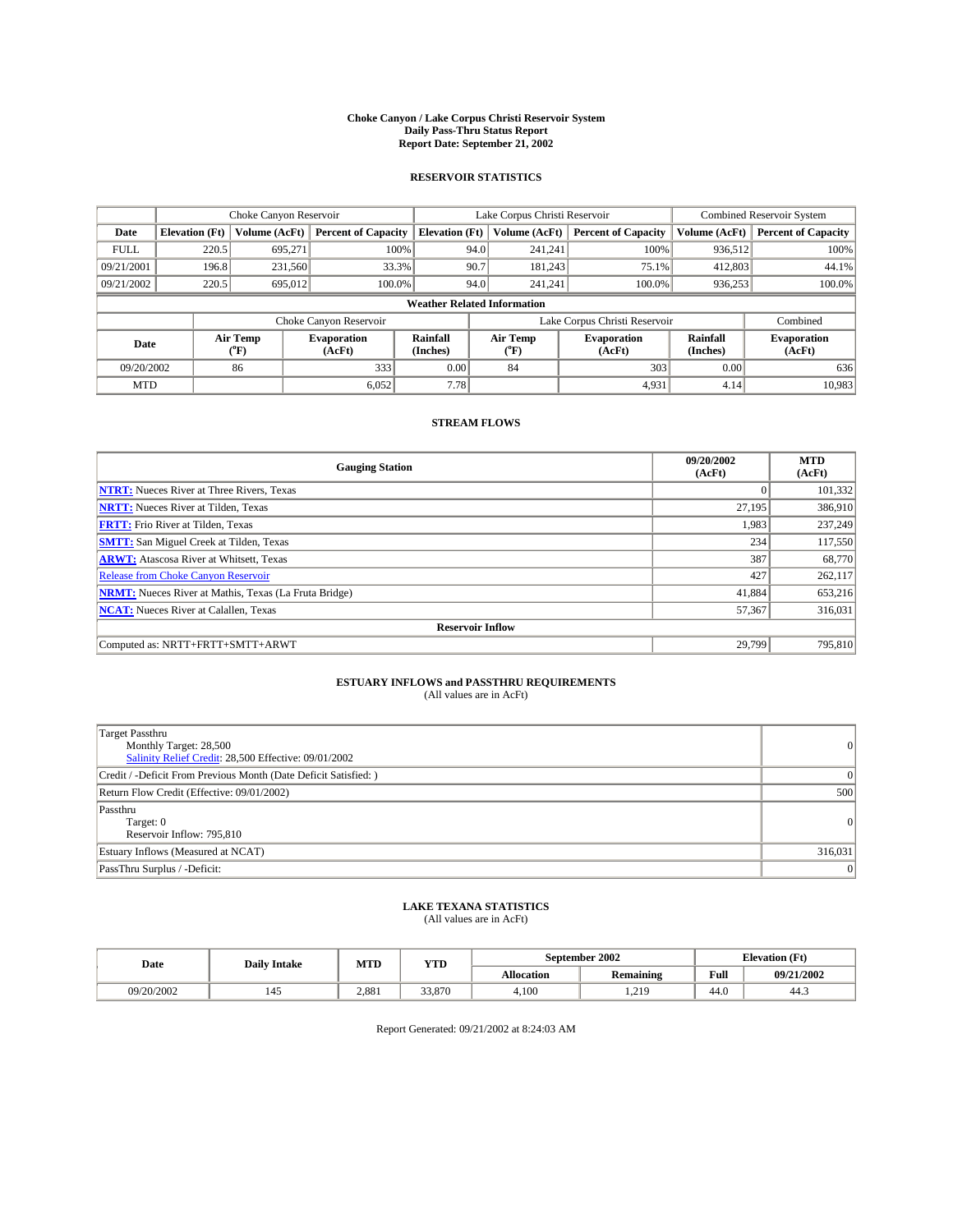#### **Choke Canyon / Lake Corpus Christi Reservoir System Daily Pass-Thru Status Report Report Date: September 22, 2002**

#### **RESERVOIR STATISTICS**

|             | Choke Canyon Reservoir             |                             |                              |                             | Lake Corpus Christi Reservoir |                  |                               |                             | <b>Combined Reservoir System</b> |  |
|-------------|------------------------------------|-----------------------------|------------------------------|-----------------------------|-------------------------------|------------------|-------------------------------|-----------------------------|----------------------------------|--|
| Date        | <b>Elevation</b> (Ft)              | Volume (AcFt)               | <b>Percent of Capacity</b>   | <b>Elevation</b> (Ft)       |                               | Volume (AcFt)    | <b>Percent of Capacity</b>    | Volume (AcFt)               | <b>Percent of Capacity</b>       |  |
| <b>FULL</b> | 220.5                              | 695,271                     |                              | 100%                        | 94.0                          | 241,241          | 100%                          | 936.512                     | 100%                             |  |
| 09/22/2001  | 196.8                              | 231.294                     |                              | 33.3%                       | 90.7                          | 181.243          | 75.1%                         | 412,537                     | 44.1%                            |  |
| 09/22/2002  | 220.6                              | 695.271                     | 100.0%                       |                             | 94.0                          | 241.241          | $100.0\%$                     | 936,512                     | 100.0%                           |  |
|             | <b>Weather Related Information</b> |                             |                              |                             |                               |                  |                               |                             |                                  |  |
|             |                                    |                             | Choke Canyon Reservoir       |                             |                               |                  | Lake Corpus Christi Reservoir |                             | Combined                         |  |
| Date        |                                    | Air Temp<br>${}^{\circ}$ F) | <b>Evaporation</b><br>(AcFt) | <b>Rainfall</b><br>(Inches) |                               | Air Temp<br>("F) | <b>Evaporation</b><br>(AcFt)  | <b>Rainfall</b><br>(Inches) | <b>Evaporation</b><br>(AcFt)     |  |
| 09/21/2002  |                                    | 89                          | 303                          | 0.00                        |                               | 90               | 258                           | 0.00                        | 561                              |  |
| <b>MTD</b>  |                                    |                             | 6,355                        | 7.78                        |                               |                  | 5,189                         | 4.14                        | 11,544                           |  |

### **STREAM FLOWS**

| <b>Gauging Station</b>                                       | 09/21/2002<br>(AcFt) | <b>MTD</b><br>(AcFt) |
|--------------------------------------------------------------|----------------------|----------------------|
| <b>NTRT:</b> Nueces River at Three Rivers, Texas             | 33,944               | 135,276              |
| <b>NRTT:</b> Nueces River at Tilden, Texas                   | 16.476               | 403.386              |
| <b>FRTT:</b> Frio River at Tilden, Texas                     | 1,517                | 238,766              |
| <b>SMTT:</b> San Miguel Creek at Tilden, Texas               | 199                  | 117,748              |
| <b>ARWT:</b> Atascosa River at Whitsett, Texas               | 367                  | 69,137               |
| <b>Release from Choke Canyon Reservoir</b>                   | 199                  | 262,316              |
| <b>NRMT:</b> Nueces River at Mathis, Texas (La Fruta Bridge) | 44,067               | 697.283              |
| <b>NCAT:</b> Nueces River at Calallen, Texas                 | 49,228               | 365,259              |
| <b>Reservoir Inflow</b>                                      |                      |                      |
| Computed as: (NTRT+FRTT+SMTT)-Release From Choke Canyon      | 35,460               | 831.270              |

# **ESTUARY INFLOWS and PASSTHRU REQUIREMENTS**<br>(All values are in AcFt)

| Target Passthru<br>Monthly Target: 28,500<br>Salinity Relief Credit: 28,500 Effective: 09/01/2002 | $\overline{0}$  |
|---------------------------------------------------------------------------------------------------|-----------------|
| Credit / -Deficit From Previous Month (Date Deficit Satisfied: )                                  | $\Omega$        |
| Return Flow Credit (Effective: 09/01/2002)                                                        | 500             |
| Passthru<br>Target: 0<br>Reservoir Inflow: 831,270                                                | $\vert 0 \vert$ |
| Estuary Inflows (Measured at NCAT)                                                                | 365,259         |
| PassThru Surplus / -Deficit:                                                                      | $\Omega$        |

# **LAKE TEXANA STATISTICS** (All values are in AcFt)

| Date       | <b>Daily Intake</b> | MTD   | YTD    |                   | September 2002        | <b>Elevation</b> (Ft) |            |
|------------|---------------------|-------|--------|-------------------|-----------------------|-----------------------|------------|
|            |                     |       |        | <b>Allocation</b> | $\cdots$<br>Remaining | Full                  | 09/22/2002 |
| 09/21/2002 | 145                 | 3,026 | 34.015 | 4,100             | .074                  | . .<br>44.U           | د.44       |

Report Generated: 09/22/2002 at 10:01:42 AM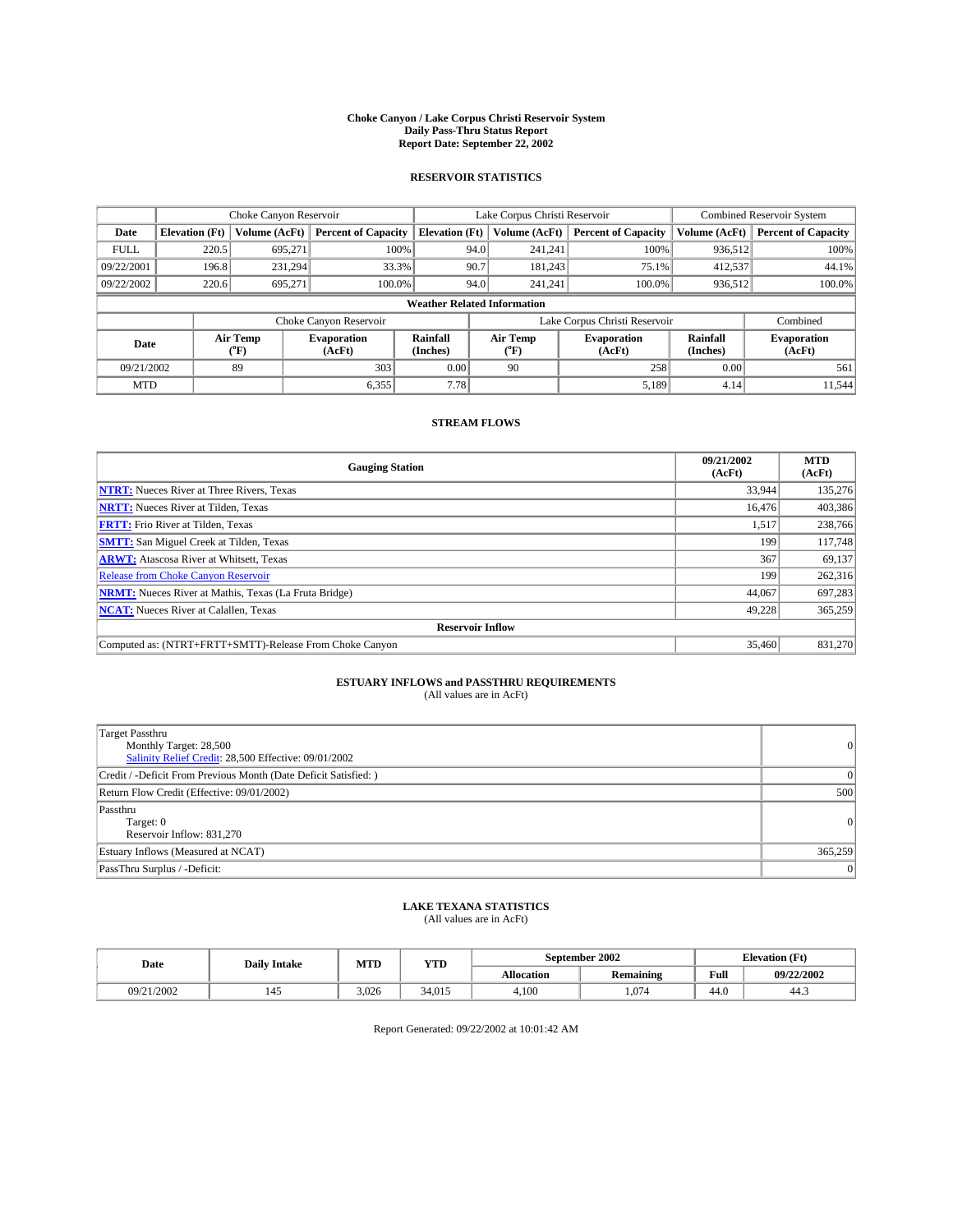#### **Choke Canyon / Lake Corpus Christi Reservoir System Daily Pass-Thru Status Report Report Date: September 23, 2002**

#### **RESERVOIR STATISTICS**

|             | Choke Canyon Reservoir             |                  | Lake Corpus Christi Reservoir |                       |      |                  | <b>Combined Reservoir System</b> |                      |                              |  |
|-------------|------------------------------------|------------------|-------------------------------|-----------------------|------|------------------|----------------------------------|----------------------|------------------------------|--|
| Date        | <b>Elevation</b> (Ft)              | Volume (AcFt)    | <b>Percent of Capacity</b>    | <b>Elevation (Ft)</b> |      | Volume (AcFt)    | <b>Percent of Capacity</b>       | Volume (AcFt)        | <b>Percent of Capacity</b>   |  |
| <b>FULL</b> | 220.5                              | 695,271          |                               | 100%                  | 94.0 | 241,241          | 100%                             | 936.512              | 100%                         |  |
| 09/23/2001  | 196.8                              | 231.027          | 33.2%                         |                       | 90.7 | 180,898          | 75.0%                            | 411,925              | 44.0%                        |  |
| 09/23/2002  | 220.6                              | 695.271          | 100.0%                        |                       | 94.0 | 241.241          | $100.0\%$                        | 936,512              | 100.0%                       |  |
|             | <b>Weather Related Information</b> |                  |                               |                       |      |                  |                                  |                      |                              |  |
|             |                                    |                  | Choke Canyon Reservoir        |                       |      |                  | Lake Corpus Christi Reservoir    |                      | Combined                     |  |
| Date        |                                    | Air Temp<br>(°F) | <b>Evaporation</b><br>(AcFt)  | Rainfall<br>(Inches)  |      | Air Temp<br>("F) | <b>Evaporation</b><br>(AcFt)     | Rainfall<br>(Inches) | <b>Evaporation</b><br>(AcFt) |  |
| 09/22/2002  |                                    | 87               | 409                           | 0.00                  |      | 87               | 336                              | 0.14                 | 745                          |  |
| <b>MTD</b>  |                                    |                  | 6.764                         | 7.78                  |      |                  | 5,525                            | 4.28                 | 12,289                       |  |

### **STREAM FLOWS**

| <b>Gauging Station</b>                                       | 09/22/2002<br>(AcFt) | <b>MTD</b><br>(AcFt) |
|--------------------------------------------------------------|----------------------|----------------------|
| <b>NTRT:</b> Nueces River at Three Rivers, Texas             | 28.584               | 163,860              |
| <b>NRTT:</b> Nueces River at Tilden, Texas                   | 9,568                | 412,953              |
| <b>FRTT:</b> Frio River at Tilden, Texas                     | 953                  | 239,719              |
| <b>SMTT:</b> San Miguel Creek at Tilden, Texas               | 167                  | 117.915              |
| <b>ARWT:</b> Atascosa River at Whitsett, Texas               | 230                  | 69,367               |
| <b>Release from Choke Canyon Reservoir</b>                   | 199                  | 262,514              |
| <b>NRMT:</b> Nueces River at Mathis, Texas (La Fruta Bridge) | 41,090               | 738,372              |
| <b>NCAT:</b> Nueces River at Calallen, Texas                 | 46,648               | 411,907              |
| <b>Reservoir Inflow</b>                                      |                      |                      |
| Computed as: (NTRT+FRTT+SMTT)-Release From Choke Canyon      | 29.505               | 860,775              |

# **ESTUARY INFLOWS and PASSTHRU REQUIREMENTS**<br>(All values are in AcFt)

| <b>Target Passthru</b><br>Monthly Target: 28,500<br>Salinity Relief Credit: 28,500 Effective: 09/01/2002 | $\overline{0}$ |
|----------------------------------------------------------------------------------------------------------|----------------|
| Credit / -Deficit From Previous Month (Date Deficit Satisfied: )                                         | $\Omega$       |
| Return Flow Credit (Effective: 09/01/2002)                                                               | 500            |
| Passthru<br>Target: 0<br>Reservoir Inflow: 860,775                                                       | 0              |
| Estuary Inflows (Measured at NCAT)                                                                       | 411,907        |
| PassThru Surplus / -Deficit:                                                                             | $\overline{0}$ |

# **LAKE TEXANA STATISTICS** (All values are in AcFt)

| Date       | <b>Daily Intake</b> | MTD                     | <b>YTD</b> |                   | September 2002 | <b>Elevation</b> (Ft) |            |
|------------|---------------------|-------------------------|------------|-------------------|----------------|-----------------------|------------|
|            |                     |                         |            | <b>Allocation</b> | Remaining      | Full                  | 09/23/2002 |
| 09/22/2002 | 142                 | $1 - 1$<br>. <i>. .</i> | 34.160     | 4,100             | 928            | $\sim$<br>44.U        | 44.5       |

Report Generated: 09/23/2002 at 8:34:59 AM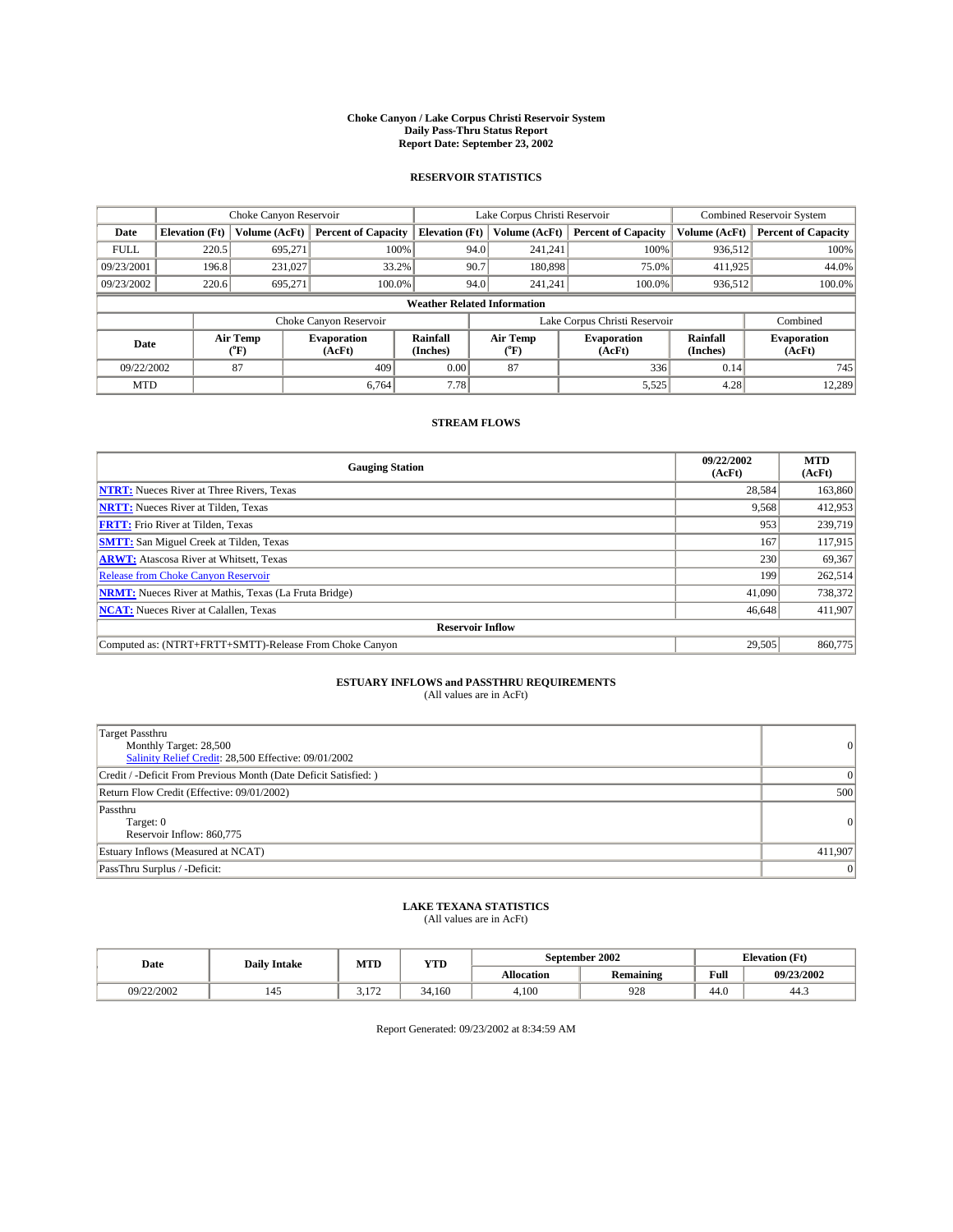#### **Choke Canyon / Lake Corpus Christi Reservoir System Daily Pass-Thru Status Report Report Date: September 24, 2002**

#### **RESERVOIR STATISTICS**

|                                    | Choke Canyon Reservoir |                              | Lake Corpus Christi Reservoir |                       |                  |                              | <b>Combined Reservoir System</b> |                              |                            |
|------------------------------------|------------------------|------------------------------|-------------------------------|-----------------------|------------------|------------------------------|----------------------------------|------------------------------|----------------------------|
| Date                               | <b>Elevation</b> (Ft)  | Volume (AcFt)                | <b>Percent of Capacity</b>    | <b>Elevation (Ft)</b> |                  | Volume (AcFt)                | <b>Percent of Capacity</b>       | Volume (AcFt)                | <b>Percent of Capacity</b> |
| <b>FULL</b>                        | 220.5                  | 695,271                      | 100%                          |                       | 94.0             | 241,241                      | 100%                             | 936.512                      | 100%                       |
| 09/24/2001                         | 196.8                  | 231.160                      | 33.2%                         |                       | 90.7             | 180,554                      | 74.8%                            | 411.714                      | 44.0%                      |
| 09/24/2002                         | 220.5                  | 695.271                      | 100.0%                        |                       | 94.0             | 241.241                      | $100.0\%$                        | 936,512                      | 100.0%                     |
| <b>Weather Related Information</b> |                        |                              |                               |                       |                  |                              |                                  |                              |                            |
|                                    |                        |                              | Choke Canyon Reservoir        |                       |                  |                              | Lake Corpus Christi Reservoir    |                              | Combined                   |
| Air Temp<br>Date<br>(°F)           |                        | <b>Evaporation</b><br>(AcFt) | Rainfall<br>(Inches)          |                       | Air Temp<br>("F) | <b>Evaporation</b><br>(AcFt) | Rainfall<br>(Inches)             | <b>Evaporation</b><br>(AcFt) |                            |
| 09/23/2002                         |                        | 85                           | 439                           | 0.00                  |                  | 85                           | 236                              | 0.04                         | 675                        |
| <b>MTD</b>                         |                        |                              | 7,203                         | 7.78                  |                  |                              | 5,761                            | 4.32                         | 12,964                     |

### **STREAM FLOWS**

| <b>Gauging Station</b>                                       | 09/23/2002<br>(AcFt) | <b>MTD</b><br>(AcFt) |  |  |  |  |  |
|--------------------------------------------------------------|----------------------|----------------------|--|--|--|--|--|
| <b>NTRT:</b> Nueces River at Three Rivers, Texas             | 22,828               | 186,687              |  |  |  |  |  |
| <b>NRTT:</b> Nueces River at Tilden, Texas                   | 6.670                | 419,623              |  |  |  |  |  |
| <b>FRTT:</b> Frio River at Tilden, Texas                     | 681                  | 240,399              |  |  |  |  |  |
| <b>SMTT:</b> San Miguel Creek at Tilden, Texas               | 147                  | 118,062              |  |  |  |  |  |
| <b>ARWT:</b> Atascosa River at Whitsett, Texas               | 183                  | 69,550               |  |  |  |  |  |
| Release from Choke Canyon Reservoir                          | 427                  | 262.941              |  |  |  |  |  |
| <b>NRMT:</b> Nueces River at Mathis, Texas (La Fruta Bridge) | 32,157               | 770,529              |  |  |  |  |  |
| <b>NCAT:</b> Nueces River at Calallen, Texas                 | 47,243               | 459,150              |  |  |  |  |  |
| <b>Reservoir Inflow</b>                                      |                      |                      |  |  |  |  |  |
| Computed as: (NTRT+FRTT+SMTT)-Release From Choke Canyon      | 23.228               | 884,004              |  |  |  |  |  |

## **ESTUARY INFLOWS and PASSTHRU REQUIREMENTS**<br>(All values are in AcFt)

| <b>Target Passthru</b><br>Monthly Target: 28,500<br>Salinity Relief Credit: 28,500 Effective: 09/01/2002 | 0              |
|----------------------------------------------------------------------------------------------------------|----------------|
| Credit / -Deficit From Previous Month (Date Deficit Satisfied: )                                         | $\Omega$       |
| Return Flow Credit (Effective: 09/01/2002)                                                               | 500            |
| Passthru<br>Target: 0<br>Reservoir Inflow: 884,004                                                       | 0              |
| Estuary Inflows (Measured at NCAT)                                                                       | 459,150        |
| PassThru Surplus / -Deficit:                                                                             | $\overline{0}$ |

# **LAKE TEXANA STATISTICS** (All values are in AcFt)

| Date       | <b>Daily Intake</b> | MTD   | <b>YTD</b> |                   | September 2002   | <b>Elevation</b> (Ft) |            |
|------------|---------------------|-------|------------|-------------------|------------------|-----------------------|------------|
|            |                     |       |            | <b>Allocation</b> | <b>Remaining</b> | Full                  | 09/24/2002 |
| 09/23/2002 | 145                 | 3,317 | 34.306     | 4.100             | 783              | $\epsilon$<br>44.U    | 44.4       |

Report Generated: 09/24/2002 at 8:17:03 AM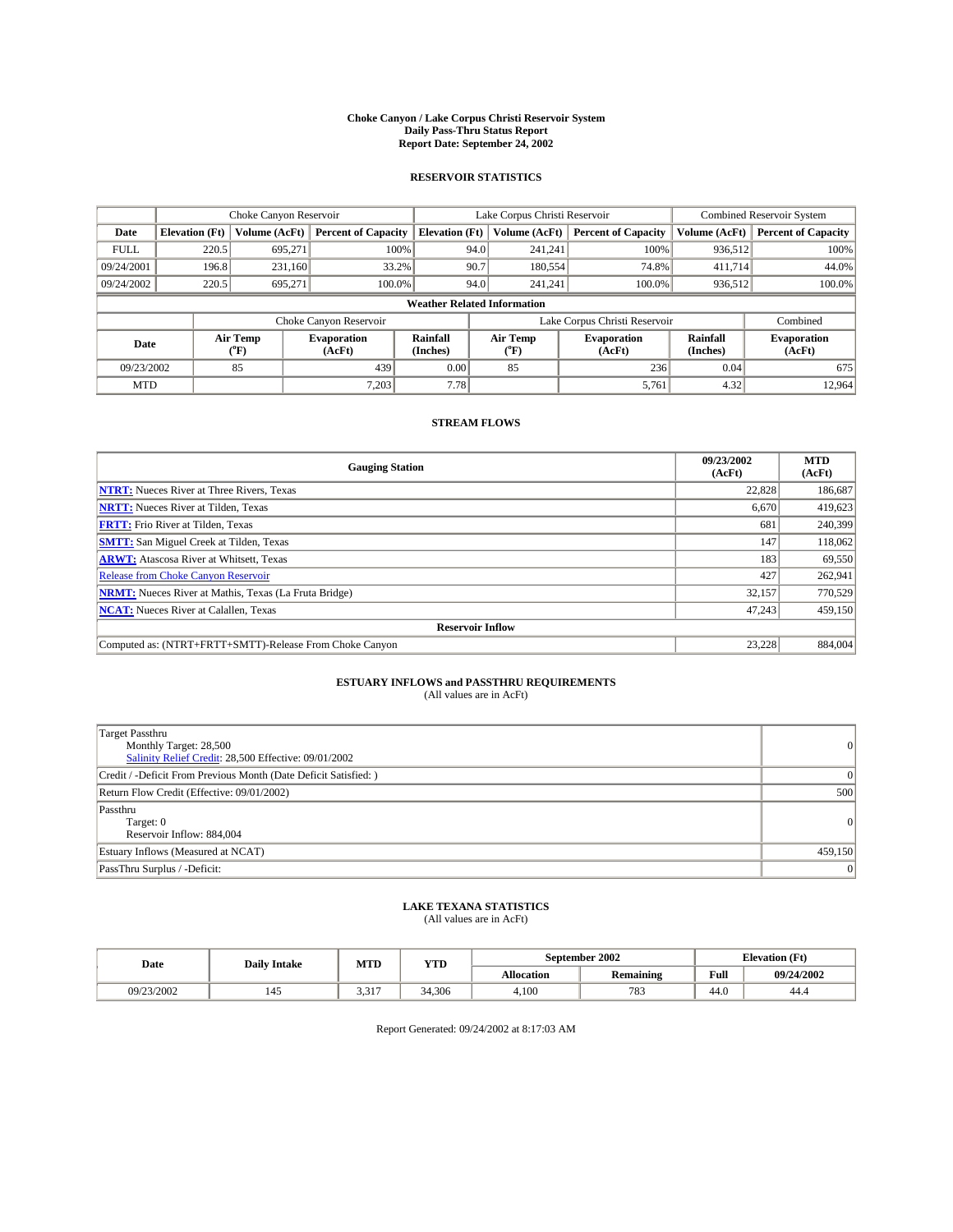#### **Choke Canyon / Lake Corpus Christi Reservoir System Daily Pass-Thru Status Report Report Date: September 25, 2002**

#### **RESERVOIR STATISTICS**

|                                    | Choke Canyon Reservoir |                  | Lake Corpus Christi Reservoir |                       |      |                  | <b>Combined Reservoir System</b> |                      |                              |
|------------------------------------|------------------------|------------------|-------------------------------|-----------------------|------|------------------|----------------------------------|----------------------|------------------------------|
| Date                               | <b>Elevation</b> (Ft)  | Volume (AcFt)    | <b>Percent of Capacity</b>    | <b>Elevation (Ft)</b> |      | Volume (AcFt)    | <b>Percent of Capacity</b>       | Volume (AcFt)        | <b>Percent of Capacity</b>   |
| <b>FULL</b>                        | 220.5                  | 695,271          | 100%                          |                       | 94.0 | 241,241          | 100%                             | 936.512              | 100%                         |
| 09/25/2001                         | 196.7                  | 230,495          | 33.2%                         |                       | 90.7 | 180,554          | 74.8%                            | 411,049              | 43.9%                        |
| 09/25/2002                         | 220.5                  | 694,752          | 99.9%                         |                       | 94.0 | 241.241          | $100.0\%$                        | 935,993              | 99.9%                        |
| <b>Weather Related Information</b> |                        |                  |                               |                       |      |                  |                                  |                      |                              |
|                                    |                        |                  | Choke Canyon Reservoir        |                       |      |                  | Lake Corpus Christi Reservoir    |                      | Combined                     |
| Date                               |                        | Air Temp<br>(°F) | <b>Evaporation</b><br>(AcFt)  | Rainfall<br>(Inches)  |      | Air Temp<br>("F) | <b>Evaporation</b><br>(AcFt)     | Rainfall<br>(Inches) | <b>Evaporation</b><br>(AcFt) |
| 09/24/2002                         |                        | 85               | 575                           | 0.00                  |      | 84               | 348                              | 0.00                 | 923                          |
| <b>MTD</b>                         |                        |                  | 7.778                         | 7.78                  |      |                  | 6.109                            | 4.32                 | 13,887                       |

### **STREAM FLOWS**

| <b>Gauging Station</b>                                       | 09/24/2002<br>(AcFt) | <b>MTD</b><br>(AcFt) |  |  |  |  |  |
|--------------------------------------------------------------|----------------------|----------------------|--|--|--|--|--|
| <b>NTRT:</b> Nueces River at Three Rivers, Texas             | 15,880               | 202,567              |  |  |  |  |  |
| <b>NRTT:</b> Nueces River at Tilden, Texas                   | 5,161                | 424,784              |  |  |  |  |  |
| <b>FRTT:</b> Frio River at Tilden, Texas                     | 594                  | 240,993              |  |  |  |  |  |
| <b>SMTT:</b> San Miguel Creek at Tilden, Texas               | 133                  | 118.195              |  |  |  |  |  |
| <b>ARWT:</b> Atascosa River at Whitsett, Texas               | 157                  | 69,706               |  |  |  |  |  |
| <b>Release from Choke Canyon Reservoir</b>                   | 427                  | 263,368              |  |  |  |  |  |
| <b>NRMT:</b> Nueces River at Mathis, Texas (La Fruta Bridge) | 24,813               | 795,342              |  |  |  |  |  |
| <b>NCAT:</b> Nueces River at Calallen, Texas                 | 41,884               | 501,033              |  |  |  |  |  |
| <b>Reservoir Inflow</b>                                      |                      |                      |  |  |  |  |  |
| Computed as: (NTRT+FRTT+SMTT)-Release From Choke Canyon      | 16.180               | 900,183              |  |  |  |  |  |

### **ESTUARY INFLOWS and PASSTHRU REQUIREMENTS**<br>(All values are in AcFt)

| <b>Target Passthru</b><br>Monthly Target: 28,500<br>Salinity Relief Credit: 28,500 Effective: 09/01/2002 | $\overline{0}$ |
|----------------------------------------------------------------------------------------------------------|----------------|
| Credit / -Deficit From Previous Month (Date Deficit Satisfied: )                                         | $\Omega$       |
| Return Flow Credit (Effective: 09/01/2002)                                                               | 500            |
| Passthru<br>Target: 0<br>Reservoir Inflow: 900,183                                                       | 0              |
| Estuary Inflows (Measured at NCAT)                                                                       | 501,033        |
| PassThru Surplus / -Deficit:                                                                             | $\overline{0}$ |

# **LAKE TEXANA STATISTICS** (All values are in AcFt)

| Date       | <b>Daily Intake</b> | MTD   | <b>YTD</b> |                   | September 2002   | <b>Elevation</b> (Ft) |            |
|------------|---------------------|-------|------------|-------------------|------------------|-----------------------|------------|
|            |                     |       |            | <b>Allocation</b> | <b>Remaining</b> | Full                  | 09/25/2002 |
| 09/24/2002 | 145                 | 3.462 | 34.451     | 4.100             | 638              | $\sim$<br>44.U        | 44.4       |

Report Generated: 09/25/2002 at 8:25:25 AM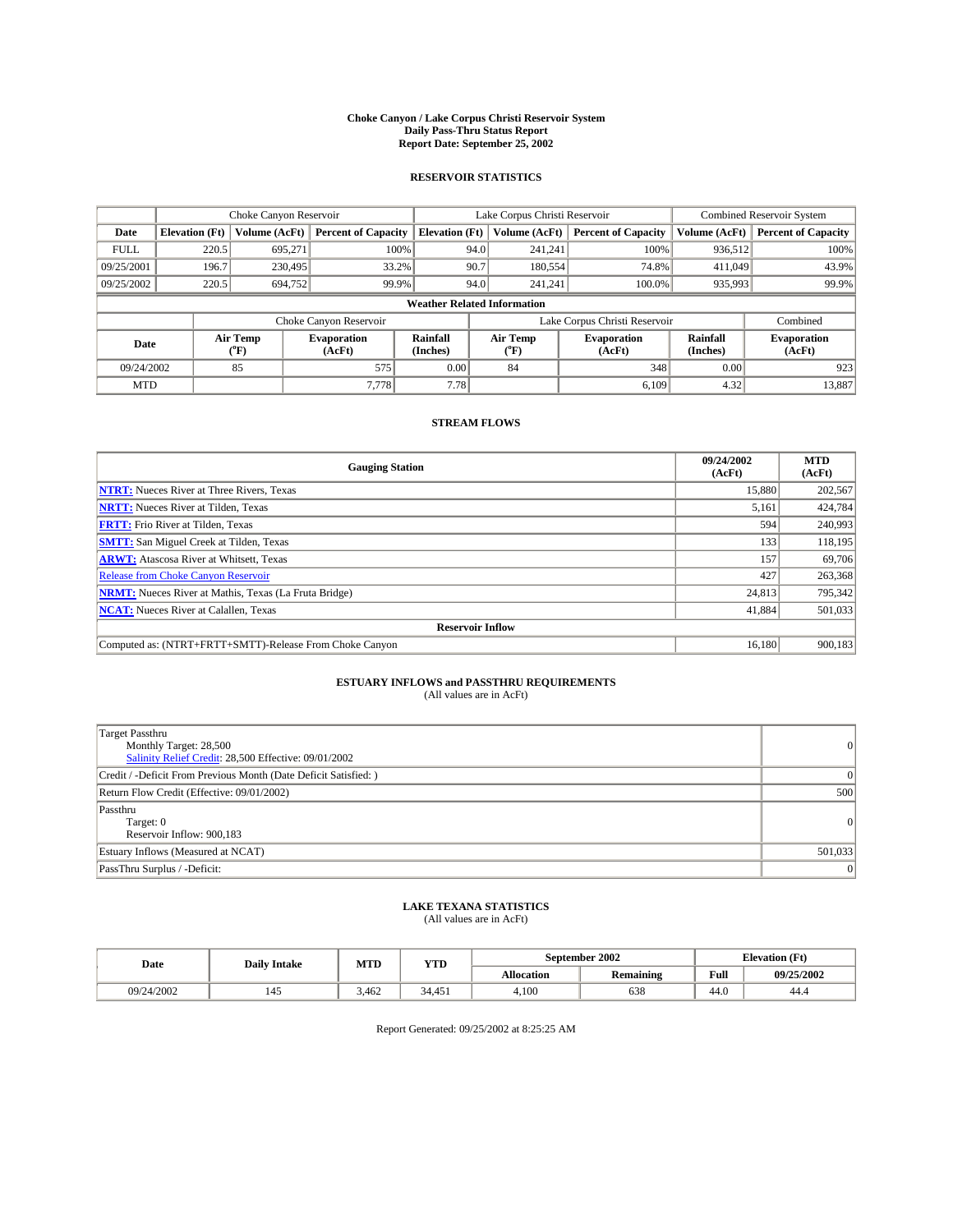#### **Choke Canyon / Lake Corpus Christi Reservoir System Daily Pass-Thru Status Report Report Date: September 26, 2002**

#### **RESERVOIR STATISTICS**

|             | Choke Canyon Reservoir             |                  | Lake Corpus Christi Reservoir |                       |      |                  | <b>Combined Reservoir System</b> |                      |                              |  |
|-------------|------------------------------------|------------------|-------------------------------|-----------------------|------|------------------|----------------------------------|----------------------|------------------------------|--|
| Date        | <b>Elevation</b> (Ft)              | Volume (AcFt)    | <b>Percent of Capacity</b>    | <b>Elevation (Ft)</b> |      | Volume (AcFt)    | <b>Percent of Capacity</b>       | Volume (AcFt)        | <b>Percent of Capacity</b>   |  |
| <b>FULL</b> | 220.5                              | 695,271          |                               | 100%                  | 94.0 | 241,241          | 100%                             | 936.512              | 100%                         |  |
| 09/26/2001  | 196.7                              | 229,565          | 33.0%                         |                       | 90.6 | 180,039          | 74.6%                            | 409,604              | 43.7%                        |  |
| 09/26/2002  | 220.5                              | 694.233          | 99.9%                         |                       | 94.0 | 241.241          | $100.0\%$                        | 935,474              | 99.9%                        |  |
|             | <b>Weather Related Information</b> |                  |                               |                       |      |                  |                                  |                      |                              |  |
|             |                                    |                  | Choke Canyon Reservoir        |                       |      |                  | Lake Corpus Christi Reservoir    |                      | Combined                     |  |
| Date        |                                    | Air Temp<br>(°F) | <b>Evaporation</b><br>(AcFt)  | Rainfall<br>(Inches)  |      | Air Temp<br>("F) | <b>Evaporation</b><br>(AcFt)     | Rainfall<br>(Inches) | <b>Evaporation</b><br>(AcFt) |  |
| 09/25/2002  |                                    | 88               | 408                           | 0.00                  |      | 86               | 336                              | 0.00                 | 744                          |  |
| <b>MTD</b>  |                                    |                  | 8,186                         | 7.78                  |      |                  | 6,445                            | 4.32                 | 14,631                       |  |

### **STREAM FLOWS**

| <b>Gauging Station</b>                                       | 09/25/2002<br>(AcFt) | <b>MTD</b><br>(AcFt) |  |  |  |  |  |
|--------------------------------------------------------------|----------------------|----------------------|--|--|--|--|--|
| <b>NTRT:</b> Nueces River at Three Rivers, Texas             | 10.620               | 213,187              |  |  |  |  |  |
| <b>NRTT:</b> Nueces River at Tilden, Texas                   | 4.149                | 428,933              |  |  |  |  |  |
| <b>FRTT:</b> Frio River at Tilden, Texas                     | 548                  | 241,541              |  |  |  |  |  |
| <b>SMTT:</b> San Miguel Creek at Tilden, Texas               | 123                  | 118,318              |  |  |  |  |  |
| <b>ARWT:</b> Atascosa River at Whitsett, Texas               | 139                  | 69,845               |  |  |  |  |  |
| Release from Choke Canyon Reservoir                          | 66                   | 263,433              |  |  |  |  |  |
| <b>NRMT:</b> Nueces River at Mathis, Texas (La Fruta Bridge) | 16,654               | 811,996              |  |  |  |  |  |
| <b>NCAT:</b> Nueces River at Calallen, Texas                 | 32,753               | 533,786              |  |  |  |  |  |
| <b>Reservoir Inflow</b>                                      |                      |                      |  |  |  |  |  |
| Computed as: (NTRT+FRTT+SMTT)-Release From Choke Canyon      | 11.225               | 911.409              |  |  |  |  |  |

### **ESTUARY INFLOWS and PASSTHRU REQUIREMENTS**<br>(All values are in AcFt)

| Target Passthru<br>Monthly Target: 28,500<br>Salinity Relief Credit: 28,500 Effective: 09/01/2002 | 0              |
|---------------------------------------------------------------------------------------------------|----------------|
| Credit / -Deficit From Previous Month (Date Deficit Satisfied: )                                  | $\Omega$       |
| Return Flow Credit (Effective: 09/01/2002)                                                        | 500            |
| Passthru<br>Target: 0<br>Reservoir Inflow: 911,409                                                | 0              |
| Estuary Inflows (Measured at NCAT)                                                                | 533,786        |
| PassThru Surplus / -Deficit:                                                                      | $\overline{0}$ |

# **LAKE TEXANA STATISTICS** (All values are in AcFt)

| Date       | <b>Daily Intake</b> | MTD   | YTD    | September 2002    |                  | <b>Elevation</b> (Ft) |            |
|------------|---------------------|-------|--------|-------------------|------------------|-----------------------|------------|
|            |                     |       |        | <b>Allocation</b> | <b>Remaining</b> | Full                  | 09/26/2002 |
| 09/25/2002 | 145                 | 3.607 | 34.596 | 4,100             | 493              | $\sim$<br>44.U        | 44.5       |

Report Generated: 09/26/2002 at 8:57:21 AM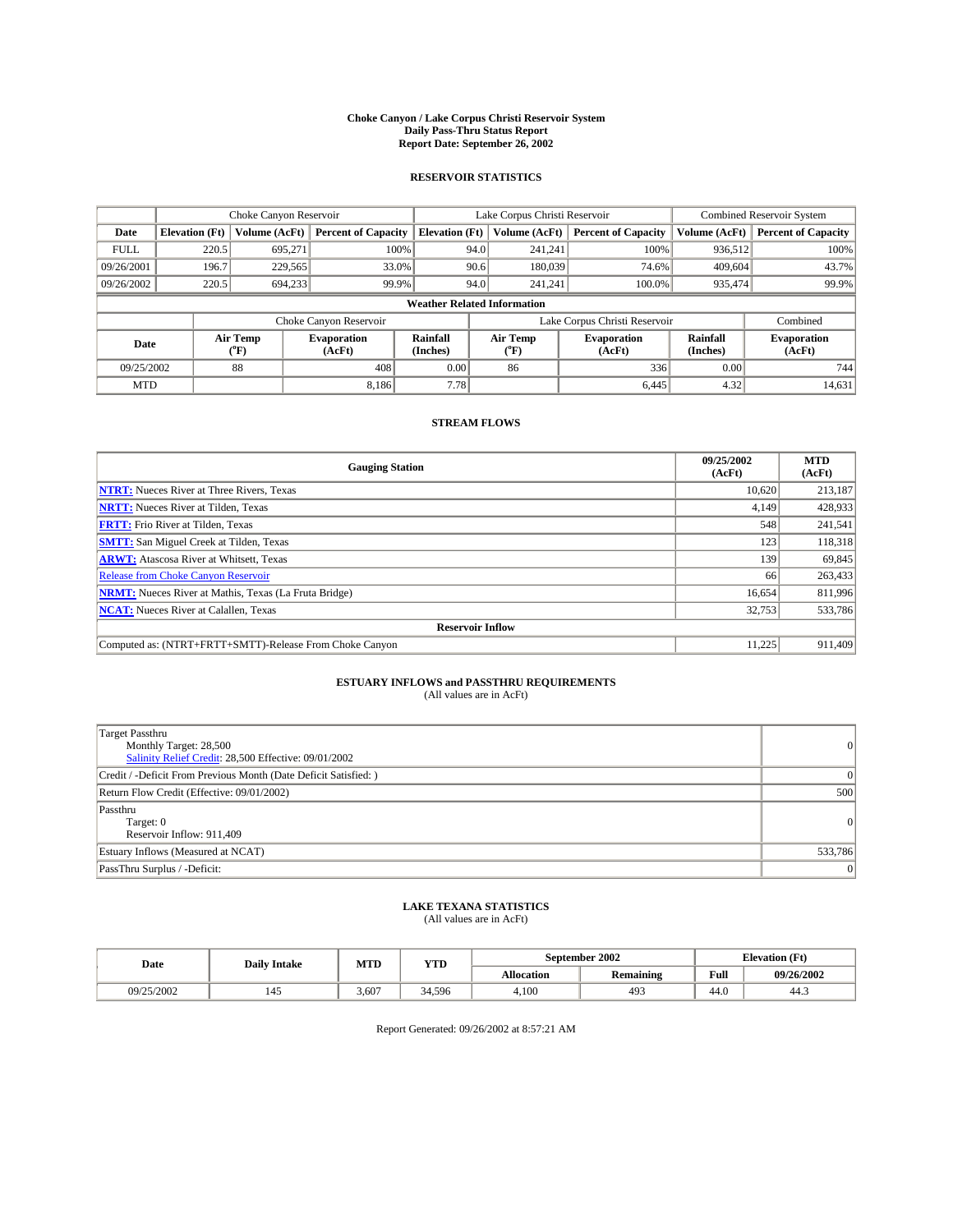#### **Choke Canyon / Lake Corpus Christi Reservoir System Daily Pass-Thru Status Report Report Date: September 27, 2002**

#### **RESERVOIR STATISTICS**

|             | Choke Canyon Reservoir             |                  | Lake Corpus Christi Reservoir |                       |      |                  | <b>Combined Reservoir System</b> |                      |                              |
|-------------|------------------------------------|------------------|-------------------------------|-----------------------|------|------------------|----------------------------------|----------------------|------------------------------|
| Date        | <b>Elevation</b> (Ft)              | Volume (AcFt)    | <b>Percent of Capacity</b>    | <b>Elevation (Ft)</b> |      | Volume (AcFt)    | <b>Percent of Capacity</b>       | Volume (AcFt)        | <b>Percent of Capacity</b>   |
| <b>FULL</b> | 220.5                              | 695,271          |                               | 100%                  | 94.0 | 241,241          | 100%                             | 936.512              | 100%                         |
| 09/27/2001  | 196.6                              | 229,432          | 33.0%                         |                       | 90.6 | 179,695          | 74.5%                            | 409.127              | 43.7%                        |
| 09/27/2002  | 220.4                              | 693.715          | 99.8%                         |                       | 94.0 | 241.241          | $100.0\%$                        | 934,956              | 99.8%                        |
|             | <b>Weather Related Information</b> |                  |                               |                       |      |                  |                                  |                      |                              |
|             |                                    |                  | Choke Canyon Reservoir        |                       |      |                  | Lake Corpus Christi Reservoir    |                      | Combined                     |
| Date        |                                    | Air Temp<br>(°F) | <b>Evaporation</b><br>(AcFt)  | Rainfall<br>(Inches)  |      | Air Temp<br>("F) | <b>Evaporation</b><br>(AcFt)     | Rainfall<br>(Inches) | <b>Evaporation</b><br>(AcFt) |
| 09/26/2002  |                                    | 90               | 378                           | 0.00                  |      | 89               | 359                              | 0.00                 | 737                          |
| <b>MTD</b>  |                                    |                  | 8.564                         | 7.78                  |      |                  | 6,804                            | 4.32                 | 15,368                       |

### **STREAM FLOWS**

| <b>Gauging Station</b>                                       | 09/26/2002<br>(AcFt) | <b>MTD</b><br>(AcFt) |
|--------------------------------------------------------------|----------------------|----------------------|
| <b>NTRT:</b> Nueces River at Three Rivers, Texas             | 7,543                | 220,730              |
| <b>NRTT:</b> Nueces River at Tilden, Texas                   | 2.978                | 431.910              |
| <b>FRTT:</b> Frio River at Tilden, Texas                     | 508                  | 242,049              |
| <b>SMTT:</b> San Miguel Creek at Tilden, Texas               | 117                  | 118,435              |
| <b>ARWT:</b> Atascosa River at Whitsett, Texas               | 127                  | 69,972               |
| Release from Choke Canyon Reservoir                          | 66                   | 263,499              |
| <b>NRMT:</b> Nueces River at Mathis, Texas (La Fruta Bridge) | 10.382               | 822,378              |
| <b>NCAT:</b> Nueces River at Calallen, Texas                 | 27,790               | 561,576              |
| <b>Reservoir Inflow</b>                                      |                      |                      |
| Computed as: (NTRT+FRTT+SMTT)-Release From Choke Canyon      | 8,103                | 919.511              |

# **ESTUARY INFLOWS and PASSTHRU REQUIREMENTS**<br>(All values are in AcFt)

| Target Passthru<br>Monthly Target: 28,500<br>Salinity Relief Credit: 28,500 Effective: 09/01/2002 | $\overline{0}$  |
|---------------------------------------------------------------------------------------------------|-----------------|
| Credit / -Deficit From Previous Month (Date Deficit Satisfied: )                                  | $\Omega$        |
| Return Flow Credit (Effective: 09/01/2002)                                                        | 500             |
| Passthru<br>Target: 0<br>Reservoir Inflow: 919,511                                                | $\vert 0 \vert$ |
| Estuary Inflows (Measured at NCAT)                                                                | 561,576         |
| PassThru Surplus / -Deficit:                                                                      | $\mathbf{0}$    |

# **LAKE TEXANA STATISTICS** (All values are in AcFt)

| Date       | <b>Daily Intake</b> | MTD              | <b>YTD</b> |                   | September 2002 | <b>Elevation</b> (Ft) |            |
|------------|---------------------|------------------|------------|-------------------|----------------|-----------------------|------------|
|            |                     |                  |            | <b>Allocation</b> | Remaining      | Full                  | 09/27/2002 |
| 09/26/2002 | 145                 | 2.75<br><u>.</u> | 34.741     | 4,100             | 348            | $\sim$<br>44.U        | 44.3       |

Report Generated: 09/27/2002 at 8:08:22 AM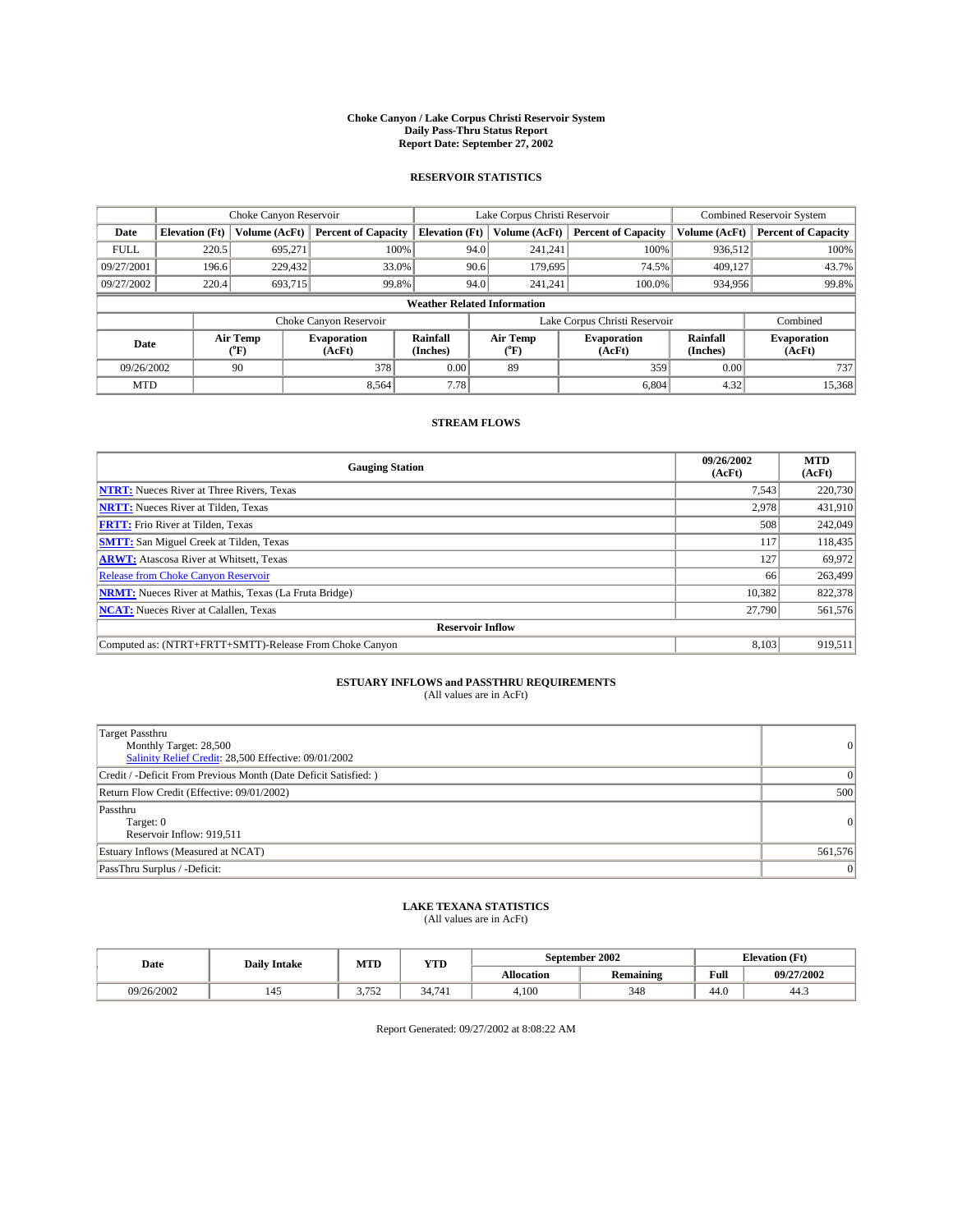#### **Choke Canyon / Lake Corpus Christi Reservoir System Daily Pass-Thru Status Report Report Date: September 28, 2002**

#### **RESERVOIR STATISTICS**

|             | Choke Canyon Reservoir             |                  | Lake Corpus Christi Reservoir |                       |      |                  | <b>Combined Reservoir System</b> |                      |                              |
|-------------|------------------------------------|------------------|-------------------------------|-----------------------|------|------------------|----------------------------------|----------------------|------------------------------|
| Date        | <b>Elevation</b> (Ft)              | Volume (AcFt)    | <b>Percent of Capacity</b>    | <b>Elevation (Ft)</b> |      | Volume (AcFt)    | <b>Percent of Capacity</b>       | Volume (AcFt)        | <b>Percent of Capacity</b>   |
| <b>FULL</b> | 220.5                              | 695,271          |                               | 100%                  | 94.0 | 241,241          | 100%                             | 936.512              | 100%                         |
| 09/28/2001  | 196.6                              | 229,035          | 32.9%                         |                       | 90.6 | 179,009          | 74.2%                            | 408,044              | 43.6%                        |
| 09/28/2002  | 220.5                              | 693,974          | 99.8%                         |                       | 94.0 | 241.241          | $100.0\%$                        | 935,215              | 99.9%                        |
|             | <b>Weather Related Information</b> |                  |                               |                       |      |                  |                                  |                      |                              |
|             |                                    |                  | Choke Canyon Reservoir        |                       |      |                  | Lake Corpus Christi Reservoir    |                      | Combined                     |
| Date        |                                    | Air Temp<br>(°F) | <b>Evaporation</b><br>(AcFt)  | Rainfall<br>(Inches)  |      | Air Temp<br>("F) | <b>Evaporation</b><br>(AcFt)     | Rainfall<br>(Inches) | <b>Evaporation</b><br>(AcFt) |
| 09/27/2002  |                                    | 91               | 318                           | 0.00                  |      | 94               | 314                              | 0.00                 | 632                          |
| <b>MTD</b>  |                                    |                  | 8,882                         | 7.78                  |      |                  | 7,118                            | 4.32                 | 16,000                       |

### **STREAM FLOWS**

| <b>Gauging Station</b>                                       | 09/27/2002<br>(AcFt) | <b>MTD</b><br>(AcFt) |
|--------------------------------------------------------------|----------------------|----------------------|
| <b>NTRT:</b> Nueces River at Three Rivers, Texas             | 5,479                | 226,209              |
| <b>NRTT:</b> Nueces River at Tilden, Texas                   | 633                  | 432,543              |
| <b>FRTT:</b> Frio River at Tilden, Texas                     | 476                  | 242,525              |
| <b>SMTT:</b> San Miguel Creek at Tilden, Texas               | 109                  | 118,544              |
| <b>ARWT:</b> Atascosa River at Whitsett, Texas               | 117                  | 70,090               |
| Release from Choke Canyon Reservoir                          | 66                   | 263,564              |
| <b>NRMT:</b> Nueces River at Mathis, Texas (La Fruta Bridge) | 5,955                | 828,333              |
| <b>NCAT:</b> Nueces River at Calallen, Texas                 | 21,240               | 582,815              |
| <b>Reservoir Inflow</b>                                      |                      |                      |
| Computed as: (NTRT+FRTT+SMTT)-Release From Choke Canyon      | 5,999                | 925,510              |

# **ESTUARY INFLOWS and PASSTHRU REQUIREMENTS**<br>(All values are in AcFt)

| Target Passthru<br>Monthly Target: 28,500<br>Salinity Relief Credit: 28,500 Effective: 09/01/2002 | $\overline{0}$ |
|---------------------------------------------------------------------------------------------------|----------------|
| Credit / -Deficit From Previous Month (Date Deficit Satisfied: )                                  | 0              |
| Return Flow Credit (Effective: 09/01/2002)                                                        | 500            |
| Passthru<br>Target: 0<br>Reservoir Inflow: 925,510                                                | $\overline{0}$ |
| Estuary Inflows (Measured at NCAT)                                                                | 582,815        |
| PassThru Surplus / -Deficit:                                                                      | $\overline{0}$ |

# **LAKE TEXANA STATISTICS** (All values are in AcFt)

| Date       | <b>Daily Intake</b> | MTD   | <b>YTD</b> |                   | September 2002          | <b>Elevation</b> (Ft) |            |
|------------|---------------------|-------|------------|-------------------|-------------------------|-----------------------|------------|
|            |                     |       |            | <b>Allocation</b> | . .<br><b>Remaining</b> | Full                  | 09/28/2002 |
| 09/27/2002 | 142                 | 3,897 | 34.886     | 4.100             | 203                     | $\sim$<br>44.U        | 44.5       |

Report Generated: 09/28/2002 at 7:52:10 AM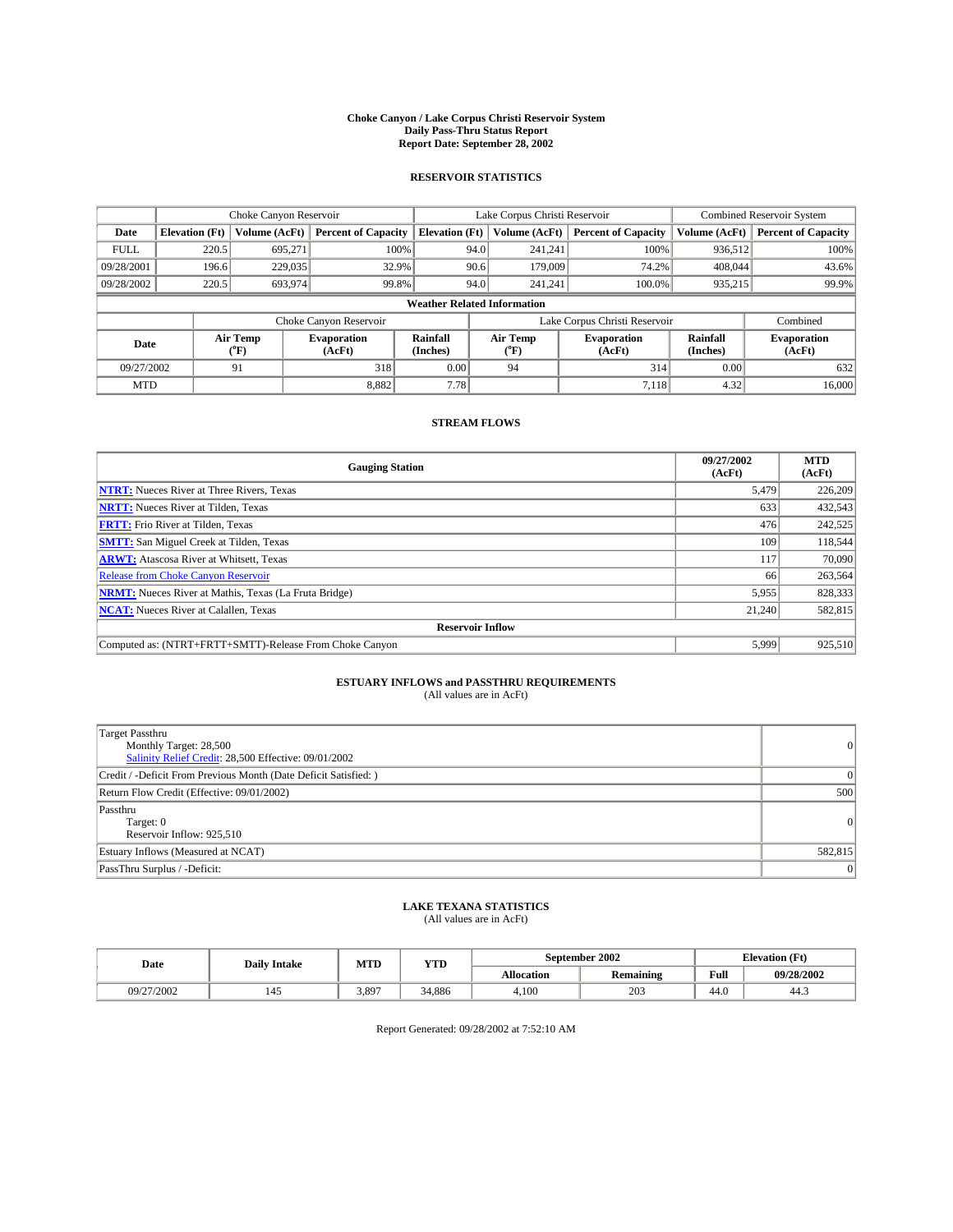#### **Choke Canyon / Lake Corpus Christi Reservoir System Daily Pass-Thru Status Report Report Date: September 29, 2002**

#### **RESERVOIR STATISTICS**

|             | Choke Canyon Reservoir             |                  | Lake Corpus Christi Reservoir |                       |      |                  | <b>Combined Reservoir System</b> |                      |                              |
|-------------|------------------------------------|------------------|-------------------------------|-----------------------|------|------------------|----------------------------------|----------------------|------------------------------|
| Date        | <b>Elevation</b> (Ft)              | Volume (AcFt)    | <b>Percent of Capacity</b>    | <b>Elevation (Ft)</b> |      | Volume (AcFt)    | <b>Percent of Capacity</b>       | Volume (AcFt)        | <b>Percent of Capacity</b>   |
| <b>FULL</b> | 220.5                              | 695,271          |                               | 100%                  | 94.0 | 241,241          | 100%                             | 936.512              | 100%                         |
| 09/29/2001  | 196.6                              | 228,638          | 32.9%                         |                       | 90.5 | 178,324          | 73.9%                            | 406.962              | 43.5%                        |
| 09/29/2002  | 220.4                              | 693.196          | 99.7%                         |                       | 94.0 | 241.241          | $100.0\%$                        | 934,437              | 99.8%                        |
|             | <b>Weather Related Information</b> |                  |                               |                       |      |                  |                                  |                      |                              |
|             |                                    |                  | Choke Canyon Reservoir        |                       |      |                  | Lake Corpus Christi Reservoir    |                      | Combined                     |
| Date        |                                    | Air Temp<br>(°F) | <b>Evaporation</b><br>(AcFt)  | Rainfall<br>(Inches)  |      | Air Temp<br>("F) | <b>Evaporation</b><br>(AcFt)     | Rainfall<br>(Inches) | <b>Evaporation</b><br>(AcFt) |
| 09/28/2002  |                                    | 88               | 378                           | 0.00                  |      | 89               | 258                              | 0.00                 | 636                          |
| <b>MTD</b>  |                                    |                  | 9,260                         | 7.78                  |      |                  | 7,376                            | 4.32                 | 16,636                       |

### **STREAM FLOWS**

| <b>Gauging Station</b>                                       | 09/28/2002<br>(AcFt) | <b>MTD</b><br>(AcFt) |
|--------------------------------------------------------------|----------------------|----------------------|
| <b>NTRT:</b> Nueces River at Three Rivers, Texas             | 2,561                | 228,769              |
| <b>NRTT:</b> Nueces River at Tilden, Texas                   | 312                  | 432,855              |
| <b>FRTT:</b> Frio River at Tilden, Texas                     | 466                  | 242,992              |
| <b>SMTT:</b> San Miguel Creek at Tilden, Texas               | 101                  | 118,646              |
| <b>ARWT:</b> Atascosa River at Whitsett, Texas               | 111                  | 70,201               |
| Release from Choke Canyon Reservoir                          | 66                   | 263,630              |
| <b>NRMT:</b> Nueces River at Mathis, Texas (La Fruta Bridge) | 3,017                | 831,350              |
| <b>NCAT:</b> Nueces River at Calallen, Texas                 | 14,173               | 596,988              |
| <b>Reservoir Inflow</b>                                      |                      |                      |
| Computed as: (NTRT+FRTT+SMTT)-Release From Choke Canyon      | 3,063                | 928,573              |

# **ESTUARY INFLOWS and PASSTHRU REQUIREMENTS**<br>(All values are in AcFt)

| Target Passthru<br>Monthly Target: 28,500<br>Salinity Relief Credit: 28,500 Effective: 09/01/2002 | $\overline{0}$ |
|---------------------------------------------------------------------------------------------------|----------------|
| Credit / -Deficit From Previous Month (Date Deficit Satisfied: )                                  | 0              |
| Return Flow Credit (Effective: 09/01/2002)                                                        | 500            |
| Passthru<br>Target: 0<br>Reservoir Inflow: 928,573                                                | $\overline{0}$ |
| Estuary Inflows (Measured at NCAT)                                                                | 596,988        |
| PassThru Surplus / -Deficit:                                                                      | $\overline{0}$ |

# **LAKE TEXANA STATISTICS** (All values are in AcFt)

| Date       | <b>Daily Intake</b> | MTD   | <b>YTD</b> |                   | September 2002   | <b>Elevation</b> (Ft) |            |
|------------|---------------------|-------|------------|-------------------|------------------|-----------------------|------------|
|            |                     |       |            | <b>Allocation</b> | <b>Remaining</b> | Full                  | 09/29/2002 |
| 09/28/2002 | 146                 | 4.043 | 35,031     | 4.100             | --               | 44.0                  | 44.3       |

Report Generated: 09/29/2002 at 8:55:23 AM